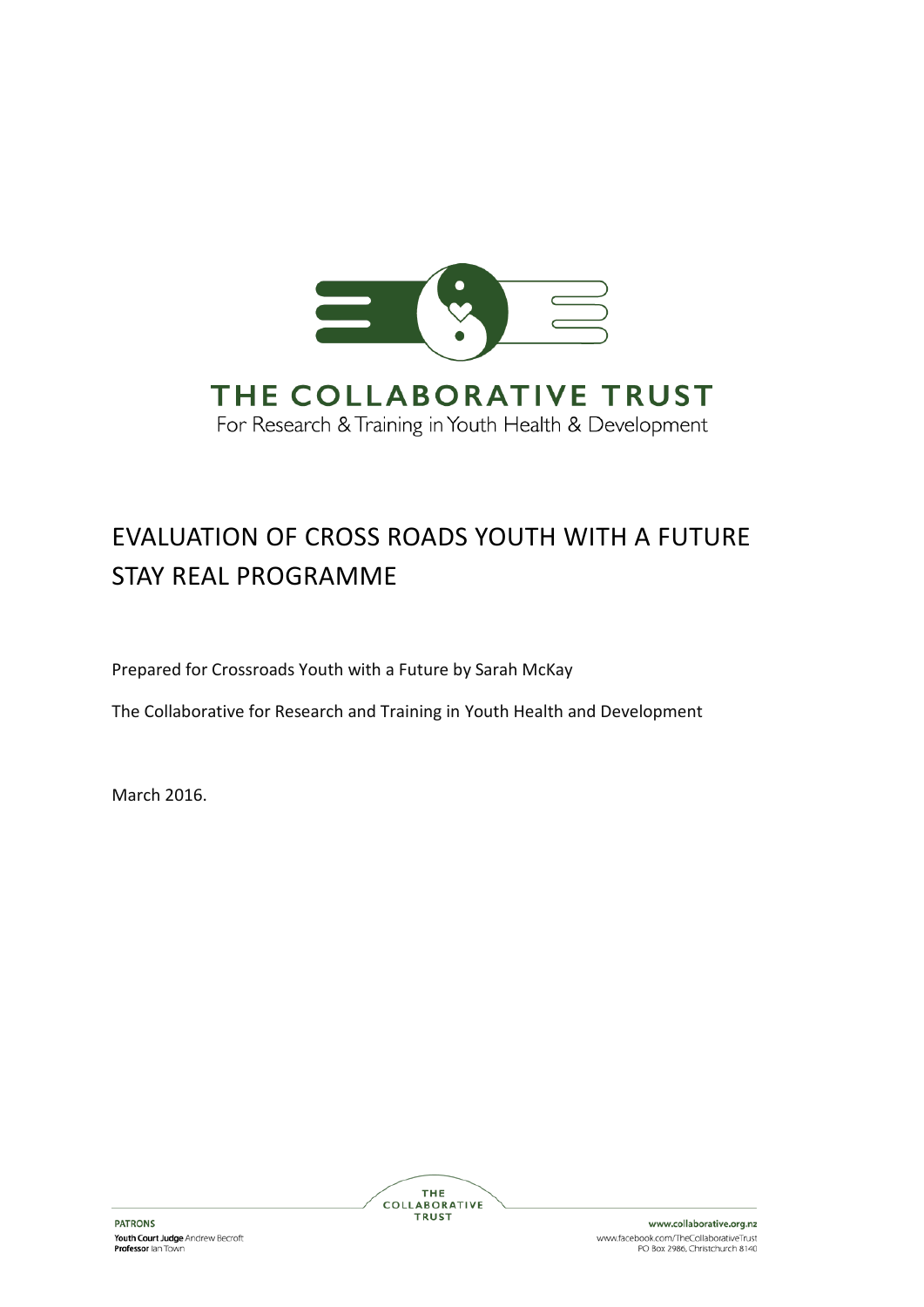#### YOUTH WITH A FUTURE **STAY REAL PROGRAMME EVALUATION**



# **CONTENTS**

| 1.0 |                                                                         |  |
|-----|-------------------------------------------------------------------------|--|
|     | 1.1                                                                     |  |
|     | 2.1                                                                     |  |
|     | 2.3                                                                     |  |
|     | 2.4                                                                     |  |
|     | 2.5                                                                     |  |
| 3.0 |                                                                         |  |
|     | 3.1                                                                     |  |
|     | 3.1.1                                                                   |  |
|     |                                                                         |  |
|     |                                                                         |  |
|     |                                                                         |  |
|     |                                                                         |  |
|     | 3.1.6 How Stay Real might respond in the post-earthquake environment 20 |  |
|     |                                                                         |  |
|     | 3.2                                                                     |  |
|     |                                                                         |  |
|     |                                                                         |  |
|     |                                                                         |  |
|     | 3.3                                                                     |  |
|     |                                                                         |  |
|     |                                                                         |  |
|     |                                                                         |  |
|     |                                                                         |  |
|     | 3.3.5 How Stay Real might respond in the post-earthquake environment 35 |  |
|     |                                                                         |  |
|     | 3.4                                                                     |  |
|     |                                                                         |  |
|     |                                                                         |  |
|     |                                                                         |  |
|     |                                                                         |  |
|     | 3.4.5 How Stay Real might respond in the post-earthquake environment 43 |  |
|     |                                                                         |  |
| 4.0 |                                                                         |  |
| 5.0 |                                                                         |  |
| 6.0 |                                                                         |  |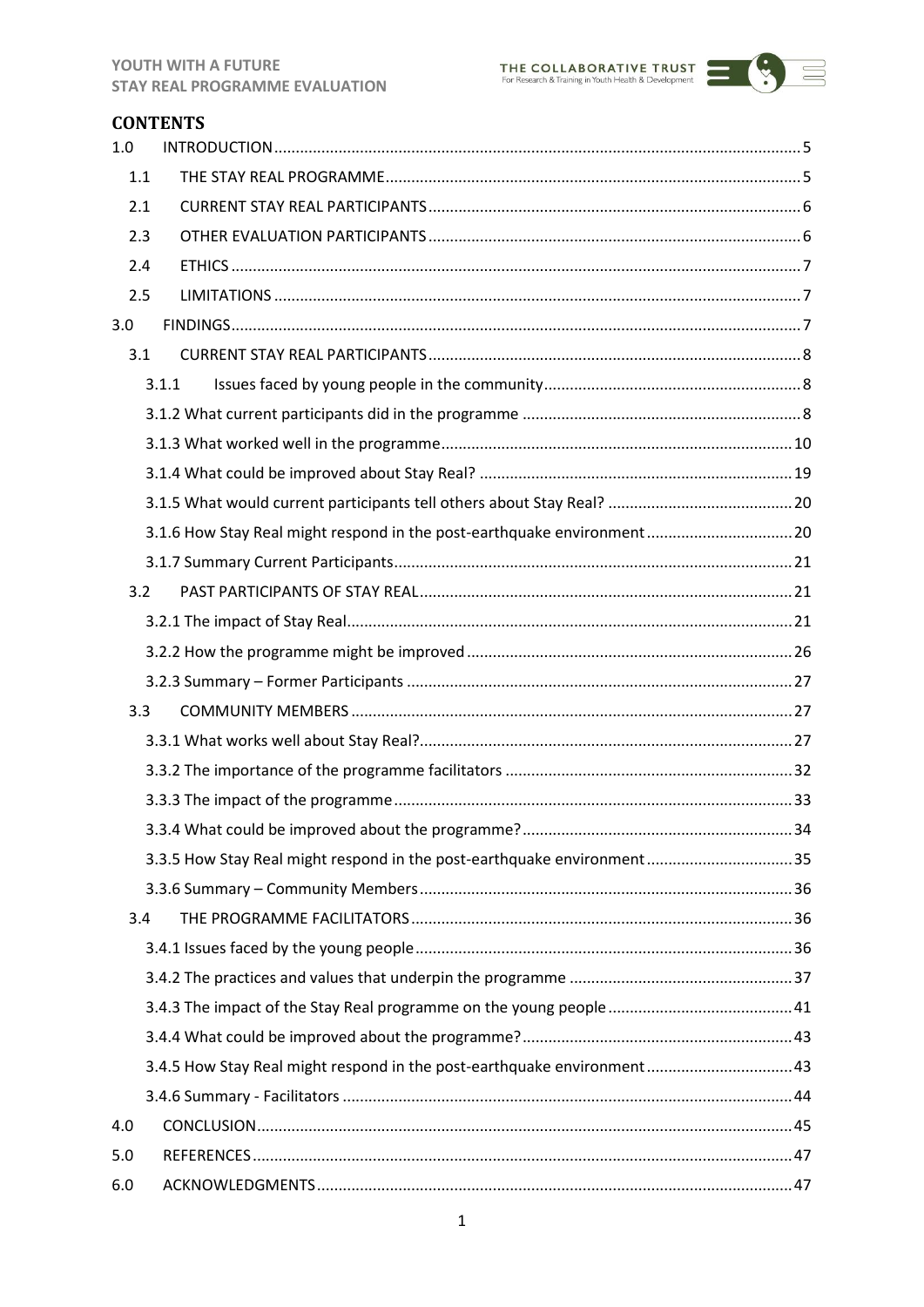THE COLLABORATIVE TRUST For Research & Training in Youth Health & Dr



#### **EXECUTIVE SUMMARY**

#### **Introduction**

Crossroads Youth with a Future works with young people in the Eastern Suburbs of Christchurch using a programme called Stay Real. This independent evaluation of the Stay Real programme was conducted by The Collaborative for Research and Training in Youth Health and Development for Crossroads Youth with a Future. The main aims of the evaluation were to provide information about what works well about the programme, how the programme might be improved, the impact of the programme on young people and how the programme can best meet the needs of young people in post-earthquake Christchurch.

#### **Methodology**

The evaluation used qualitative methodology which took the form of focus groups and individual interviews to ascertain a variety of participants' views about the programme. Three of the 2015 Stay Real groups were part of the evaluation with young people from these groups taking part in a mid-year and an end of year focus group. In addition interviews were conducted with past Stay Real participants, Whānau/Caregivers of current Stay Real participants, school guidance counsellors, a worker from a local community agency and Stay Real facilitators. The main limitations of the project was the relatively small number of community members and the loss of two of the programme facilitators during the course of the evaluation. These limitations were somewhat mitigated by the consistency found between the data collected from all participants. It should also be noted that the three facilitators who were interviewed had significant experience of the Stay Real programme.

#### **Findings**

#### *Current Stay Real participants*

There was much positive discussion from participants about the range of activities in the programme with some saying that many young people like them would not normally have the opportunity to do activities such as these. Some participants were able to discuss the twelve steps that underpin Stay Real while others talked about more general learnings that they had taken away from the programme. There was considerable discussion about the positive impact of the relationships that participants had developed with each other and the Stay Real Facilitators as highlighted by some participants who described the programme as giving them a sense of Whānau or family. This impact included both learning and support that they had gained from these relationships. Participants gave examples of the ways in which the facilitators fostered a relationship building environment such as creating a safe, open and caring atmosphere. How the facilitators related to the participants was identified as important including being non-judgemental, supportive and keeping young people's confidentiality. Participants gave examples of ways in which the facilitators used the Stay Real groups to challenge them to develop such as learning about the importance of respect, caring for others and staying in school. There were very few ideas for how the programme might be improved or how it might better serve the needs of young people in the postearthquake environment in Christchurch. Young people commented that the programme should continue to 'keep doing what it does' when asked about how it might be improved.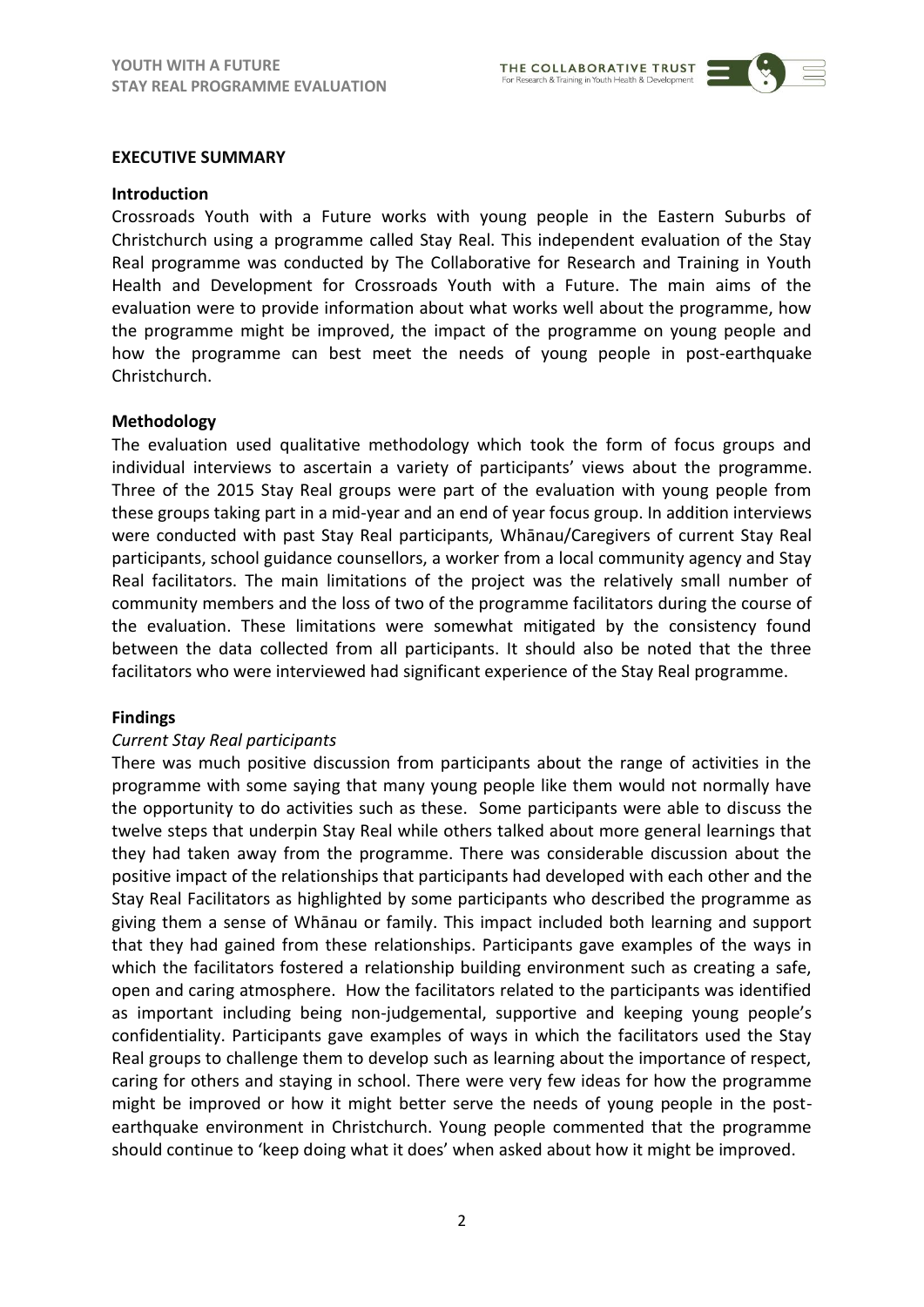

## *Former Stay Real participants*

Former Stay Real participants reflected positively on the activities they participated in as part of Stay Real and the positive impact of the relationships that they developed on the programme. Two main themes were the support and personal development that they gained from the programme. Some participants gave examples of how they were using learnings from Stay Real such as respecting others and working with others in their current employment and educational settings. A number of participants also commented on how relationships with other young people and Stay Real facilitators continued to be a source of support for them. There were no significant suggestions for how the programme might be improved.

#### *Community members*

Community members included Whānau/ family of current Stay Real participants, pastoral care staff from schools involved with the programme and a manager from a local community agency. There was significant positive discussion and support for the programme from community members. The fact that Crossroads Youth with a Future is locally based and that there was a long-term and significant ongoing connection between the programme and the community was highly regarded by a number of community members. An important theme from all community members was the positive impact that the relational nature of the programme had on the young people, particularly the supportive relationships that the facilitators built with young people. Examples given of the impact of these relationships included young people learning life skills that they would not otherwise learn and young people developing more confidence. The genuine commitment of the facilitators to the young people was commented on. Of note was the facilitators being available to support young people outside of programme hours and instances of facilitators supporting the young people's Whānau/family. There were no significant suggestions for how the programme might be improved or for the need for it to develop to address postearthquake issues. Community members identified that the programme was already providing post-earthquake support as it provided an environment where young people could talk to supportive others about their problems.

#### *Programme facilitators*

The facilitators discussed the values and principles that underpin the Stay Real programme. There was a strong emphasis on the importance of building relationships with young people based on care, respect and support while still providing boundaries for them. Facilitators also discussed the benefits that come from young people learning to relate to each other in their Stay Real groups such as developing teamwork skills and learning to care for each other. The facilitators gave examples of the positive impact of the programme on young people's lives such as learning about respect and responsibility and affirmative messages about staying in school. There were very few suggestions for how the programme might be improved. The facilitators noted that the programme was a source of support for young people in the post-earthquake environment and did not identify any ways in which the programme needed to develop to address post-earthquake issues.

#### *Conclusion*

This evaluation shows that there is consistent evidence that young people gain significant support and learn valuable life skills through taking part in the Stay Real programme. It is evident that the relational nature of the programme is central to its impact on young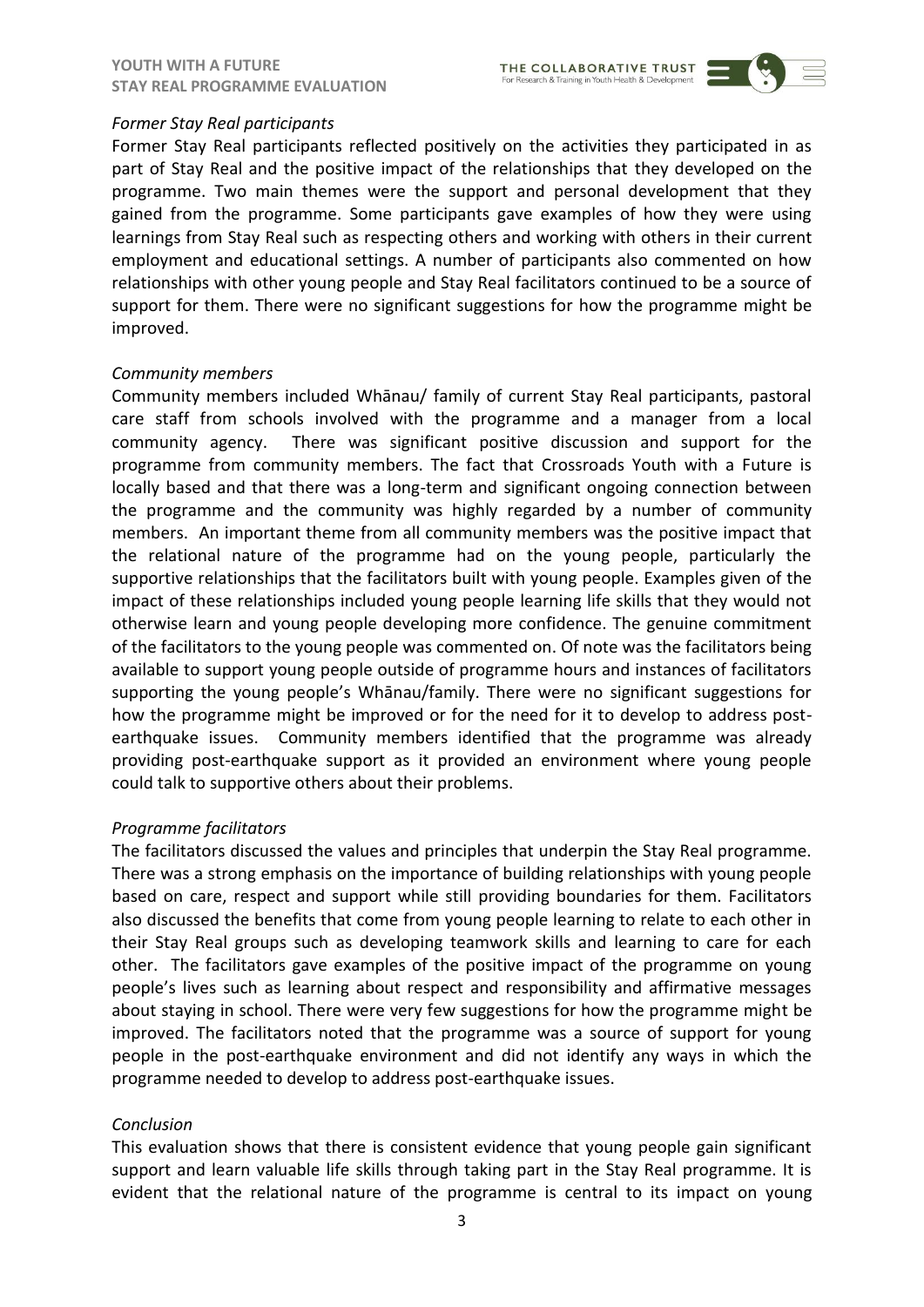

people. Evaluation participants gave many examples of the positive impact of the relationships that young people built with the programme facilitators and with each other. The development of non-judgemental, caring and supportive relationships between the facilitators and the young people was identified as important. Examples were given of how the facilitators used this relationship building to challenge young people to develop new ways of relating to others and themselves. Young people gave many examples of how they had developed such as gaining more respect and understanding for others, learning about the importance of honesty and gratitude and finding new ways of dealing with issues such as anger. Some young people linked this learning to the twelve steps that underpin the programme while others commented on the general learnings that they took away from the programme. No substantial issues for how the programme might be improved were identified, with a number of participants commenting that it should 'keep doing what it is already doing'. There were also no suggestions for how the programme might develop to address post-earthquake issues with many participants saying that it already provides a space where young people can find support for earthquakes related issues. Overall this evaluation provided information that shows that this programme is a valued resource in the community for young people and their Whānau/ families.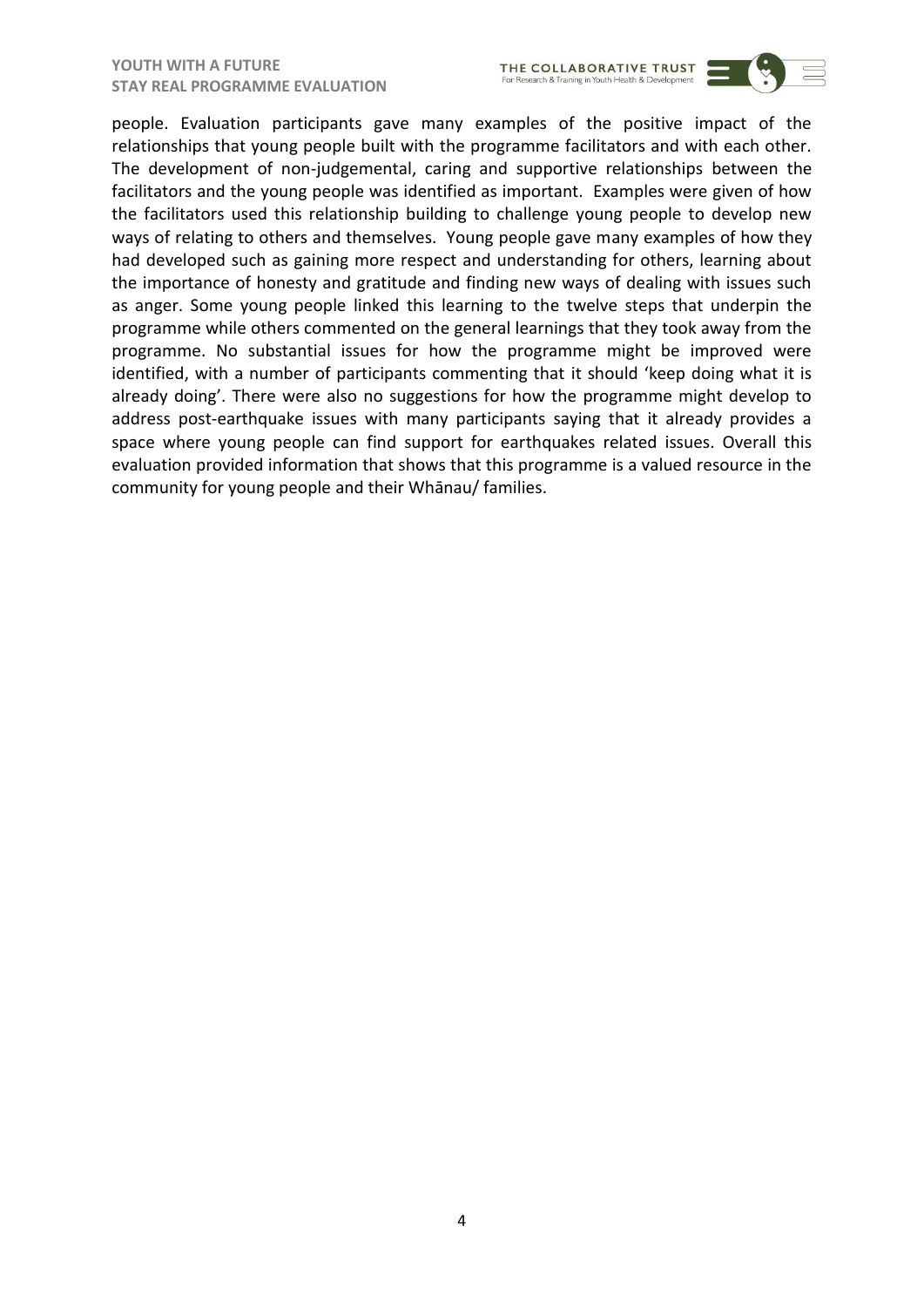

## <span id="page-5-0"></span>**1.0 INTRODUCTION**

#### <span id="page-5-1"></span>**1.1 THE STAY REAL PROGRAMME**

Crossroads Youth with a Future is a community agency working with young people and their families in the Eastern Suburbs of Christchurch. A significant focus of the agency involves working with vulnerable young people using the Stay Real programme. This programme facilitates Stay Real groups for young people from two secondary schools and two intermediate schools in the area. Stay Real is based on the Twelve Step programme, adapted for use with young people. Its focus is to develop relationships with the young people to promote healthy development and wellbeing.

Young people take part in the programme over one to two school years. Each Stay Real group consists of six to ten young people who participate in facilitated group work and activities together. Over each school term the groups participate in fortnightly activities for a full school day. In the intervening weeks each group takes part in short group work sessions for one to two hours. Each group also attends a three day, outdoor activity based camp during the year.

Crossroads Youth with a Future has been delivering this programme in the Eastern Suburbs for 17 years. During this time, they have worked with over 500 young people and have received positive feedback about the programme from young people and their Whānau/families, as well as from community stakeholders such as schools and government agencies.

In 2015 the Collaborative Trust for Research and Training in Youth Health and Development (The Collaborative Trust) was commissioned by Crossroads Youth with A Future through funding from the Department of Internal Affairs Community Sector Research Grants fund to conduct an independent evaluation of the Stay Real programme.

The main aims of the evaluation were to provide information about:

- what works well about the programme
- how the programme might be improved
- the impact of the programme on young people
- how the programme can best meet the needs of young people in post-earthquake Christchurch

#### **2.0 METHOD**

This evaluation was qualitative in nature and designed to capture in-depth data about the experiences of programme participants and the impacts of the programme. These data were gathered through a combination of focus groups and semi-structured interviews. All qualitative data were analysed using thematic analysis (Boyatzis, 1998).

Focus groups were used to gather the perspectives of three groups of young people taking part in the 2015 Stay Real programme. Semi structured interviews were conducted with former Stay Real participants, whānau/ caregivers of current Stay Real participants, facilitators currently involved in delivering the programme, school pastoral care staff from schools involved with the programme and a worker from a local community agency.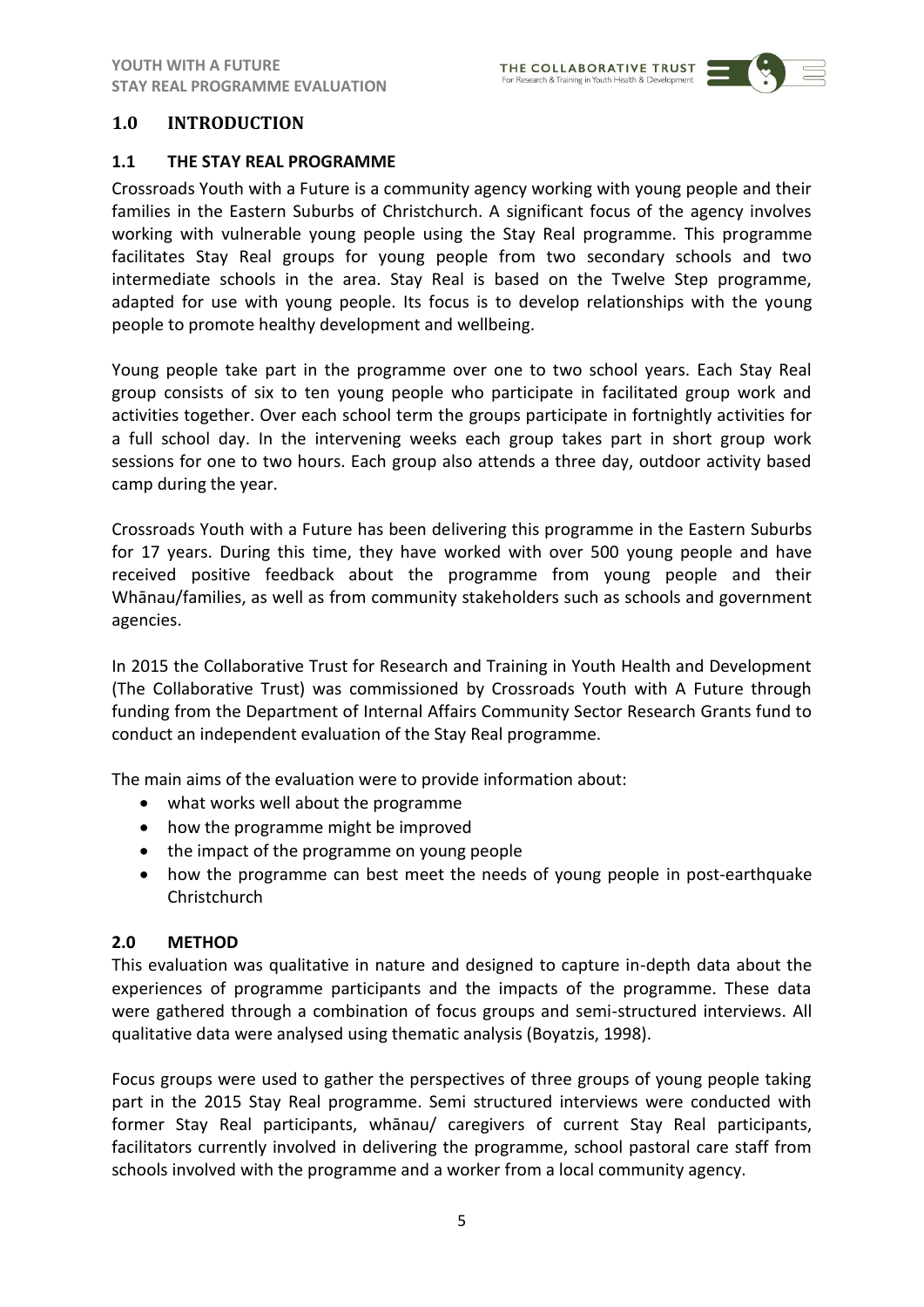

# <span id="page-6-0"></span>**2.1 CURRENT STAY REAL PARTICIPANTS**

The evaluation followed the Stay Real programme over the 2015 school year. Information from young people participating in the 2015 programme was gathered from:

- two Stay Real groups being delivered at two local Secondary Schools
- one Stay Real group being delivered at a local Intermediate School

Each Stay Real group took part in two focus group sessions: one session took place in the middle of the 2015 programme and a follow-up session took place at the end of the 2015 programme. Focus group members were given cameras to take photographs of their experiences of Stay Real in the first four months of the 2015 programme. The evaluator developed these photographs and presented them to each focus group. The young people were invited to choose photos that represented 'what I do in my Stay Real group' and 'what I get out of participating in the programme'. The photos chosen by the young people were used in the first focus group session to help generate discussion about the programme.

# *First focus groups (mid 2015):*

Focus group one had six participants (n=6). Focus group two had four participants (n=4). Focus group three had four participants (n=4).

*Follow-up focus groups (end of 2015):*

Focus group one had four participants (n= 4).

Focus group two had four participants (n=4).

Focus group three had four participants (note: one individual interview also took place for this group) (n=5).

Note: some young people who were unable to take part in the first focus group took part in the follow- up focus group.

## <span id="page-6-1"></span>**2.3 OTHER EVALUATION PARTICIPANTS**

## *Former Stay Real participants:*

Three interviews took place with past participants of the programme. Two young people took part in each interview (n=6).

## **2.3.1 Whānau/Caregivers of current Stay Real participants:**

Two interviews took place with Whānau/caregivers of current Stay Real participants. Two Whānau/caregivers took part in each interview (n=4).

## **2.3.2 School Pastoral Care staff**

Two pastoral care staff from schools involved with the Stay Real programme took part in a joint interview (n=2).

## **2.3.3 Other participants:**

A worker from a local community agency took part in an interview (n=1).

## **2.3.4 Stay Real Facilitators:**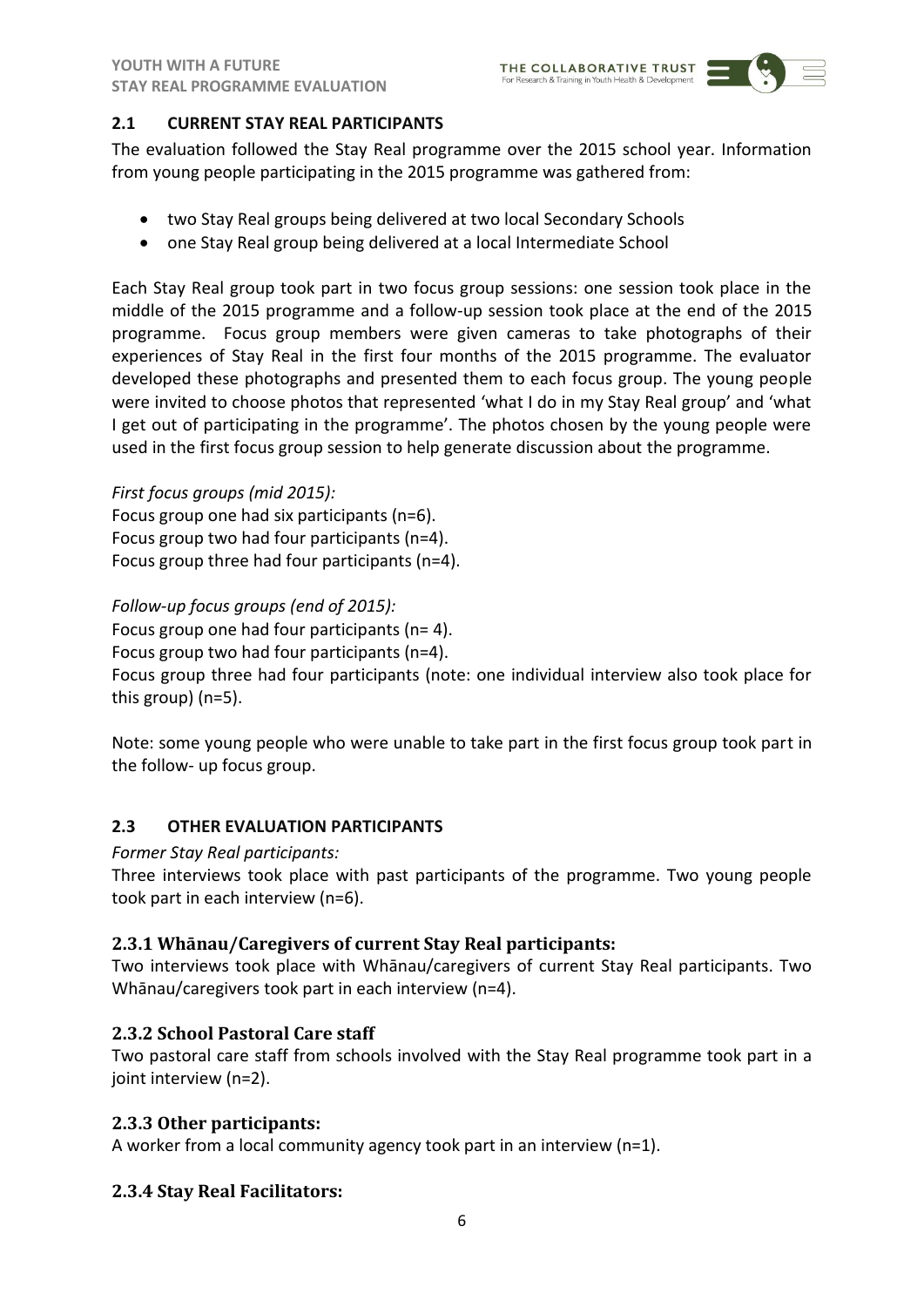

Four Stay Real facilitators took part in individual interviews (n=4).

## <span id="page-7-0"></span>**2.4 ETHICS**

Ethical approval for this study was obtained from The New Zealand Ethics Committee. The Collaborative is committed to ethical research and evaluation practice. In line with its ethical guidelines the researchers undertook to ensure at all times that:

- all participation was voluntary
- informed consent was sought and gained from each participant
- the right to privacy and confidentiality was respected for each participant
- the dignity and worth of every individual and the integrity of Whānau/families and the diversity of cultures was respected

All names and identifying details of evaluation participants have been changed to preserve the confidentiality of the participants. Parental consent was gained for all participants under the age of 16 years. This included consent for young people to have their photographs taken for the photography component of the evaluation.

#### <span id="page-7-1"></span>**2.5 LIMITATIONS**

A limitation of the report is the relatively small sample size of community participants which was due to both the scope of the project and difficulty in recruiting two additional community members to take part in the evaluation. It should also be noted that in part some of the community members and past participants were recommended by Crossroads Youth with a Future due to difficulties with recruiting participants. These limitations were somewhat mitigated against by the strong consistency of the data collected by the community participants and past participants with the rest of the data collected.

Another limitation of the evaluation was the loss of two of the programme facilitators during 2015. Three facilitators were able to substantively contribute to the data collected but a fourth had only recently taken on a facilitation role in the programme. This limitation was mitigated by the significant experience that these three facilitators had of the programme.

There were few limitations in relation to the data collected from the current Stay Real participants. There was substantial input in the focus groups from these young people. While not all of the current Stay Real participants agreed to take part in the evaluation those that did contributed significantly to the data collected and a similar number of current participants took part in both the initial and follow-up focus groups. Many current Stay Real participants were also enthusiastic about using the photographs that they had taken of Stay Real activities when discussing their experience of the programme in the first focus group.

## <span id="page-7-2"></span>**3.0 FINDINGS**

The findings of this study are presented by respondent group. These include: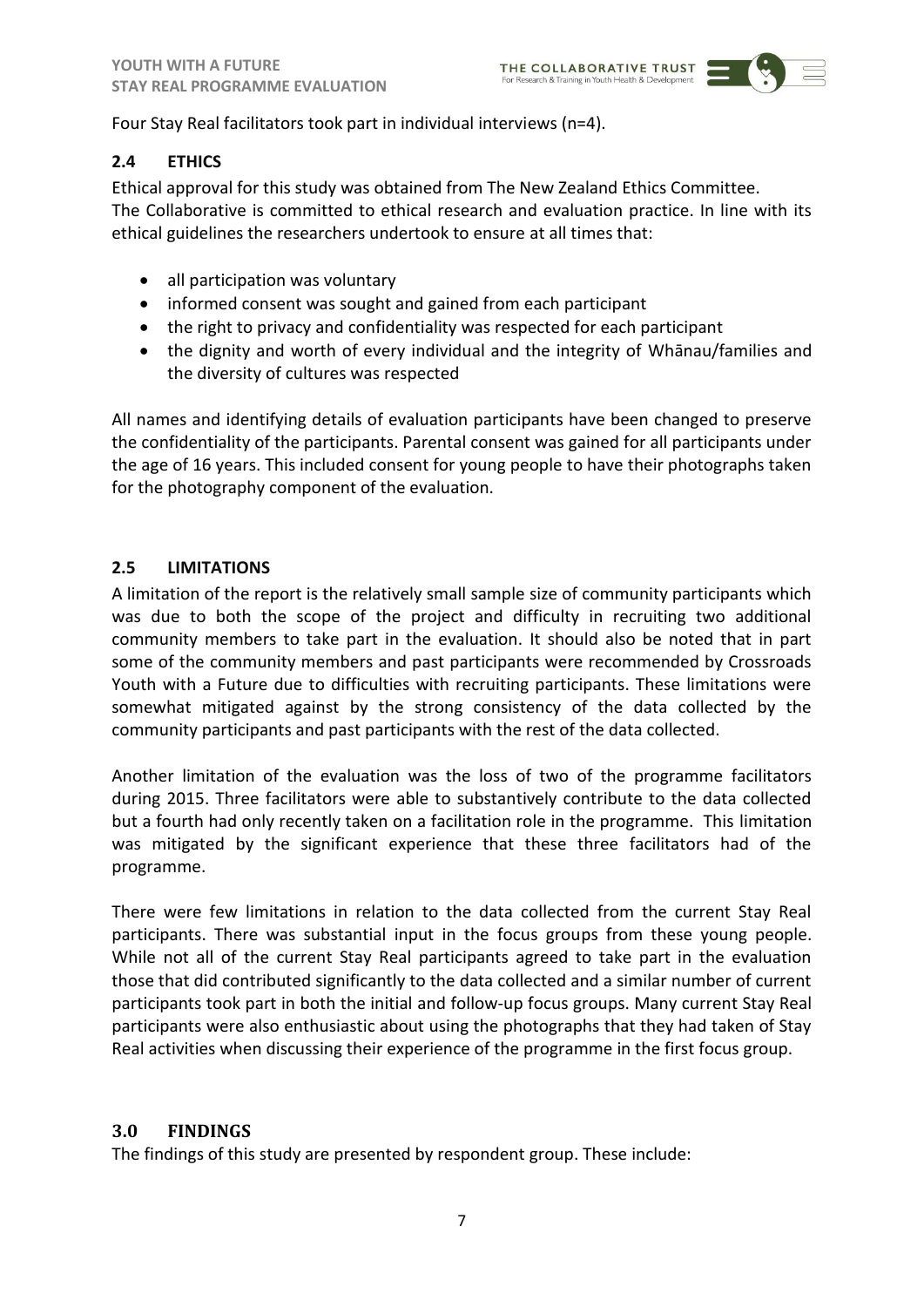

- Current Stay Real participants
- Former Stay Real participants
- Community members including Whānau/family members, a worker from a local social service agency and pastoral care staff
- Programme facilitators

# <span id="page-8-0"></span>**3.1 CURRENT STAY REAL PARTICIPANTS**

Three groups of young people who were involved in the 2015 Stay Real programme participated in focus groups to explore their experiences of the programme. Each group took part in one focus group session half way through the programme and a follow up focus group session at the end of the programme. The focus groups explored current participants' perceptions of:

- What they did in the programme
- What worked well about the programme
- The impact of the programme
- The group facilitators
- What could be improved about the programme
- Issues faced by young people in the community
- What they would tell others about the programme
- How the programme might respond in the post-earthquake environment

# <span id="page-8-1"></span>**3.1.1 Issues faced by young people in the community**

Participants were asked to reflect on their context, and in particular on issues that impact on young people from the area in which they live. They identified boredom, pressure to become gang affiliated, drugs, alcohol, addiction, teenage pregnancy and disrupted Whānau/family life. A few gave examples of how Whānau/family circumstances led to problems such as a party atmosphere in some homes that encouraged young people to experiment with drugs and alcohol from a young age. These participants discussed the Stay Real programme as an alternative to the life that some young people had grown up in.

"[This is like] a different way to life for them, [they could see] a better life for them."

"Cos this stuff, it helps us and we all know what goes around here cos we've all grown up into it. But the thing is, when we come here we drift away from it."

For other participants boredom was a significant issue that the Stay Real programme helped to address in the community.

"They make a difference… some people's lives are boring and they come here and it's like something to look forward to every week."

## <span id="page-8-2"></span>3.1.2 What current participants did in the programme

Current participants talked positively about a variety of activities that they did as part of the Stay Real programme. These included hiking, bike riding, ice skating, diving, swimming,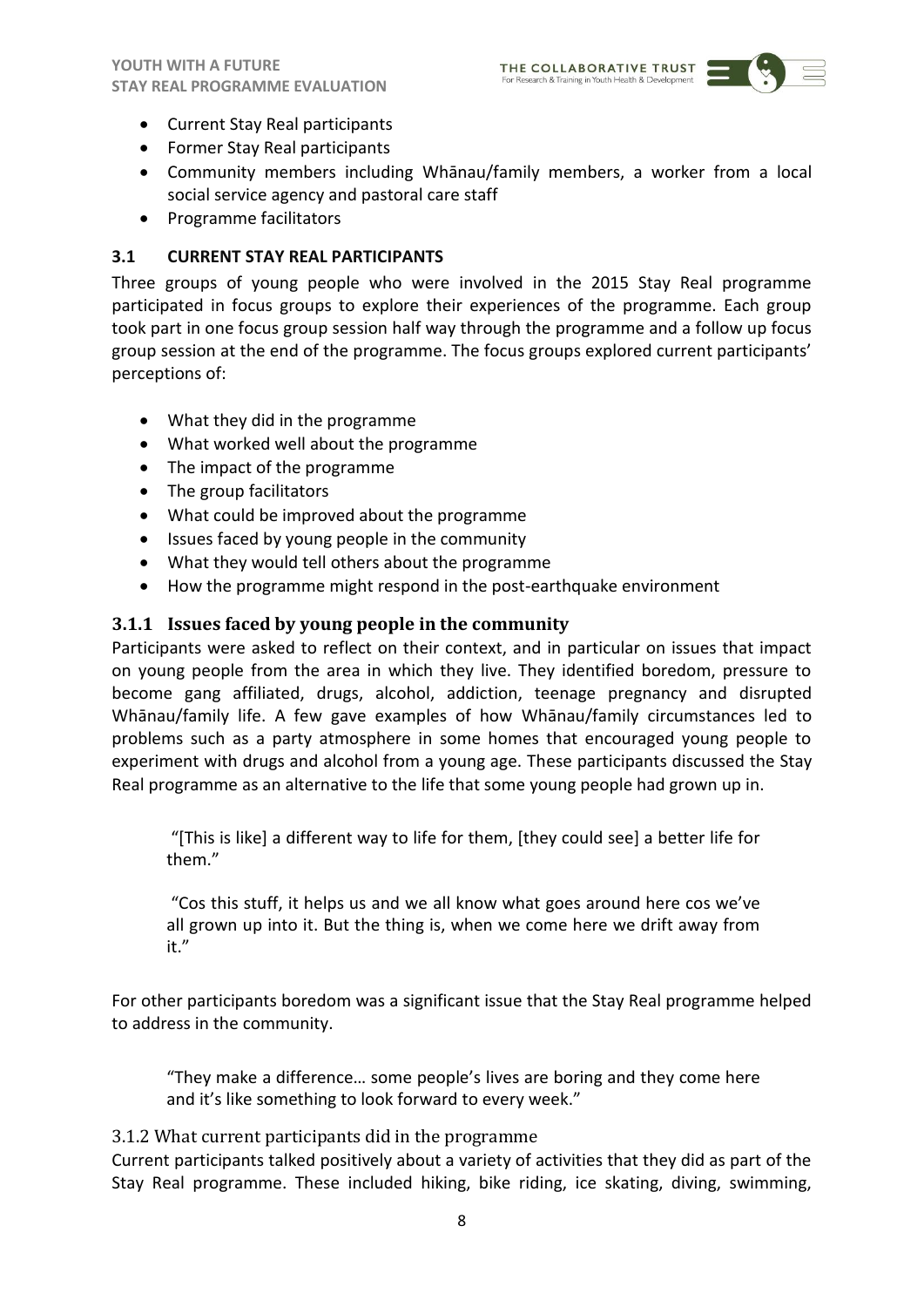

overnight trips away, camps, and visiting places such as Kaikoura and the West Coast and recreational places such as beaches and parks. Other activities involved doing crafts, visiting the SPCA, making photo albums, playing games, listening to music, eating together and 'hanging out together'.

"We do lots of fun things … then we talk and we go out and do fun things as a group like we go to Hanmer springs, we walk around and ride bikes … we stayed there for three days."

"… you always eat food on Stay Real, you always go on trips and that. We went to the SPCA."

"And this [photo] is what we do in the van, just chill out listening to music…we all feel comfortable."

Participants described these activities as 'fun' and engaging. They also noted that it is 'good' that the activities are free. Being able to choose whether they took part in activities or not was identified as important. Some said that young people such as themselves would not normally be able to do activities like these.

"Like we go see heaps of stuff that we probably wouldn't have done without the group. If it was just our home, we probably would have just stayed at home…"

Alongside these activities participants discussed the group work as a significant part of the programme. This included both formal group work activities based on the twelve step learnings that underpin the programme and informal discussion about these twelve steps throughout the programme.

"Cos the groups, [it's] not just about going out...and doing things… It's also about learning those things… like learning to respect yourself and things like that."

"We have steps…each step will be like a word and we have to describe the word as best we can and then…it depends on what step it is, like if it's about responsibility we play games about responsibility …it's pretty cool, we do responsibility, caring and being there for people… you don't really do [each word as a step], they change it to a conversation that sort of thing, so it's like what it means to me and what it means to other people..."

A number of participants were able to identify specific aspects of the twelve step programme that they were taught through Stay Real. The most common things that these participants associated with the twelve steps were respect, responsibility, caring for others, perseverance, honesty and self-control. One participant gave an example of how the facilitators helped young people to apply these steps by making them applicable to their everyday lives.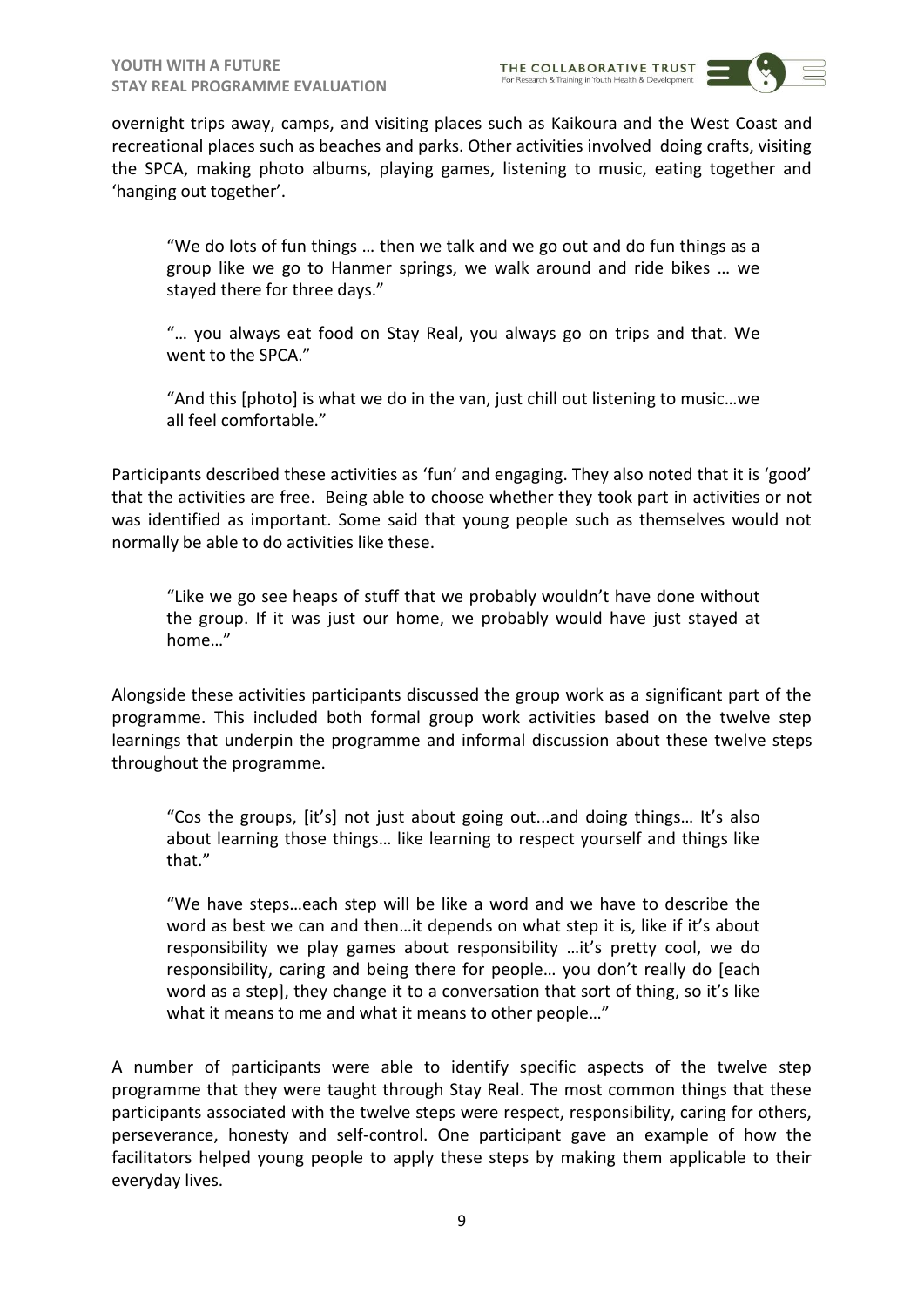

Rather than talking about the specific steps of the programme other participants were more likely to discuss general things that they had learnt such as strategies to deal with anger, why it's important to stay at school and the benefits of persevering in situations. A few participants identified the serenity prayer as an important part of the twelve step component of the programme.

"[The serenity prayer is] explaining that not everything's bad cos after something's happened you now have the courage to know what to do if it happens again."

## <span id="page-10-0"></span>**3.1.3 What worked well in the programme**

Current participants talked about characteristics of the Stay Real programme that contributed to its positive impact on them. While the 'fun activities' were a significant drawcard of the programme, participants identified the relationships they had built with each other and the facilitators as having the most impact on them in the programme. They acknowledged the avenue that the activities created for the development of these relationships and the benefits they gained from them. Participants expand on these themes in the following sections of the report which address:

- (i) Personal development
- (ii) Learning and support through positive relationships
- (iii) Positive impacts of the programme on Whānau/family and school
- (iv) Increased confidence through taking part in activities
- (v) How the programme might impact participants in the future
- (vi) The significance of the programme facilitators

#### *3.1.3.1 Personal development*

When asked specifically about what they had learnt from taking part in the Stay Real programme participants identified:

- Respecting and caring for others
- Taking responsibility and developing more self-control
- Sharing with others
- Respecting other people's confidentiality
- Dealing with issues such as 'feeling down', anger and substance abuse
- **•** Gratitude
- Increased confidence
- Perseverance
- The importance of honesty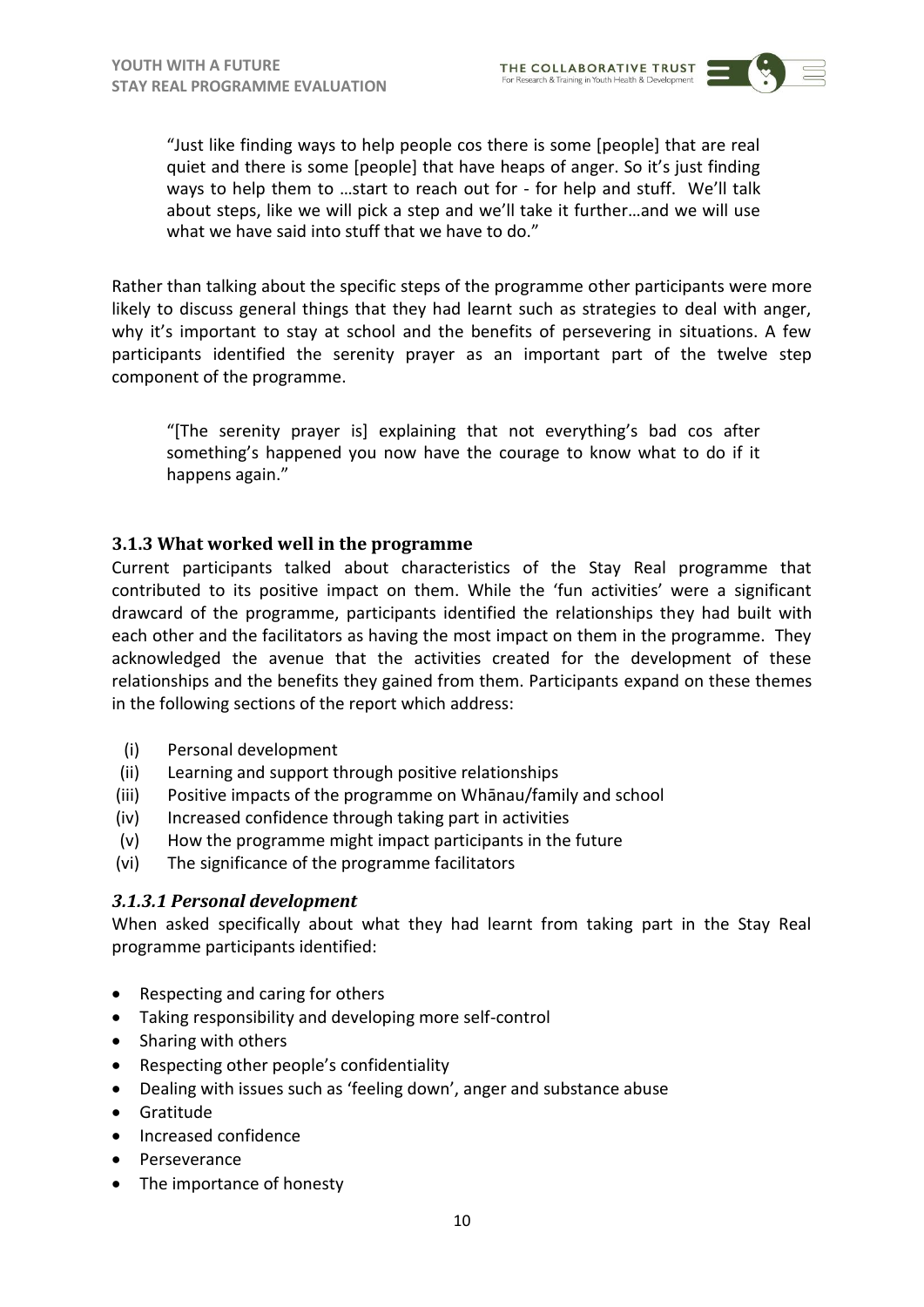THE COLLABORATIVE TRUST



Teamwork

"Be respectful and be grateful about what you get and can do."

"Like respect [and] responsibilities. Like heaps aye, like love and all of that [and] behaviour."

"If you're happy then make other people happy, if someone's sad I go and help them and then it makes me feel like a better person."

"Helps us control ourselves."

"We might be getting real low, like drinking and then you'll come here and you'll not drink for another three weeks, just cos you don't feel like drinking no more."

"One of the big things is respect definitely and others are like how to take care of people … and if somebody has a problem they can talk to you and you won't tell someone else…"

Confidence, like confidence is up and the way I look at other people now."

"Knowing kind of what it's like for other people now, like putting yourself in their shoes."

"We can achieve, if we put our mind to it we can achieve."

"Be kind to others and as much as you possibly can be there for someone. That's why Stay Real's here. It says in the name, you 'stay for others' and… 'for real' is kind of be real if something bad happened, talk about it and move on. It's like moving on from the past. That's what I thought about Stay Real."

Some participants talked about finding new ways to deal with issues such as anger and frustration.

"…but for me it's helped cos I used to hit my brother quite a bit when I got angry with him and now that's gone down…so that's helped a lot with it."

"Some of it's to build our confidence up and to I guess make us a better person at things like it teaches us to control our anger and things like that as well and to respect other people, so I guess that's the point of it."

Another important theme was the positive impact of learning how to work as part of a team.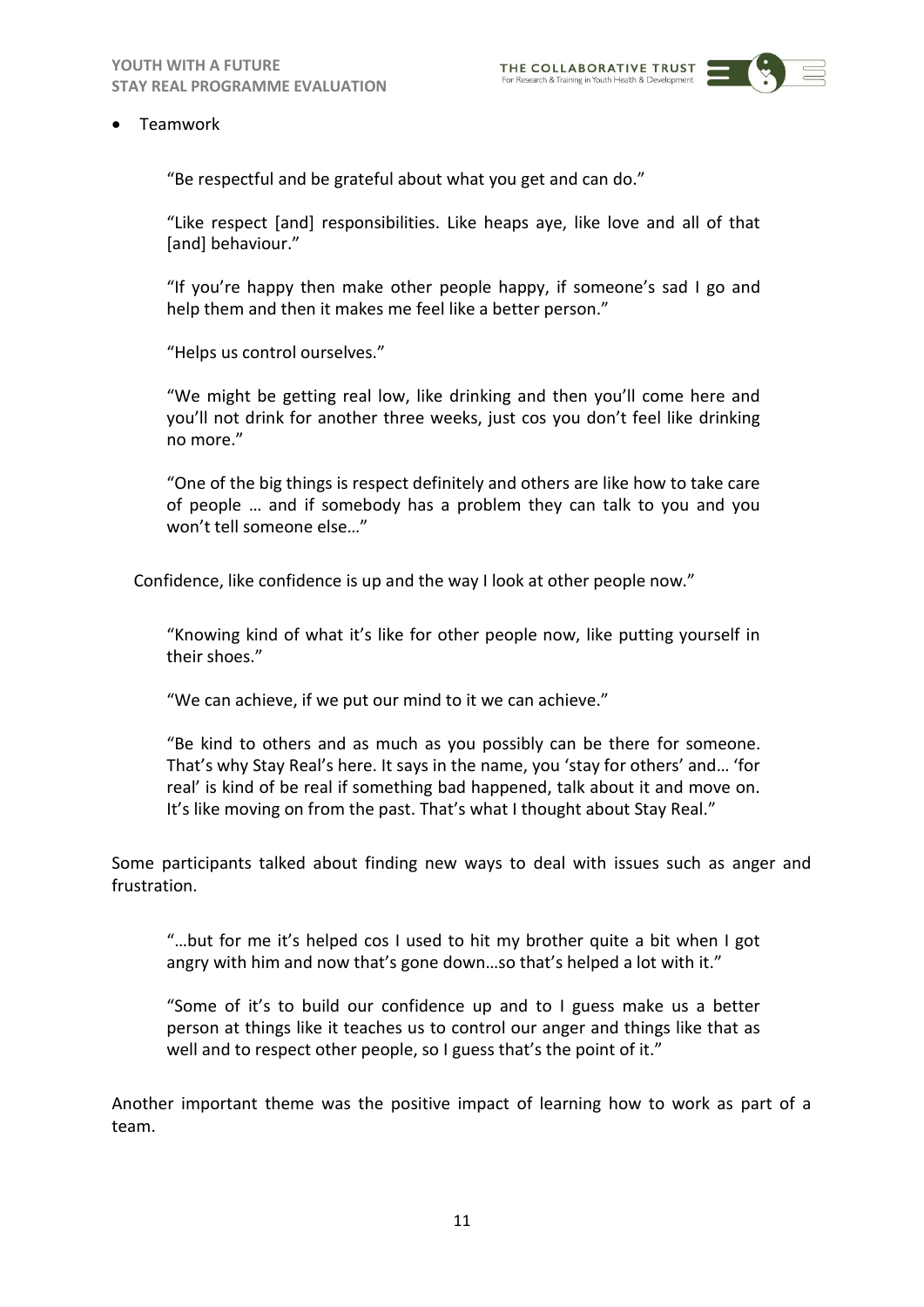"Sometimes when we go kayaking and we have to look at the kayaks and they weigh more than just one person … It's like equality so you're not being treated lower than everybody else but it's showing that you should treat everybody at the same level. Together everybody achieves more."

"Cos you're in groups and it brings you closer cos you have to trust each other, like in bowling cos you had to be there for other people even if they didn't get one bowl you would be like 'well-done you tried your best'."

# *3.1.3.2 Learning and support through positive relationships*

One of the most significant themes was the positive impact of the relationships that current participants developed with other young people in the programme and the programme facilitators. Examples included:

- Support that comes from being part of the group
- Having a place to talk to others about their lives
- Making new friends
- Improved relationship skills
- Stay Real as representing Whānau/family

## *3.1.3.2.1 Support that comes from being part of the group*

Many participants identified their Stay Real group as a source of support and discussed the benefits of this support such as having people to talk to about problems they were facing and having people that they could relate to.

"We do stuff together…Everyone's always there for each other and listens when you've got problems."

Taking part in various activities together such as outdoor activities and group work was identified as important for relationship building.

"I like this photo cos you can see how everyone is always together, you play games and you talk about your problems and anything else you want to talk about. I like coming here because you can be open instead of keeping it inside."

Reasons identified by participants for why the group was supportive included that it was a caring and 'happy place' and it was a place where they could 'be themselves'.

"I like this photo cos when you're on Stay Real it's a happy environment and you can be yourself… I felt cool…"

"It makes you feel loved and comfortable."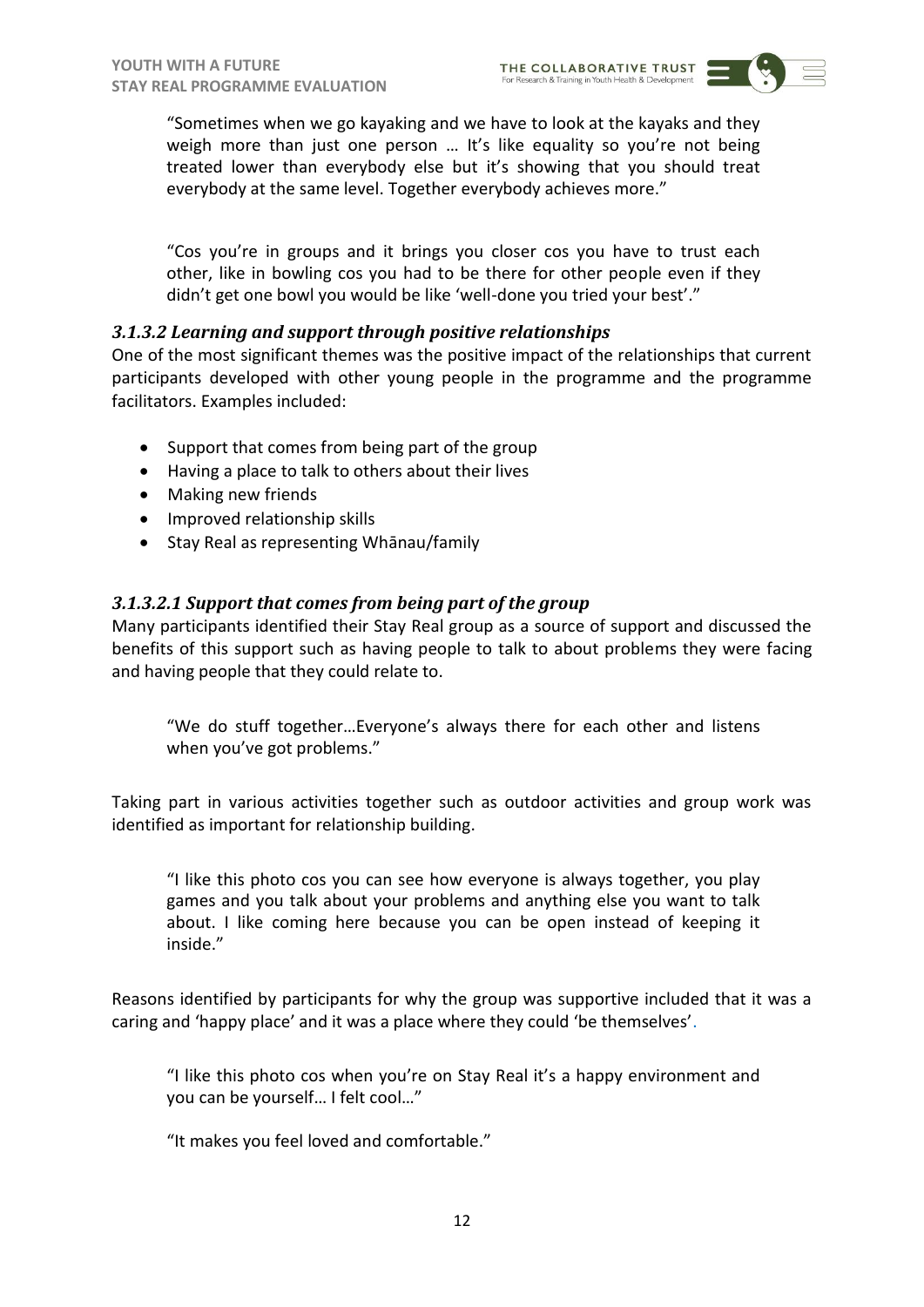

## *3.1.3.2.2 Having a place to talk about their lives*

A number of participants talked more specifically about the positive impact of being able to talk about problems in their lives with supportive others.

"I say stuff here that I didn't want my parents to know."

"Yeah, you can actually say stuff here, not having to keep it [in]. So it doesn't get so bad…"

This included an affirmative realisation that other people experienced similar issues to them.

"The cool thing is that you can be there for each other so you can have someone who is going through the same pain as you are and then you can sort things out together and get better...you aren't the only person that's got issues."

## *3.1.3.2.3 Making new friends*

Some participants discussed the positive impact of making new friends through the Stay Real programme.

"It kind of makes me feel less lonely cos you know the other people are the same cos…you know you always relate to each other."

"It's nice to have friends around here…when I first came here I didn't have many friends…now we pretty much all hang together."

"For me what helps at school is us being closer, knowing people more…It's like that person at school that you know you trust."

## *3.1.3.2.4 Improved relationship skills*

Participants gave many examples of what they had learnt about themselves and about relating to others as part of the programme. These included trusting other people, the importance of listening to others, asking for help, 'putting yourself in other people's shoes' and contributing to supporting other people.

"You shouldn't keep things to yourself, you should trust people. Tell them what happens and stuff in your life."

"It makes me a better person, cos you're helping someone else you're being a bigger person by helping them."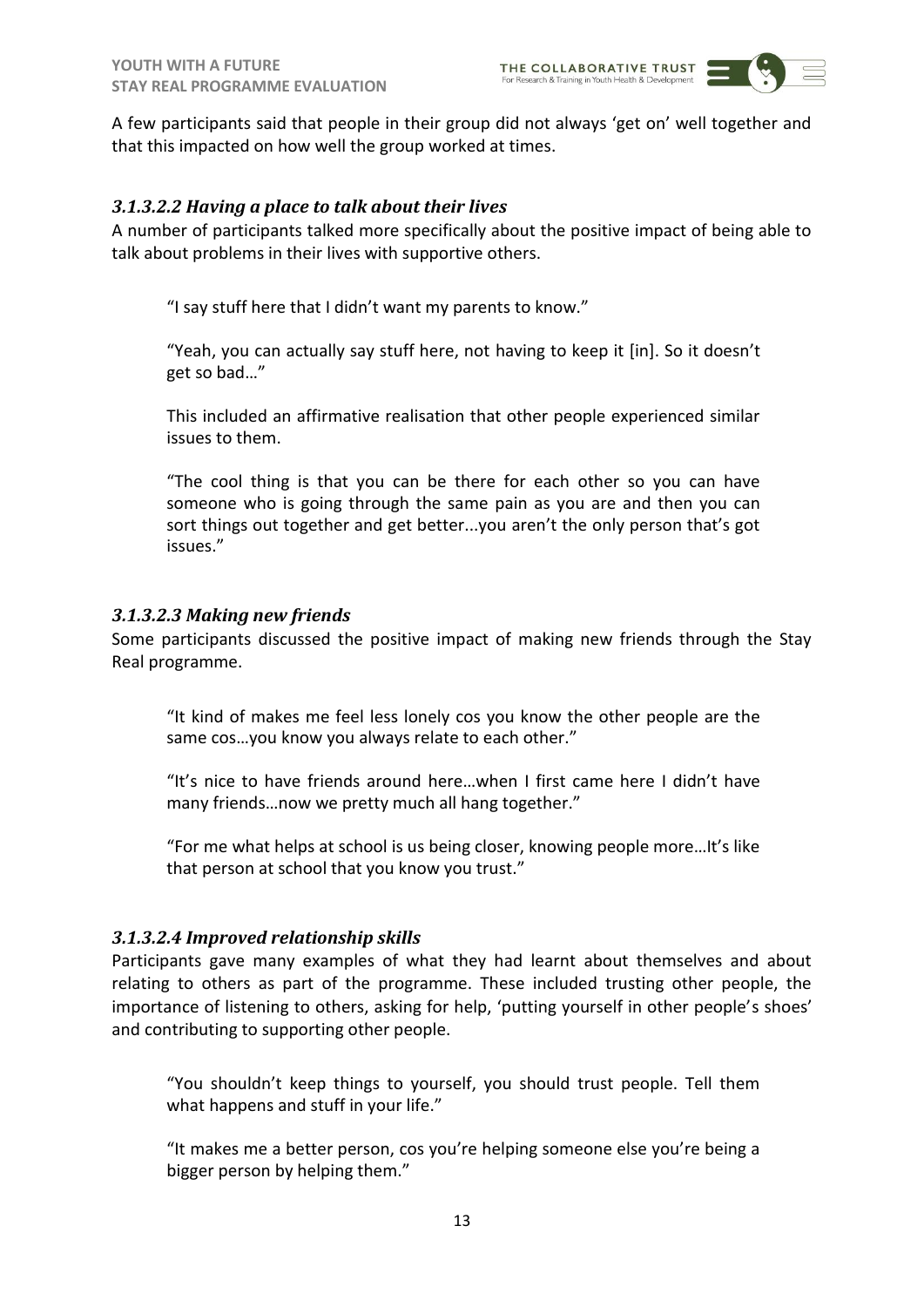

"It's helped me share my feelings instead of hiding it in. It's helped me to help myself feel better. I know that people trust in me, like they are there for me and I can trust them to keep my secret. And it's pretty good cos we all care for each other, even if you don't like the person, you learn to be there for the person…"

# *3.1.3.2.5 Stay Real as representing Whānau/family*

The significance of the relationships that participants built as part of the programme is reflected in a number of participants who used the term Whānau or family when describing the impact of the Stay Real programme on them.

"…And this photo it resembles family cos we are like all family here no matter what you are."

"…this [photo] you can see all of us actually doing things that we want to do, we can just be ourselves and we want to do it...this is like being a family."

"…for some people it just feels like another home."

"…we learn about each other. Instead of us just talking about ourselves…you listen to the other people, like who else is in the group. If they have something to say, you pay attention to them and you listen to what they have to say and then you help them out...it's pretty much like a family."

One young person reflected on how participation in the programme had given them something that they had missed out on in their Whānau/family circumstances growing up.

"The way that we have been brought up here [in Stay Real] is just like the way that we've always wanted to be brought up."

## *3.1.3.3 Positive impacts of Stay Real on Whānau/family and school*

Participants talked about the benefits of taking part in the Stay Real programme on their home and school life. This included some who said that they now 'get on better with their parents', a few who said that it has improved their relationships with friends at school and one current participant who said that they are now more understanding of others and had become 'less of a bully'.

"Yes, cos normally when I go home and someone's talking I just butt in, but now I wait until they are finished."

"To learn respect and …they help you deal with issues at home."

"You appreciate your family more."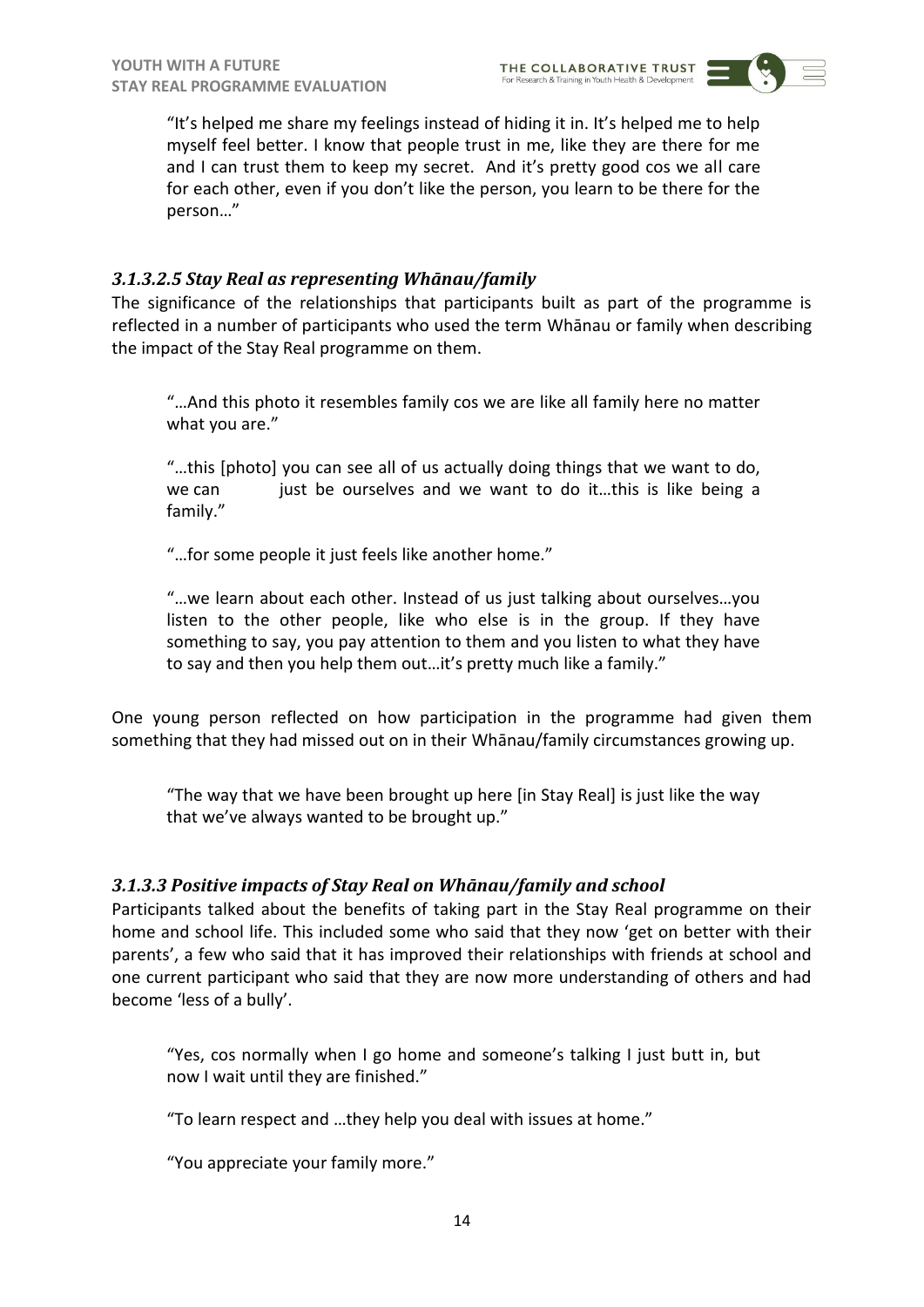

Participants gave other examples of the impact of the programme on their schooling. These included a facilitator who helped participants to come up with strategies to relate better with teachers at school, participants who said that they now related better to other young people at school and two participants who connected taking part in the programme with the realisation that staying in school would help them to gain employment and a better income in the future.

"Cos we always tell [the facilitator] about our day before we came [to Stay Real] and [they will come] up with a solution for all of us so we can just get through the day [at school] without getting in [trouble]."

"To get a job…to get better education…And just don't be a drop out and don't end up being in debt when you're older and… you've got to pay rent and stay at school so you can get a better job and more money."

A few participants commented that the programme helped them to attend school such as one young person who reflected on the positive impact of the programme facilitators encouraging them to go to school.

"It makes me want to go to school…cos it will be Monday and I'll be like, ahh school again, get up, get dressed and I'll be late to school again, and then I will come to this and [the facilitators] will be like, 'why don't you want to go to school?' and [they] will tell us a good reason why to go to school and a story that has to do with school, and [I will think], ohh sweet, I will go to school. It just makes us want to go to school sometimes."

## *3.1.3.4 Increased confidence through taking part in activities*

A few participants commented that taking part in activities such as outdoor adventure activities had increased their confidence. Support and encouragement from the facilitators was an important factor in this confidence building.

"He gets us out of our confidence zone."

"You won't be too confident to do it and like, nah just do it, and he will convince us to do it and we will do it and then we will want to do it again [and it feels] good."

# *3.1.3.5 How Stay Real might impact on participants in the future*

Current participants discussed what they would take away from the Stay Real programme and more specifically what they thought might be beneficial for them in the future. When reflecting on this they talked about the importance of being caring towards others, perseverance, honesty and respect, gratitude, taking opportunities as they arise, learning to let go of things that cannot be changed, self-control, strategies to deal with anger, being more accepting of difference in others and 'being yourself.'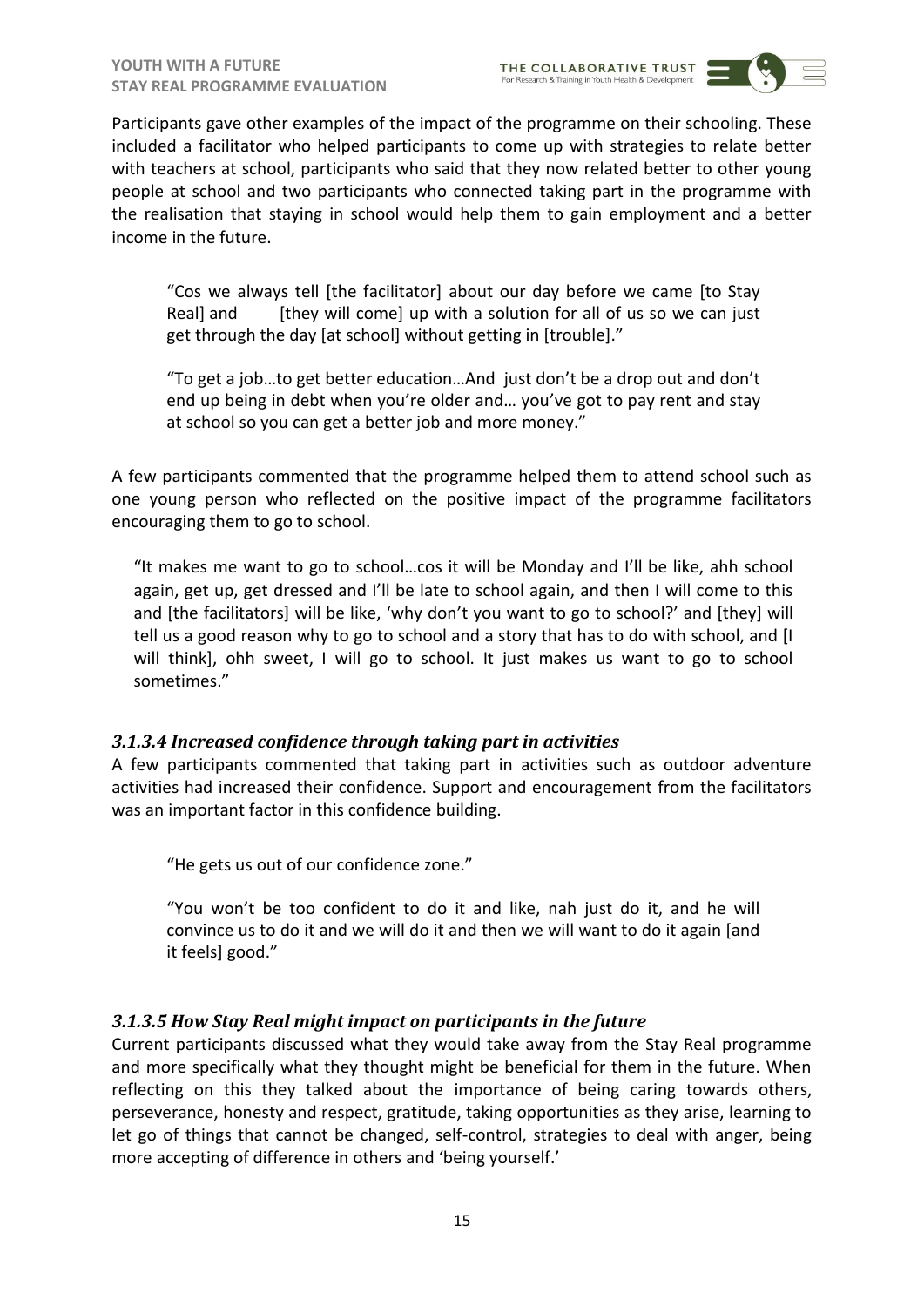"Never give up, just keep trying…Go 100 per cent."

"Honesty, respect, most of the stuff they talk about is basically stuff we can use in our future…"

"Like opportunities, to take my opportunities and to change the things that I can and leave the things that I cannot."

"Sometimes I give up. When all it is, is that you think you should give up. Now I realise that you [just] feel like giving up but really you shouldn't give up and just try harder."

"Controlling my anger and listening to others cos I just used to blow up at other people."

"Respect and gratitude cos that's one of the biggest things in life, just understanding what there is and how you should do things."

"And we've kind of accepted that everybody's different…"

"It's like people say you should be like me when you're really unique and yourself and so you shouldn't be like someone [else] you should just settle as yourself… I want to be myself not follow everyone else."

"I guess being at Stay Real, it would help us with things like jobs and stuff like the way you look at other people like you understand things more.

#### *3.1.3.6 The importance of the programme facilitators*

The importance of the relationships that participants developed with the programme facilitators was a significant theme. Participants discussed these relationships in terms of practical and emotional support, learning new skills and developing strategies to deal with issues such as anger, school attendance and frustration with caregivers/parents/teachers.

Participants reflected on what it was about the way that the facilitators related to them that had a positive impact. This included:

- Keeping their confidentiality
- Being friendly and 'nice'
- Listening
- Being non-judgmental
- Giving young people the choice about whether to participate in activities
- Being genuine
- Being caring and supportive
- Taking part in activities with the young people
- Not treating the young people like children
- Using humour
- Being positive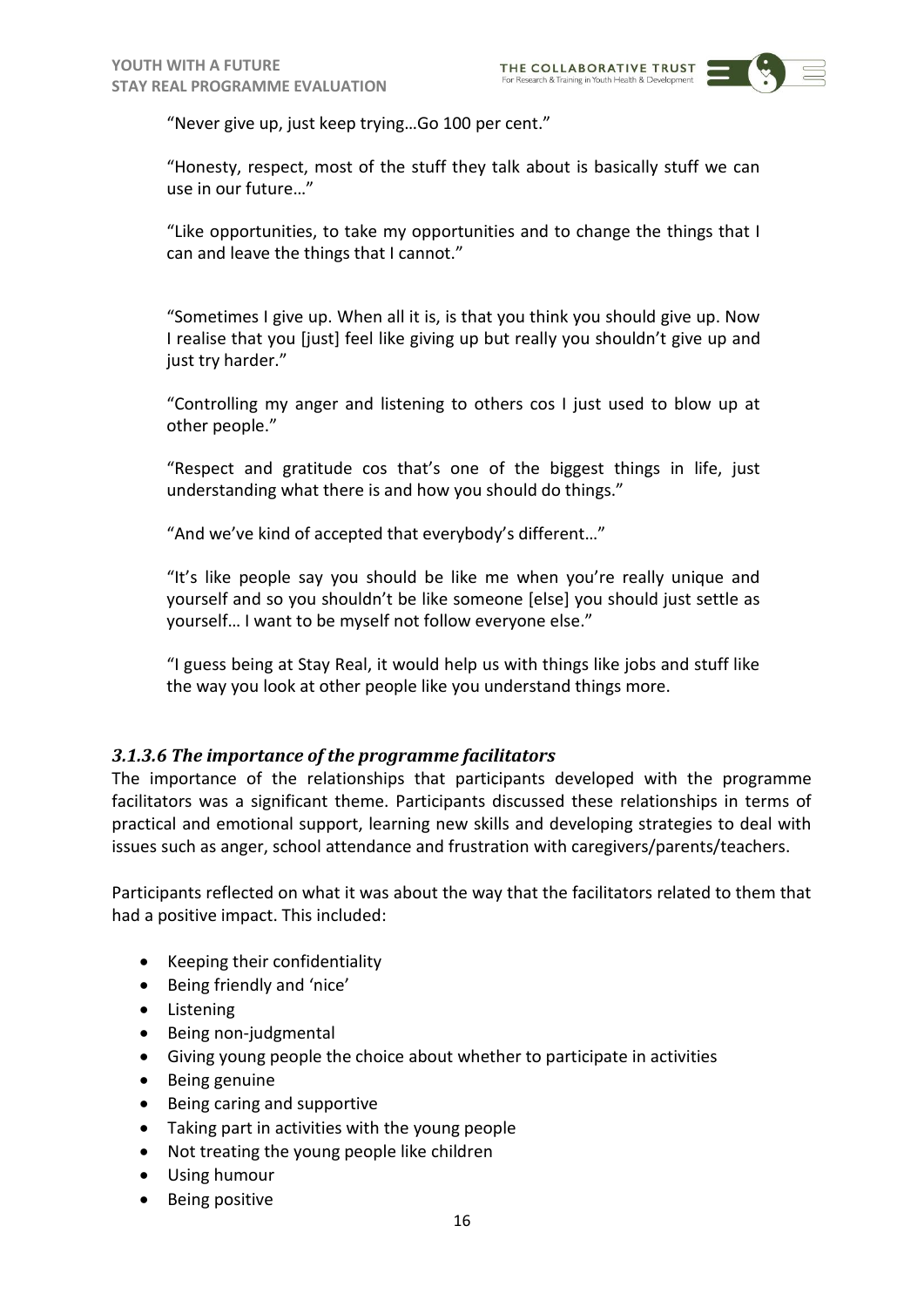

- Treating everyone in the group the same way
- Being reliable

"I guess the way they act around us, being friendly to us instead of just acting like adults."

"Like they don't talk down to us and stuff, they are on our level."

"They kind of do everything, like they listen to us and accept how we feel about things."

"They are kind and generous, they are there for us, they do everything for us, they go out of their way to go and buy us food…"

"They promised us they would keep us confidential. Like if we don't want them to tell our parents they won't…"

"It's like [the facilitator] takes the time to listen and talk to you about it.

"We've all got a problem, which we all talk about …they don't put you down they don't make you feel uncomfortable."

"…counsellors talk down to you like children and it's just like you have these stupid problems but they actually talk to you like a friend, they understand."

"They told us their stories…it makes you relate to them better and trust them better."

"… [The facilitators] involve themselves into what we are doing…"

"They are funny…always laughing…playing jokes on you. You just laugh at [them]."

"I just love [the facilitator]…The thing about it is that [they] tell a story from [their] heart and it's like pretty mean stories too. [They] don't have to [try and relate to us] they do relate."

"It's like a good environment…positive stuff there's no negativity like 'you should have done this you're bad, you shouldn't be coming here' it's 'oh you've done a dumb thing but we forgive you'."

"People that try and put us down… other people saying we are not good enough [for Stay Real] but we are all the same. [The facilitators] treat us like their own kids, they don't judge us like that. They don't treat anyone better than anyone else… treat us all the same."

"They never let us down, we always do something fun, like if something isn't open then we do something else."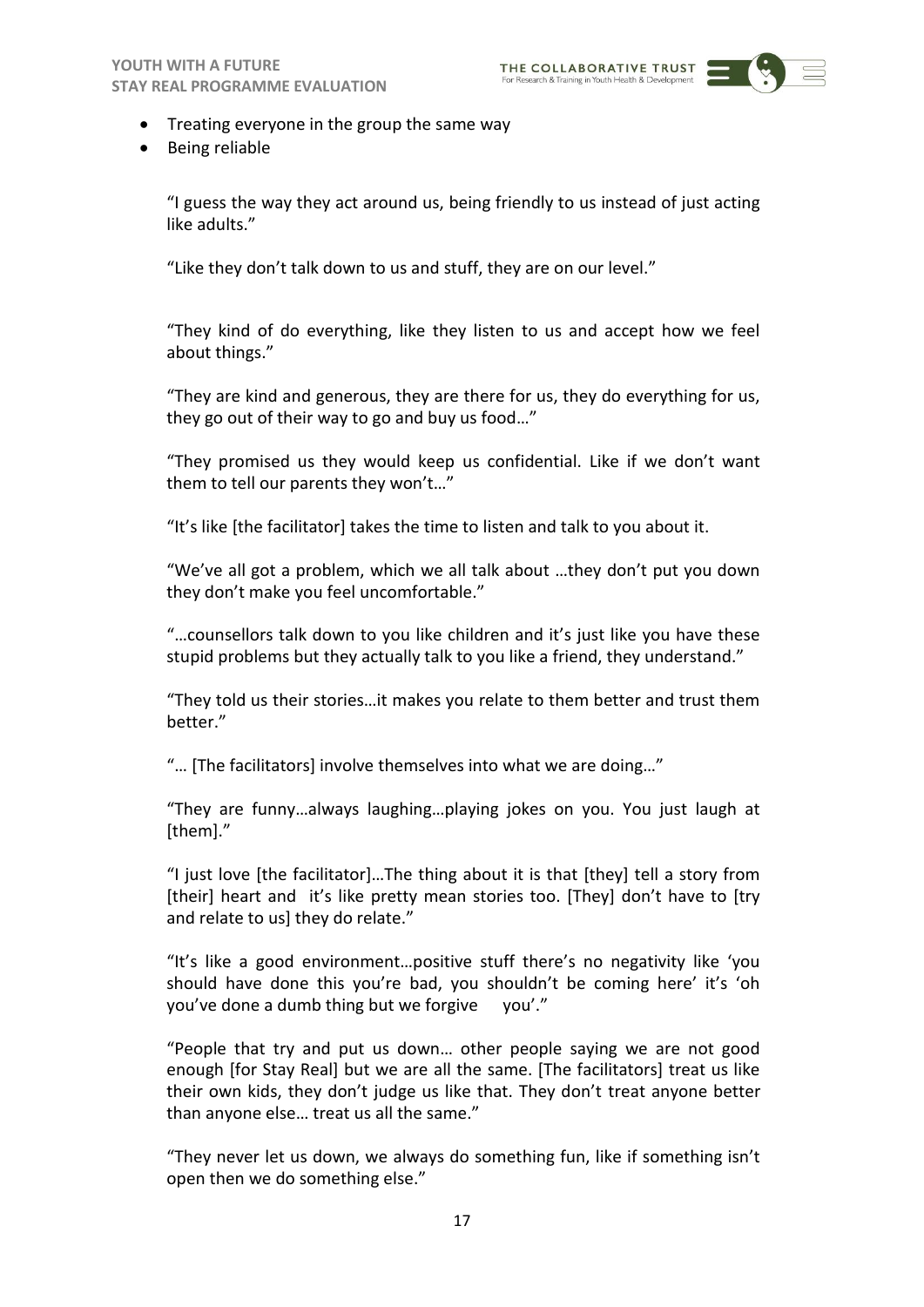

Some participants were particularly positive when discussing the Project Director of the service who also takes on a facilitation role in the programme. This was attributed by these participants to his long-standing presence in the community, his strong commitment to young people and his significant connections within their community. Examples included a number of participants who said that this facilitator is 'there for young people whenever they need it' and some who identified this person as a 'parental figure'.

"[The Director] is like one of us. [He] puts it in perspective where we… [he doesn't] control us … it's our choice whether we want to listen or not and basically we all listen cos [he] is like another parent to us."

"[He is] like a second grandparent, [he] always tell us - if we need anything to ask."

"[The Director] tells us they are here to keep people off the streets. Any of us could ring them like early hours of the morning and you need a ride home, they will always be there."

"[The Director] told us if you ever need me any hours of the day or night just ring me…And I'll come to you."

Other facilitators were also identified as being like parental figures and as creating a sense of family in the programme.

"A counsellor gets paid to counsel and talk about people's problems but with [the facilitators] they will just talk to you and listen and [they] treat us like they are our mother sometimes… they are like an understanding mother so it's easier than talking to someone that gets paid to sit there and listen to you."

"I reckon they made you feel like family."

The way that the facilitators set up and ran the groups to support the development of trusting relationships within each Stay Real group was also seen as a key aspect of the programme. This included the facilitators establishing group rules and a culture that valued caring for each other, sharing with others, constructive feedback, teamwork and a strong emphasis on confidentiality and respect for what each person contributed in the group. This was reflected in a number of participants reciting a group rule that they identified as very important:

"What you see here, what you hear here, let it stay here."

"When we first come here we say what we hear here stays here. It doesn't leave this room. [The facilitators] make it safe, they just make it really safe."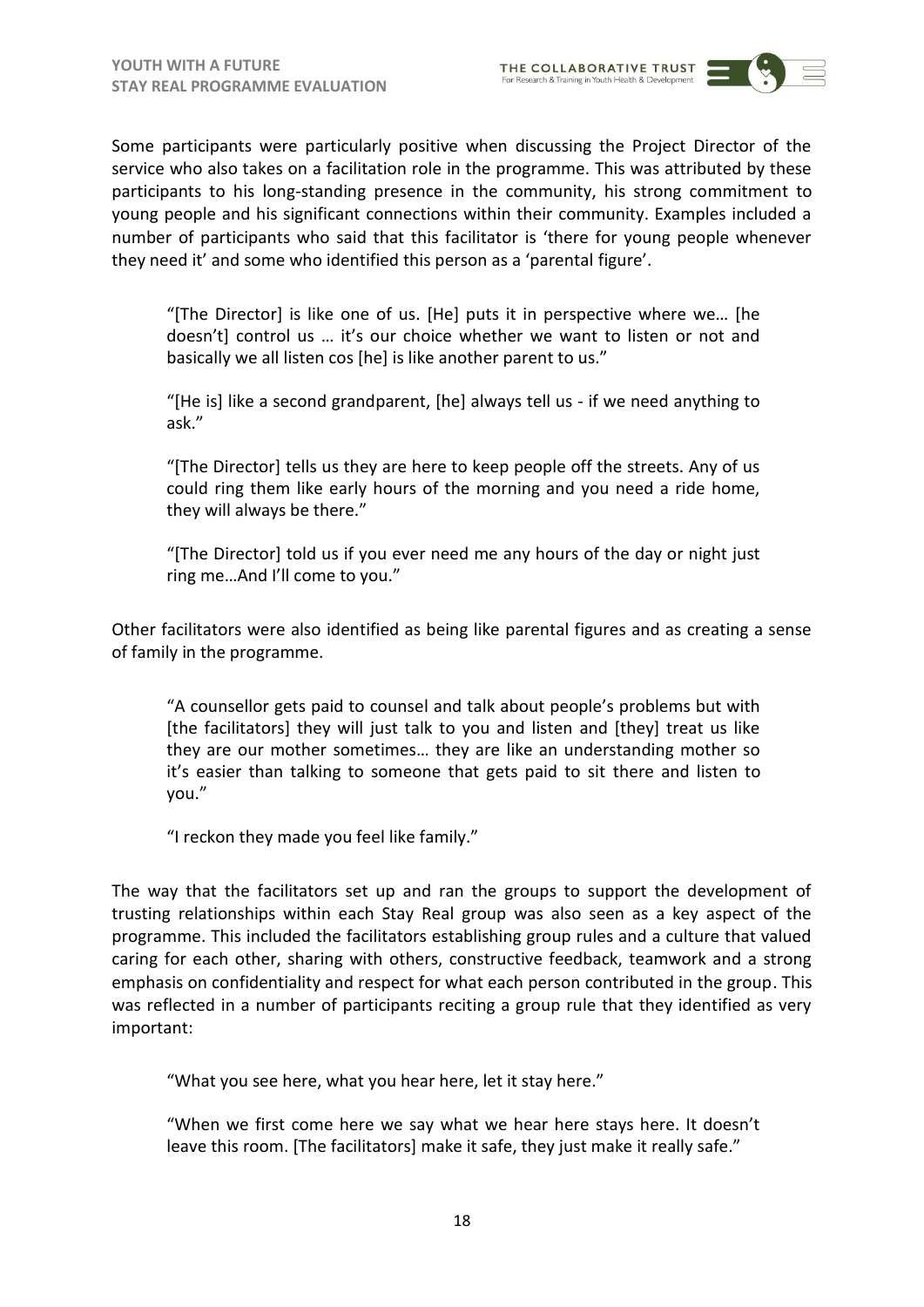

"…you learn stuff by having fun…like respect and sharing and how to treat others."

"Some of the kids in this area don't actually get taught respect and this kind of is the place where you can get taught respect by going out and having fun and that and then understanding that you should respect what you've been given instead of wanting to disrespect the leaders and stuff."

Another aspect of the programme that was identified as being important is the effort that facilitators put into creating a relaxed and calm atmosphere in the programme. One young person highlighted this by comparing the Stay Real programme to the more stressful atmosphere that they experienced at school.

"Half days are pretty cool aye, we just stay here [and chill] before we have to go back to school and do another angry day of school."

# <span id="page-19-0"></span>**3.1.4 What could be improved about Stay Real?**

Current participants had very few suggestions for how the programme could be improved. A number of them specifically said that this was because they did not believe that the programme needed to be improved while others said that 'they could not think of anything' that could be improved.

"I don't reckon they need to do nothing…leave it the same as it is."

"It's been this way forever and it should stay this way…cos this is the way that we like it."

"Nah, we like it the way it is."

Those who did have some suggestions for improvement identified the following:

- At times the group activities could be better organised
- Starting the Stay Real groups earlier so there is more time to talk
- Very occasionally the facilitators need to be more consistent in showing empathy and understanding
- Improved planning to ensure that the groups are not cancelled
- The programme should be expanded to primary schools and other high schools in the Eastern suburbs
- One young person wanted less talking on the days in which they did group work

"The organisation… maybe they should come a bit earlier…then we have longer to talk."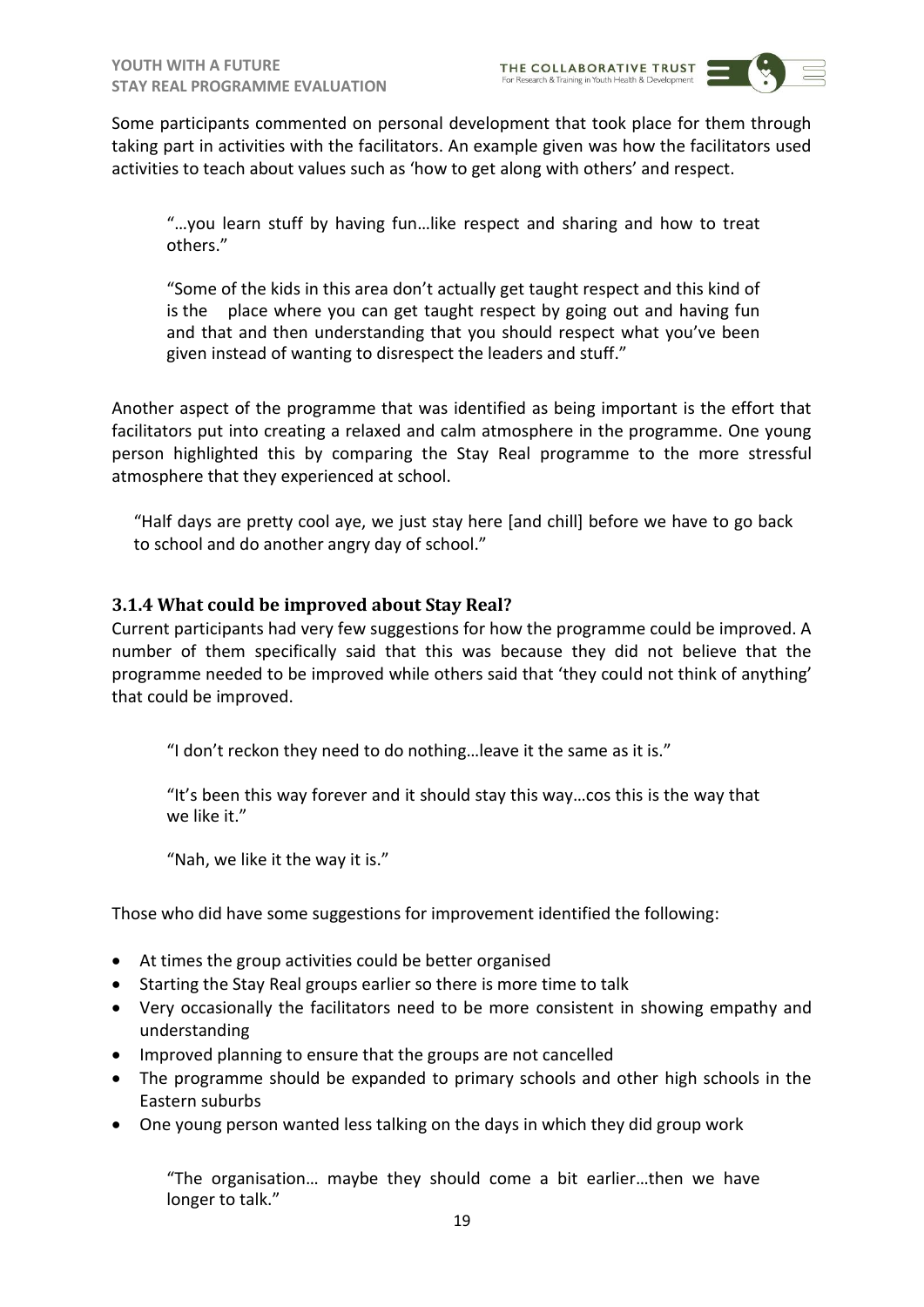

"A little bit less talking on the half days. Maybe get out there… go for a walk. I would like it a bit better if we could go out more."

"Sometimes it get cancelled [and that's] disappointing."

"It would be good if it went to [the new High School] cos I'm going there next year and I still need help with my anger issues."

## <span id="page-20-0"></span>**3.1.5 What would current participants tell others about Stay Real?**

Participants' thoughts on what they would tell other young people about the Stay Real programme further highlighted the positive impact of the programme on them. These reflections included advising young people to take part in the programme because:

- They would build relationships with other young people and the facilitators
- They would gain support
- They would experience teamwork
- $\bullet$  It's fun
- It would make them feel 'happy'
- They would get to experience many different activities
- They would learn new things
- It's a valuable opportunity

"Come, cos everyone's there for you."

"It's a great course and everyday you come back with a smile on your face cos it's just so happy…"

"I'd tell them straight away, yes it's a brilliant thing  $it's$  a good idea how they create this. If I wasn't coming here I would be this grumpy angry person…"

"I said that we talk about how everyone's week's been and talk about how we are and learn something new."

"I would say that it's…really to help if you don't really respect very much, it will help with that, or that if you don't understand that you should grant everything or be happy with what you've got instead of wanting more."

"We'd tell them to go, like it's a good opportunity."

#### <span id="page-20-1"></span>**3.1.6 How Stay Real might respond in the post-earthquake environment**

The majority of current participants believed that the programme did not need to be developed to address post-earthquake issues for young people in the area. Some commented that what would be most beneficial would be for the Stay Real programme to 'continue to do what it is already doing' to help support young people in the postearthquake environment. There were no suggestions for how the programme might be improved to address post-earthquake issues in the community.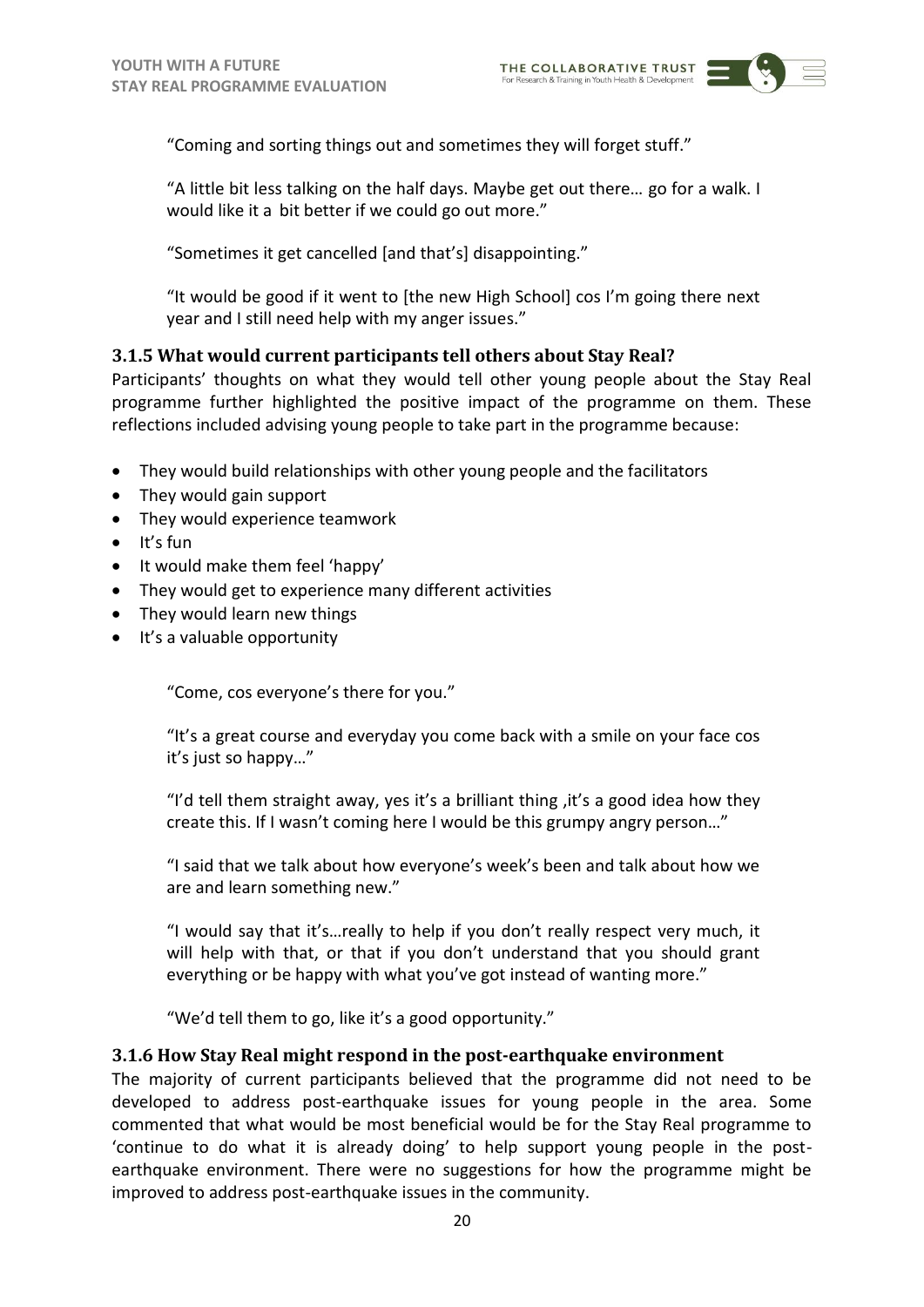

# <span id="page-21-0"></span>**3.1.7 Summary Current Participants**

Current Stay Real participants positively discussed the range of activities that they participated in as part of the Stay Real programme saying they were 'fun' and engaging. Some participants were able to discuss specific components of the twelve step programme that underpins Stay Real while others talked about more general things that they had learnt on the programme. A significant theme in relation to what worked well about the programme was the learning and support that participants gained from developing relationships with other young people in their Stay Real groups and with the programme facilitators. Participants identified the ways in which the facilitators created a safe, open and caring environment in the Stay Real groups to foster these relationships. There were very few ideas for how the programme might be improved and no suggestions for how it might be developed to address post-earthquake issues. Discussion about what current participants would tell other young people about the programme reiterated the positive impact that the programme had on them.

## <span id="page-21-1"></span>**3.2 PAST PARTICIPANTS OF STAY REAL**

Six young people who had been participants of the Stay Real programme took part in interviews to explore their perceptions of the programme. Participants indicated that they had taken part in the programme in the previous two to five years. These young people reflected on the programme's impact on their personal development, the significance of the programme facilitators, and how the programme might be improved.

## <span id="page-21-2"></span>**3.2.1 The impact of Stay Real**

Past participants discussed what they remembered about the Stay Real programme and reflected on its impact on them. The main aspects of the programme that they talked about were:

- the activities that they took part in
- the personal development that took place for them
- the relationships that they formed with other young people in their Stay Real group
- the relationships that they formed with the Stay Real facilitators

## *3.2.1.1 Activities*

Past participants described their experience of Stay Real as 'fun' and 'challenging in a positive way'. For some their most positive memories of the programme were the opportunities they had to take part in activities such as outdoor activities, day trips, overnight camps and crafts. Some talked about how the activities created opportunities to learn and share with others about their lives.

"You'd go and do stuff but you would also end up talking about things at the same time."

"Just getting to know each other better, had a lot of fun [at camp and] stayed up late, just girly time."

When asked directly about what they remembered learning from the twelve step programme past participants said that they were unable to recall specific details. Yet their reflections on the programme's impact reveal that they did learn about important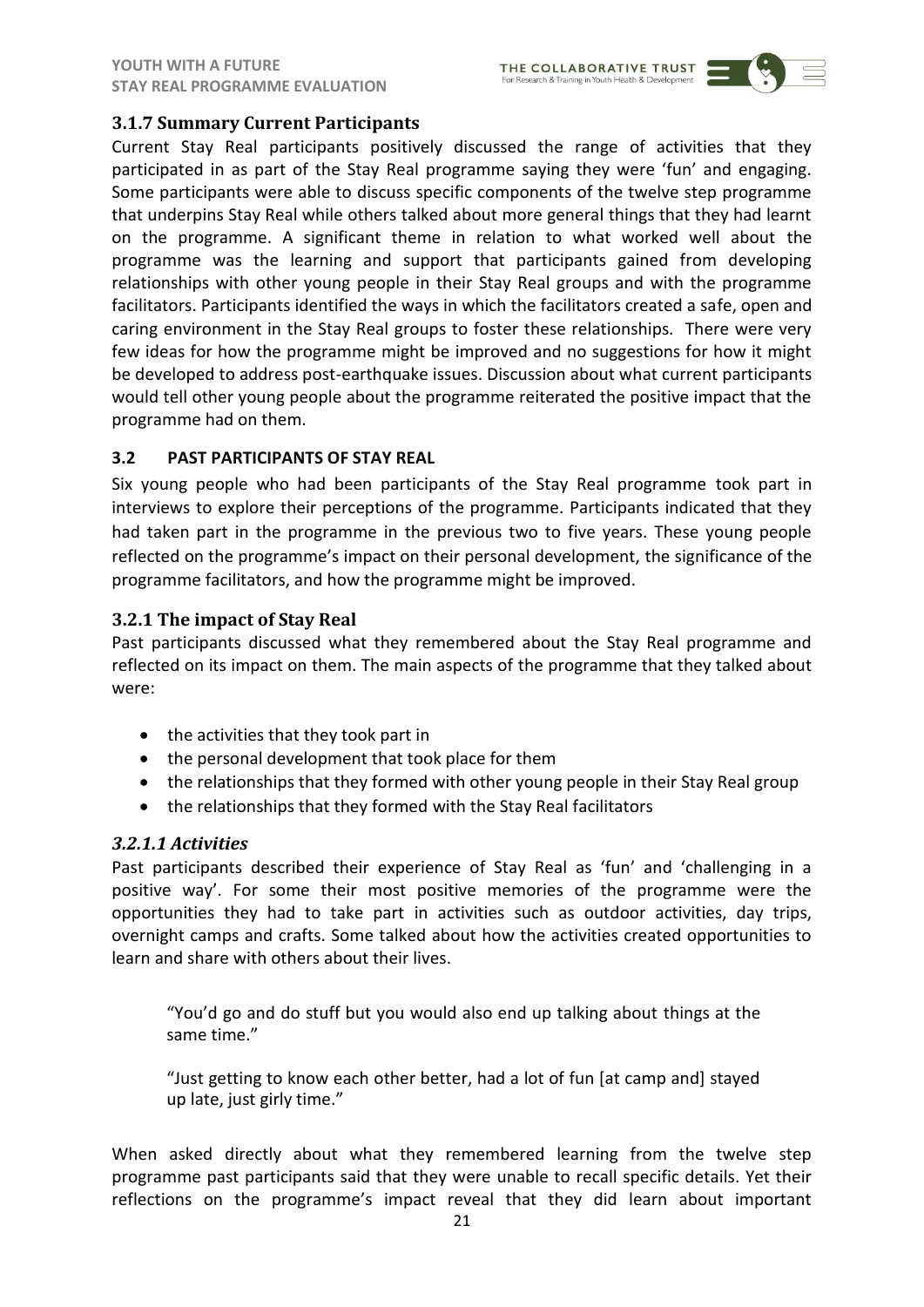

components of the twelve step programme such as responsibility, respect and perseverance. Some were also able to recall that they recited the serenity prayer but did not reflect further. Some of these young people also discussed the importance of confidentiality in the Stay Real groups with one saying that they remembered the phrase "what you hear here, what you say here, let it stay here."

## *3.2.1.2 Personal Development*

Reflections about how the Stay Real programme had helped them in their personal development included:

- learning to be a role model
- considering other people
- gratitude
- helping and giving to others
- positivity
- learning from and moving on from mistakes
- improved self confidence
- responsibility
- being open minded
- learning to relate better to other people

"How to be sort of a good role model."

"If you've got something and someone needs it more than you do, you've got to be able to maybe sacrifice something for someone else…in order to make yourself a better person too."

"Be happy about things, be positive, there's always another way and you're not perfect but you can change from your mistakes, that's what [the facilitators] always talked about -that no one's really perfect but you can change from your mistakes."

"It gives [young people] confidence…cos me personally, my self-esteem is quite low, it just helped me get out there more."

"Responsibility and being confident in who you are."

"Being open minded in different situations and how to cope under difficult situations."

"I just learnt to treat people as you want to be treated…"

"Getting closer to people who we didn't think we would get along with."

## *3.2.1.3 Positive peer relationships*

Much of the discussion about the impact of the Stay Real programme centred on the positive impact of relationships formed with the other young people in their Stay Real group and with the programme facilitators. This included increased support and learning from others.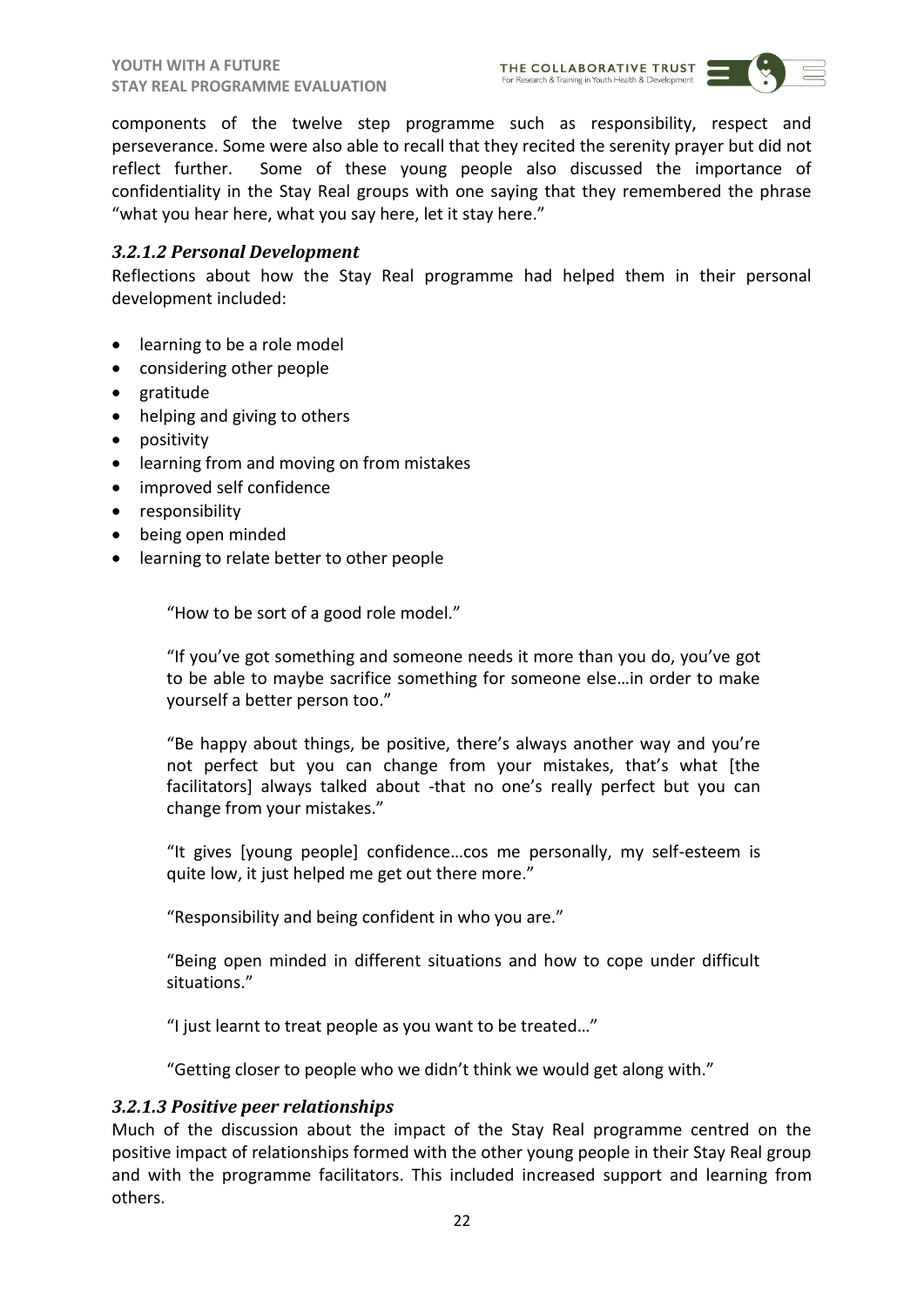THE COLLABORATIVE TRUST For Research & Training in Youth Health & D

"Just hanging out talking about everything, getting it off our chest…getting to understand each other better."

"[Relating to each other as a group] was actually quite helpful cos we could talk about the problems we were having at school and no one else could go back and say anything at school."

"It's like a little family, they're like brothers and sisters in the group. It's quite nice just having a different little family…there's no judging or anything and do no harm with words or actions…You're not allowed to pick on each other…treat people as you want to be treated."

Some past participants said that these relationships were, and continued to be, the most valuable parts of the programme for them.

"I think mine [the main impact of the programme] would be being a caring…young [person]. Just looking out for all my friends and stuff. I think just a lot of different lessons...I guess taking away relationships that I've made with people here. The people here are some of the best friends I have now…even still having bonds with some of the youth leaders, it's just relationships and just keeping around positive people..."

One person said that their parents had noticed the positive impact that Stay Real had on their life.

"…I think my parents sort of chilled out more after I started hanging out with, you know, people from here… they were like 'oh yeah this is actually a pretty cool place' cos… in [this area] it's like whoa it's…lots of gang violence…And when I brought my parents here they were like 'this is a really cool place to be' and you know they were happy for me to come here…they definitely saw it as a positive influence."

Another said that the programme had provided a space away from the 'drama' of some of the less positive relationships in their life.

"And you're happy about yourself…you can just get away from the drama."

## *3.2.1.4 Whānau/family and school life*

Some past participants gave examples of the impact that the Stay Real programme had on their home and school life, including helping them to develop strategies to deal with anger and negative relationships, as well as developing more self-confidence.

"It made me behave better. I was really really naughty and I'm good now…It just tells you, it teaches you not to be angry and there's other options, you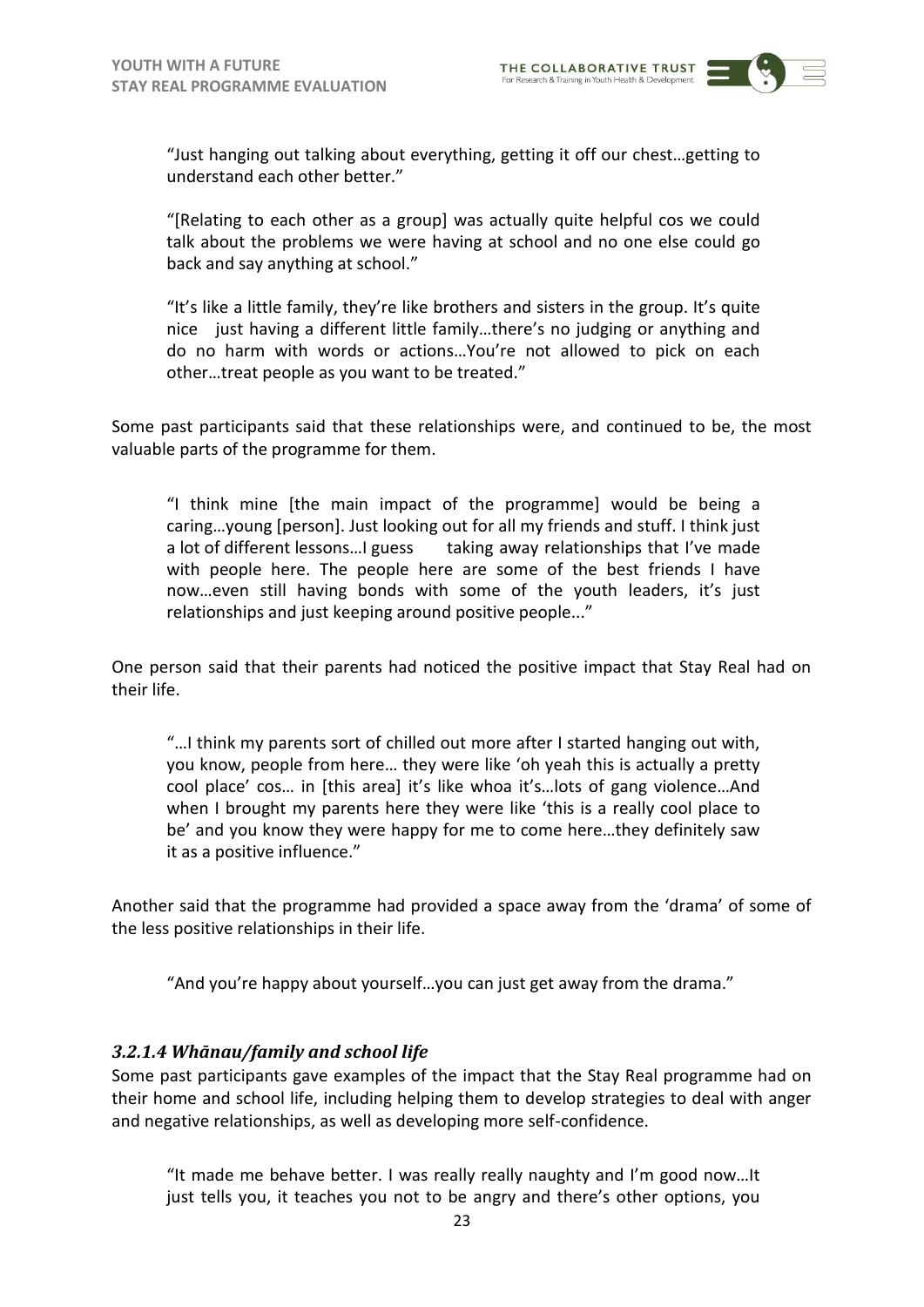don't have to punch someone, there are better ways…it helped me at home and school. I wasn't really good at home, I had some problems, me and my mum didn't get on and would always fight and now we don't."

"I never really used to go to school and when I came onto the programme my attendance and behaviour started getting better…just having something fun to do just to clear my mind…and just gave me a break from all the dramas at school…I finally realised that it doesn't matter what people think about me as long as I think positive about me... just talking with [the facilitators]."

"And [it] helped sort out…our problems at school as well…we would talk about what was going on and how we could solve it and that."

"How to relieve stress and that… if we were stressed [the facilitators] told us just to ask our teachers to go outside for a bit…to go for a walk or read a book, not just take it out on the next person that got on your nerves."

"Stressful things at home, we could take what we learned at Stay Real and take it home and use their strategies at home…I wasn't talking to my mum for a bit and after Stay Real for a few weeks I started talking to her and actually getting along with her…just understanding where she's coming from [better]…getting along with my brothers, not fighting all the time."

"It was a great experience through Stay Real, making more friends, hanging out at school, learning not to react to people that get on your last nerve…learning not to react."

#### *3.2.1.5 Former participants' current employment and education situation*

Only some past participants reflected on how the Stay Real programme had impacted on their current employment and education situation. These young people gave examples of how what they had learnt on the programme was helping them in their current circumstances. This included finding ways to get on better with an employer and a tutor and remembering to respect the needs of different people. Learning not to over-react in stressful situations and towards other people was a particularly valuable lesson that these young people took away from Stay Real.

"Yeah, learning not to react in bad situations…being civil with people who you don't get along with instead of reacting… I don't like my boss per se, but I still have to work with [them]. Just bite my tongue when people get on my nerves or try and get a reaction out of me. Bite your tongue, keep your head down, do your work."

"Learning to deal with people's different needs… cos where I work a lot of people have different needs…and I've just got to understand that they've got different needs and start respecting them and just cope…just respect for other people's needs."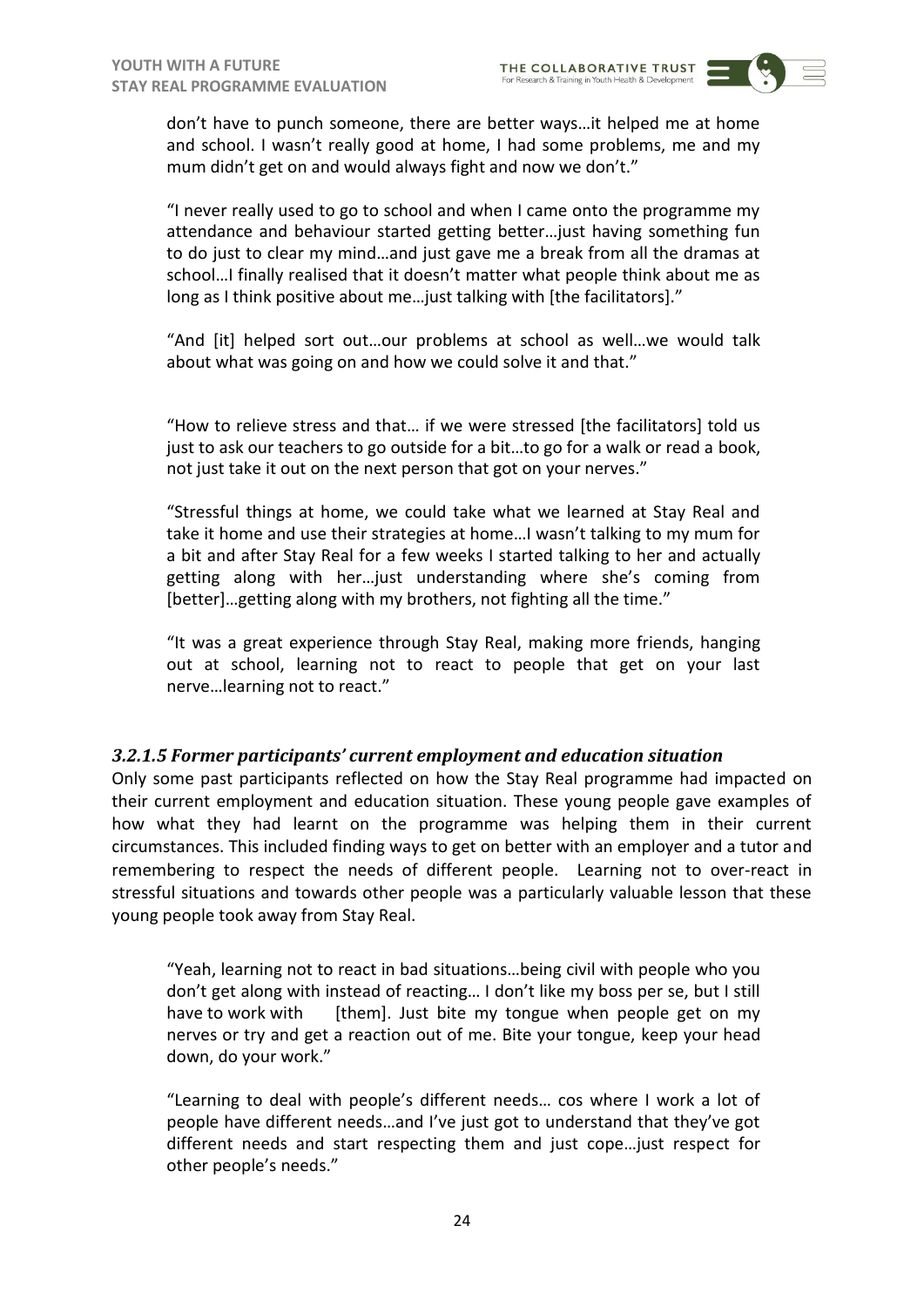"And getting on with people even if you don't like them cos you're not going to like a lot of people in life but you have to work with them and stuff… I don't like some people on my course but I still have to get along with them to get qualifications from it… Just if I get angry, walk off and then five minutes come back and talk with the tutor and tell [them] before I walk off so [they] can deal with it."

Two past participants also commented that the programme had helped them better prepare for the 'real world'.

"Cos it helps them [young people] in the real world when they get to it…cos kids just think that they know everything but then they go to Stay Real and they learn more to respect, it actually opens your eyes to half the stuff that's going on in the world that they don't know about."

Lastly the significance of the programme for some past participants was underscored when they commented that funders should keep supporting the Stay Real programme as it is a valuable resource for young people from their area.

"This is an opportunity for kids on the Eastside to get out and do things that they may never get the chance to do in their life, like I would never go kayaking or, you know, go to Easter camp. Give our kids an opportunity like this…I think that after I came here I found who I really am..."

"Keep funding it cos the kids need it."

## *3.2.1.6 The importance of the programme facilitators*

Past participants discussed the positive ways in which the facilitators worked with them as a significant part of the Stay Real programme. This included the facilitators:

- Being non-judgemental and accepting
- Being understanding, supportive and inclusive
- Being organised
- Giving advice and showing care
- Using humour
- Being relaxed
- Being fun
- Giving them options
- Not forcing them to do things that they didn't want to do

"I just think they weren't judgemental I guess, and you could just say something and they would understand even though they might not have been in that situation…or they'd try to understand."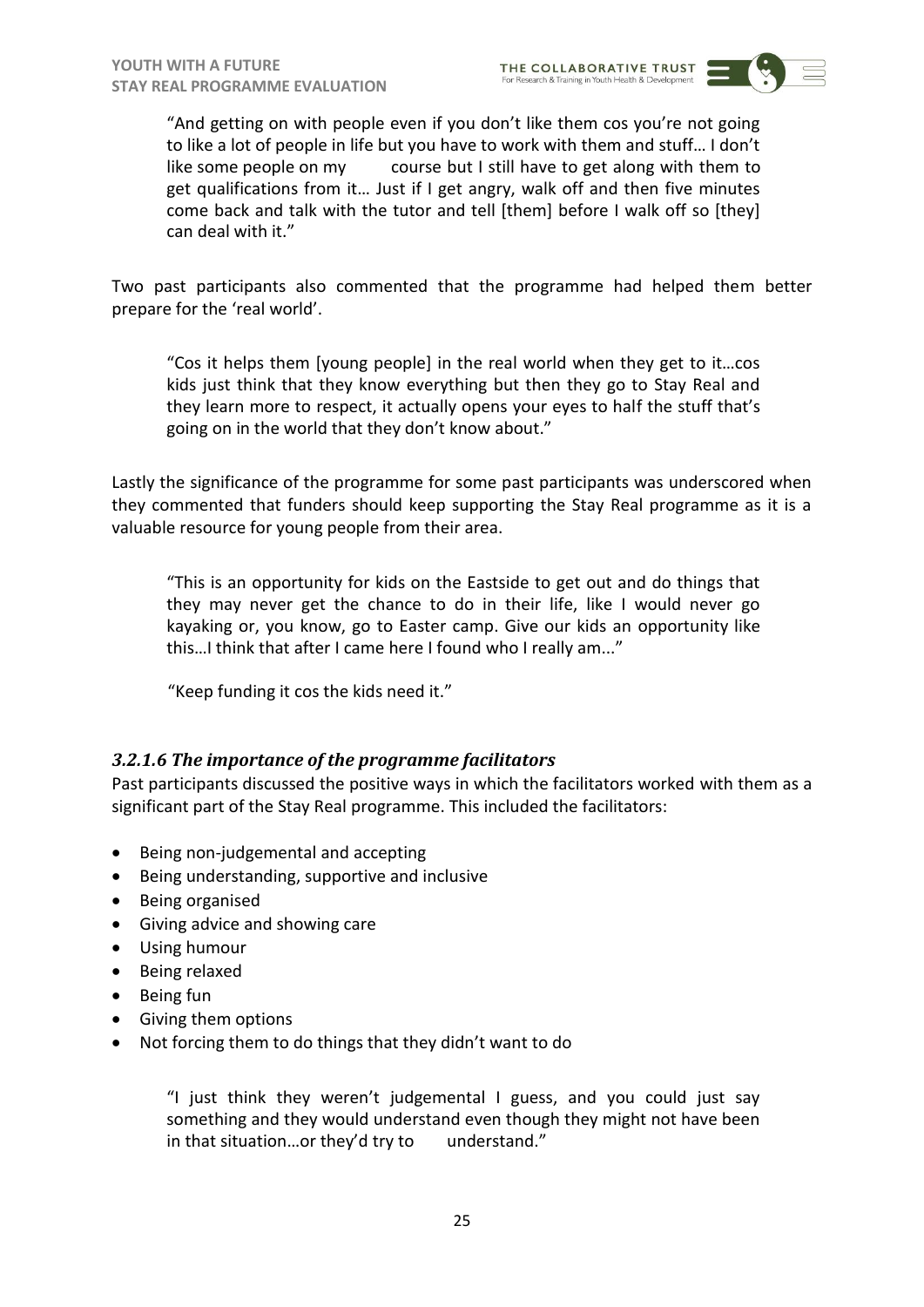"They are nice and caring and they weren't mean…and they were really supportive."

"They would give us advice and stuff…and talk to us whenever we needed to talk to them, they were there for us."

"...it is fun, it's good, it helps you...the leaders are good for talking and supporting you."

"Everyone listened to them cos there's good leaders…cos they are nice and caring and fun and not yelling at you."

"[The facilitator] was always cool, calm and collected…the other [facilitator] had their moments but would come back and apologise."

"They always made us laugh even if we were down…by doing something silly...they just chilled. They'd always ask us where we'd want to go and take us to those places."

"Gave us an option not just saying 'we are going to go here and we are going to go here'…they didn't force you to do things you didn't want to do."

For some, the Stay Real programme and facilitators continued to be a source of support.

"Just debriefs…helping and supporting you even if you've left school."

"We've got their numbers and [they] said whenever you're going through a tough time and need to talk just call and come over."

"Yeah [the facilitator] has helped me quite a bit, like when I was looking for a job…[they] got me into a course and when I finished course [they] were looking with me for a job... [They] helped me write up my CV and that."

"[The facilitator] helped me with options and courses and that."

"Cos you know that you've [still] got that support if you need it…and they know what you're like already and your bad days…and you can relate to them cos they've helped you in the past."

#### <span id="page-26-0"></span>**3.2.2 How the programme might be improved**

While most past participants did not identify any ways in which the programme might be improved, a few suggestions that were discussed included:

- Having the programme available during all of the high school years
- Having the Stay Real group two times a week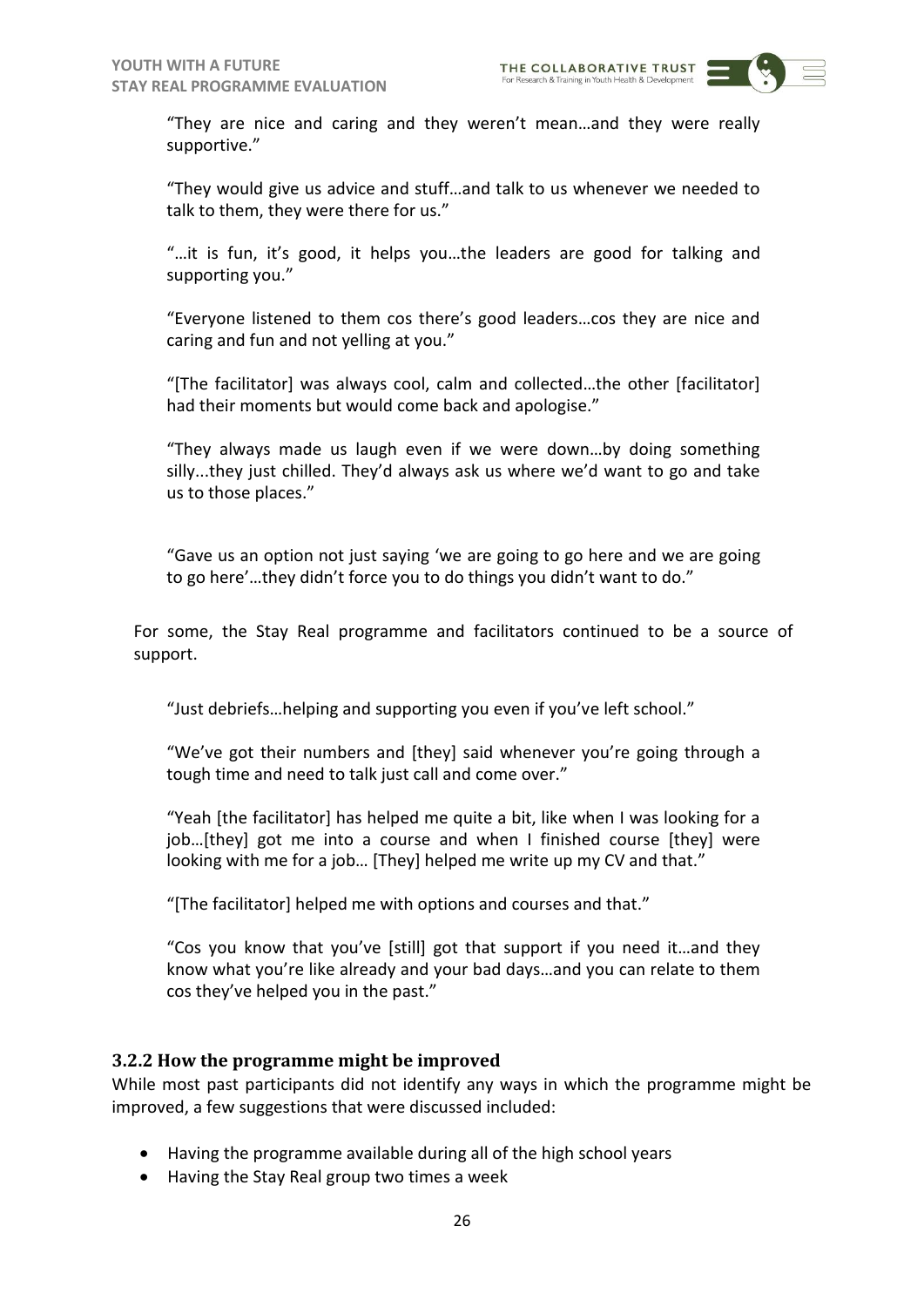

- At times relationships could get tense between young people and this needs to be well managed
- More camps and options for activities to do as part of the programme

## <span id="page-27-0"></span>**3.2.3 Summary – Former Participants**

The main aspects of the programme that past participants recalled were the activities that they participated in, the personal development that took place for them and the relationships that they developed in their Stay Real groups with other young people and the programme facilitators. Past participants reflected on the positive impact that these relationships had on them, such as learning from others and gaining support. For some, these relationships continued to be an important source of support in their lives. There were very few suggestions for how the programme might be improved.

## <span id="page-27-1"></span>**3.3 COMMUNITY MEMBERS**

Evaluation participants from the community included four Whānau/family members of current Stay Real participants, a worker from a local social service agency and two pastoral care workers from high schools involved with the programme. These participants discussed:

- What works well about the programme
- The impact of the programme
- What could be improved about the programme
- The importance of the programme for the community
- How the programme might respond in the post-earthquake environment

## <span id="page-27-2"></span>**3.3.1 What works well about Stay Real?**

Community members discussed what worked well about the Stay Real programme. A number of them gave examples of hearing young people who had taken part in the programme talking positively about it.

"When [the young people] do talk about this place they talk with enthusiasm…with good words, good outcomes plus their body language changes…like they can be themselves here basically."

"Last year the kids went to a community garden and helped out and then cooked food and ate it, the kids really raved about that…"

"I love it, I think it's wonderful, [the young person] always looks forward to Stay Real…"

"They love it, they absolutely love it. They really enjoy the activities but they also enjoy the groups as well…I think for some of them it's a different way of doing things and they enjoy that and for some of them it's an opportunity…"

Community members observed the impact of Stay Real on its participants and identified a number of reasons why they thought the programme was successful. These included: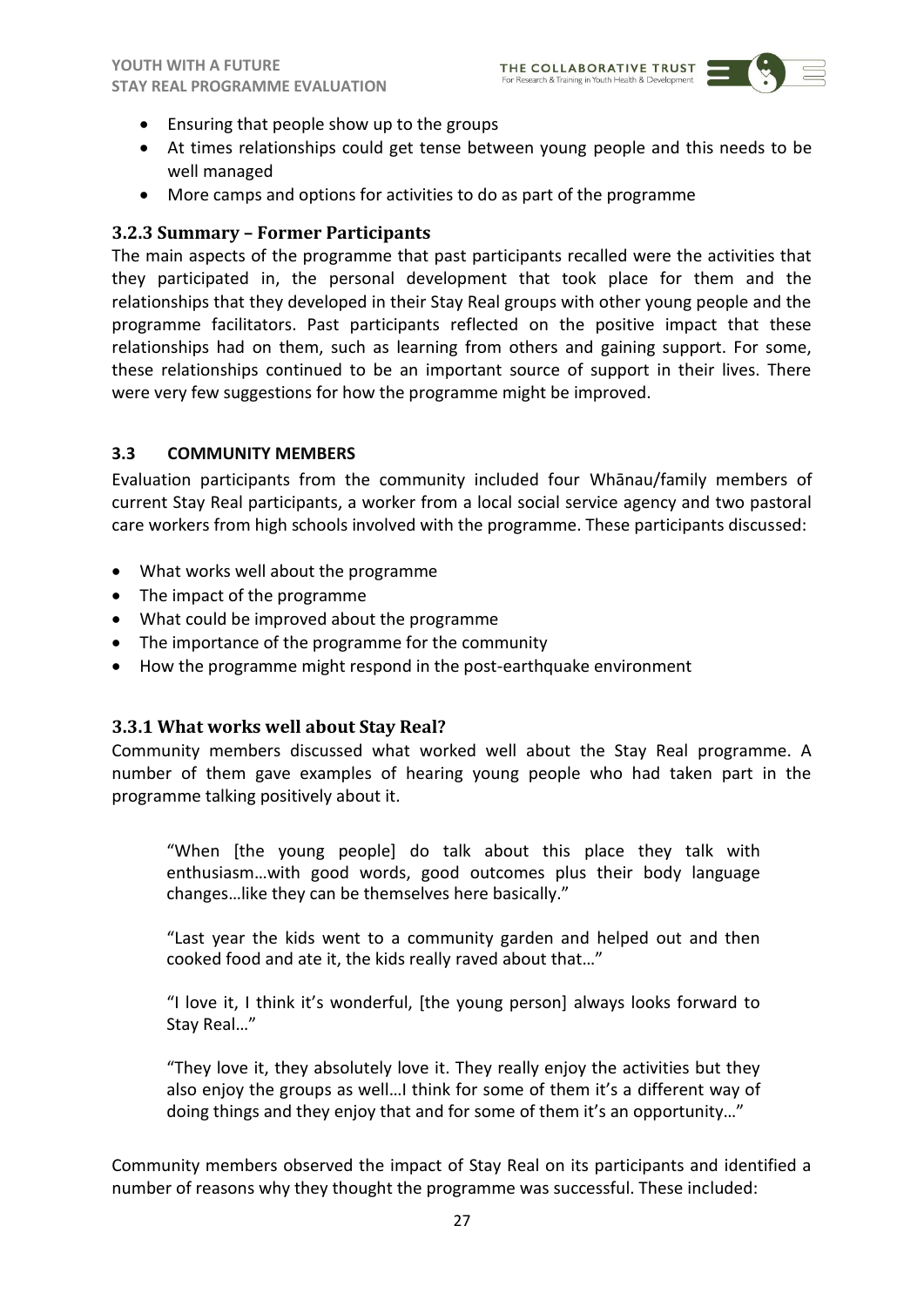- (i) The programme is locally based and has been embedded in the community for a long time
- (ii) It provides opportunities for young people to learn skills they wouldn't otherwise learn.
- (iii) It is based on positive relationship-building between the facilitators and the young people
- (iv) The facilitators are available for the young people outside programme hours including weekends and school holidays, and also beyond the completion of the programme. Facilitators can provide broad support for the young people such as attending Family Group Conferences and school meetings
- (v) It works with young people's Whānau/family while also providing an avenue for young people to interact with adults who are not part of their Whānau/family.

## *3.3.1.1 Locally based and of long-standing in the community.*

One community member commented that the long standing relationship that the Stay Real programme had with the community was one of its greatest strengths as a number of other programmes had come into the community and imposed their own ideas about what the community needed, or they had not stayed. They also noted that the Stay Real programme worked with young people that 'other agencies had given up on.'

"It's been a long relationship and in my opinion it's been a very positive relationship…the advantage being that Stay Real works with kids that other agencies give up on and they are there for the long haul…this is not a programme where you have to have ticked a number of boxes to apply for funding and stuff like that…we still have to apply for funding but that's not where their heads are at…their heads are about working in our community and they actually work in our community and actually know our community, they are not fly by nighters which unfortunately our community has had a lot of…it's also based on the needs of the community rather than an agency coming in and telling the community what they need."

Discussion about the importance of the Stay Real programme for the Eastern Suburbs areas in which it is delivered led community members to talk about some of the issues that impact on young people from these areas. The issues that they identified included alcohol, drugs, violence in families, neglect, gangs, a lack of parenting skills, truancy, lack of engagement at school, negative interactions with peers, suspensions, a lack of emotional support, low social skills, parents in jail and a lack of fathers. While these are significant issues that affect some young people, community members noted that these are not representative of the community as a whole. One community member commented that while they are a deprived community, many Whānau/family in the area work hard to provide for their children and often what is needed is support.

"We're a deprived community… so there's a struggle with generational stuff, there's a struggle with a lack of money… you know people are disadvantaged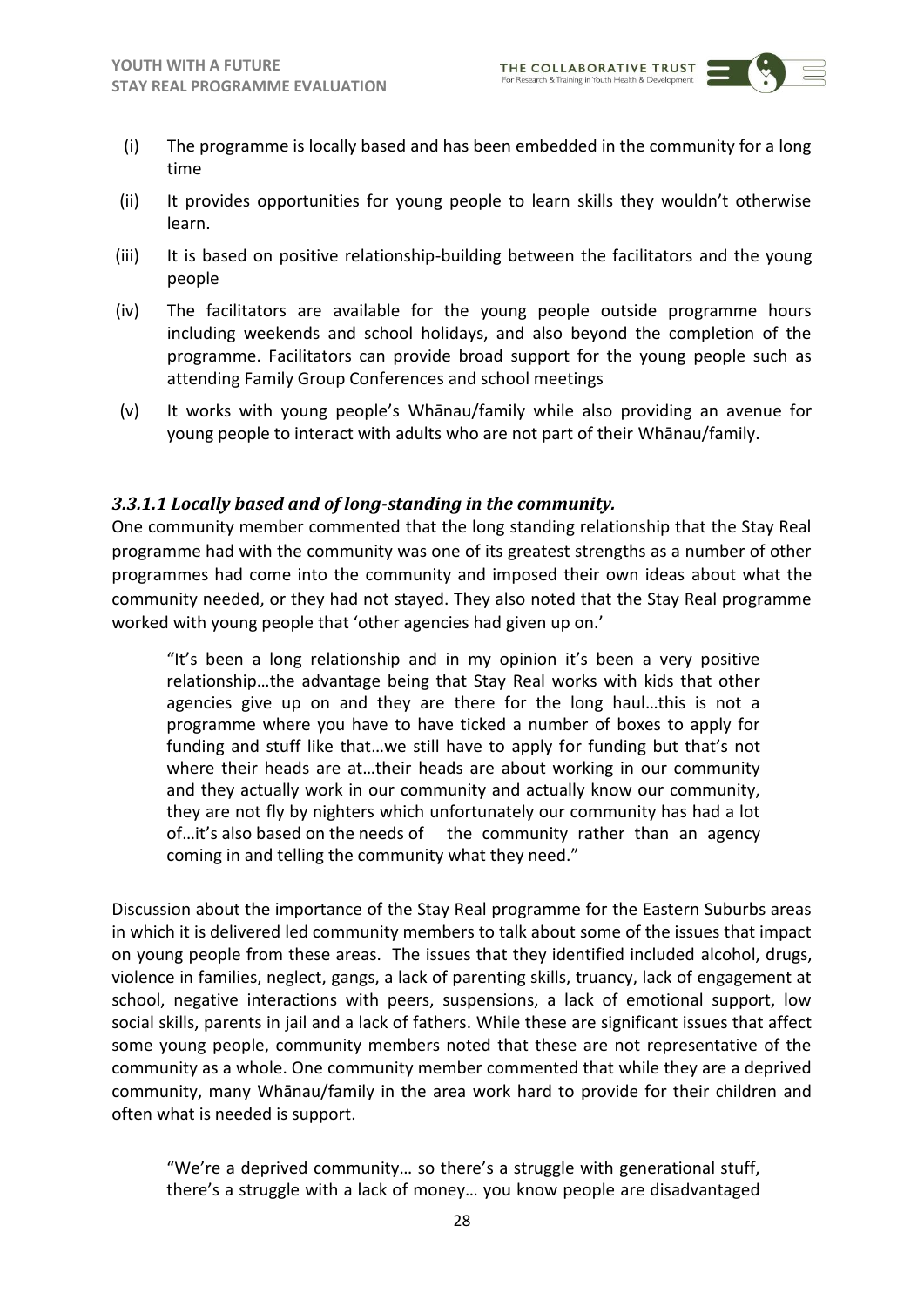

before they are born sometimes… but with support I've seen people in here with the lowest amount of income, (our average household income in [this area] is \$18,000) that manage to the cent. They are just treading water but they still support their children. They love them, they have them at school, they are working hard, they are working night shifts … [and] people [are] making ends meet but the kids are home alone…[and] kids might get into mischief… and that's why participation in community and community stuff is so important."

## *3.3.1.2 Young people learning skills and developing confidence*

The outdoor activities were identified as particularly popular for the young people taking part in Stay Real. A number of community members said that the programme is important as many of the young people involved would not get a chance to take part in these activities otherwise.

"…quite often they talk about the groups they have, like going on an adventure."

"A lot of kids probably wouldn't get the chance to [do the outdoor activities]. [The young person] really appreciates it."

"Half the kids here wouldn't even get to do half the stuff that they do here…"

"They're learning different skills in different settings… you're learning about safety, you're learning about teamwork, you're looking after each other… you're getting life skills… some practical living skills and some adventure. Some of these children wouldn't get what we grew up with, you know, going camping and adventurous stuff…"

There was comment about the opportunity to develop mentoring and leadership skills:

"The kids mentor the younger kids coming through, they awhi [embrace/ support] the younger ones so they are looking after the younger ones...it's not someone you just met, it's someone you've been brought up with...a lot of the younger ones have gone on and become youth leaders…and some of them have gone on to work for Corrections and with Youth Aid.'

There was also comment about the personal development of participants, particularly learning new skills and improved confidence and self-esteem.

"… [After Stay Real the young person is] just vibrant and positive … I've just noticed [they] can tell anything to [the facilitator] if things are bothering [them] and...they always have a talk [in the group] before they go out."

"For [the young person] it's really good because [they] aren't a school person…life hasn't always been easy… [They] haven't picked up a lot of social skills… [They] can't stand school [but they] get up and come here."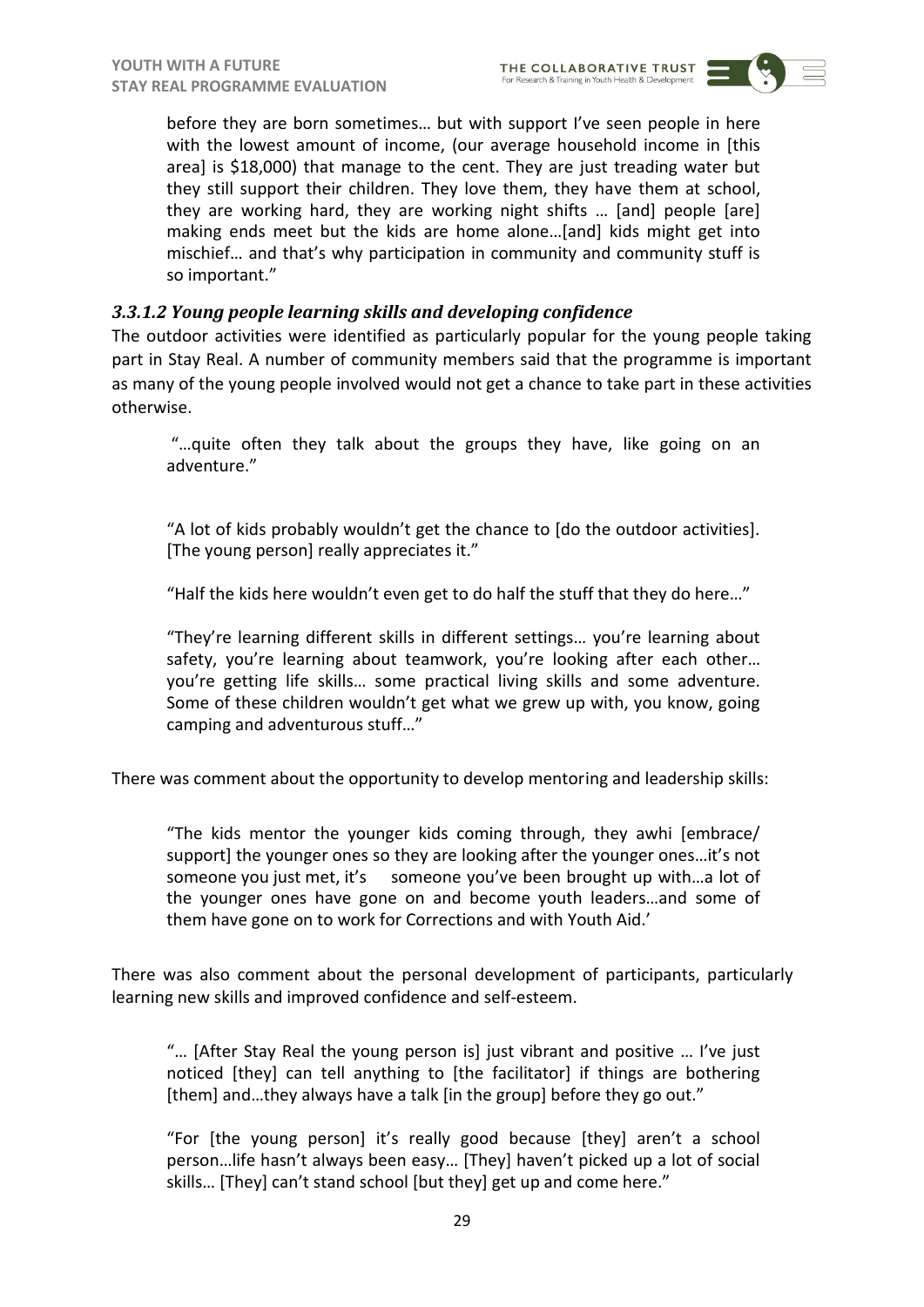THE COLLABORATIVE TRUST For Research & Training in Youth Health & D

"I think it's a confidence building thing for [the young people]…"

"Free to be themselves… [The young person] has leader skills now from coming out of here, they all have."

"For [the young person] it was more attitudinal things when they talk about the respect and those sort of things… [The young person] found that helpful."

"For self-esteem … especially when they achieve something they didn't think they were capable of doing, but as far as mental health with extra support in place, that definitely adds to it."

"Yeah trust, respect, care and [the young person talks about learning skills such as] don't mock the ones that are lagging behind, always wait or you help them out…things like that."

## *3.3.1.3 Building positive relationships.*

The relationships that young people built with each other and the programme facilitators were identified as a successful element of the programme. These relationships were seen as an important avenue for the young people to share about their lives and gain support.

"When the kids are out on the programme they have that relationship with the facilitators…"

"I think that the most successful part of the programme apart from the outdoor, the kayaking and the camps…is the group discussions because [the young person] is such a closed book…"

The positive impact for the young people of relating to other young people on the programme was identified. This included making friends and the support that comes from interacting with people who have experienced similar issues.

"They've got to know each other, the kids, and they're pretty close."

"…they do the steps they learn about…and I think [they] will probably be around in the group mixing with some of those kids… who've probably been through some of the same stuff…"

"I think it's good for them because they know that they're on that same level where they can talk about things and know it's not going to go anywhere else. I think that's important for the kids."

"They meet a lot more friends other than their own friends, from other areas, and have good relationships with them."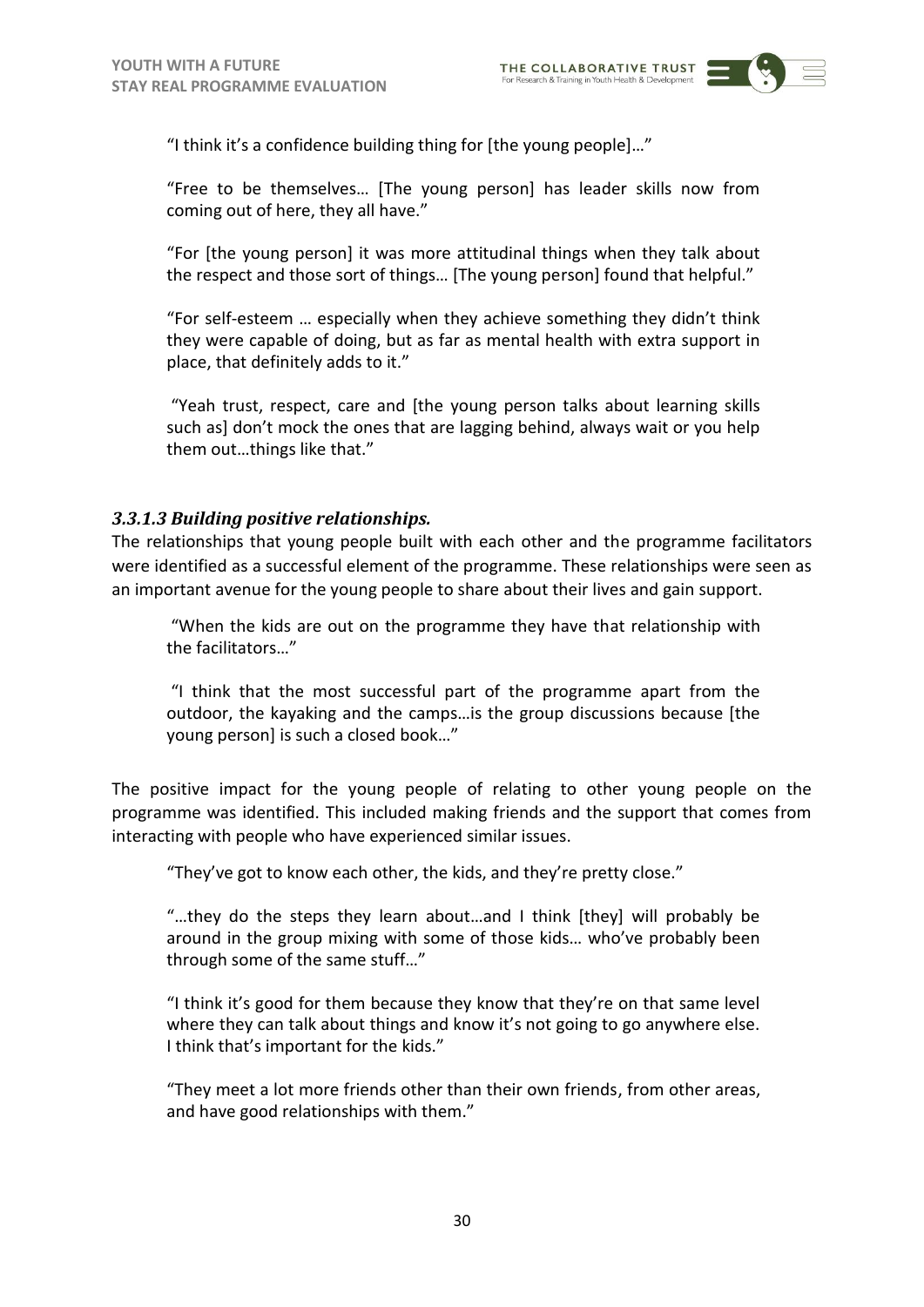

# *3.3.1.4 Support beyond the formal programme*

Community members identified the value of the facilitators being available to support the young people outside the formal programme hours, saying that this is what made the programme different from some of the other programmes in the area.

"I like it because it's not just in school, it's in the weekends, after school, holidays."

"Kids who need that connection and engagement…it's a solid base and it's a place that they can keep going back to…kids can just drop in…when the café's open it's even better…"

"Anything to do for the kids they'll do It."

"…it's a 24/7 programme in the true sense of the word and it goes on and it goes on, it's extremely [relational]… [The facilitator] is there and the other people are there as well, so it's important…"

"It also works with the kids during the holidays…other programmes don't run term time programmes but is that when our kids really need that support…

One community member noted that while the strength of this kind of commitment varies depending on whom the facilitators are this support is a central part of the programme.

"It varies a little bit with the leaders, but the fact [is] that they are available out of the Stay Real programme and when [the young people] get in trouble they can get [support]."

"The facilitators were at a Family Group Conference and that was really powerful to have that wrap-around thing. Because the young person had the relationship with the youth workers and so it became a more comfortable place to be."

## *3.3.1.5 Relationship with Whānau/family*

Community members noted the importance of the programme interacting with young people's Whānau/family or caregivers.

"It's about the relationship building, it's not only with the kids, it's with the families…"

Some also observed that the programme provides an avenue for young people to interact with adults apart from their parents and caregivers. This is important as sometimes young people don't want to interact with their Whānau/family or caregivers.

"Mainly having someone to talk to other than [parents] because they find it hard to talk to [parents]..."

"And it's out of home too. I think too, you know, home's important but I think it's one thing for them just for them…"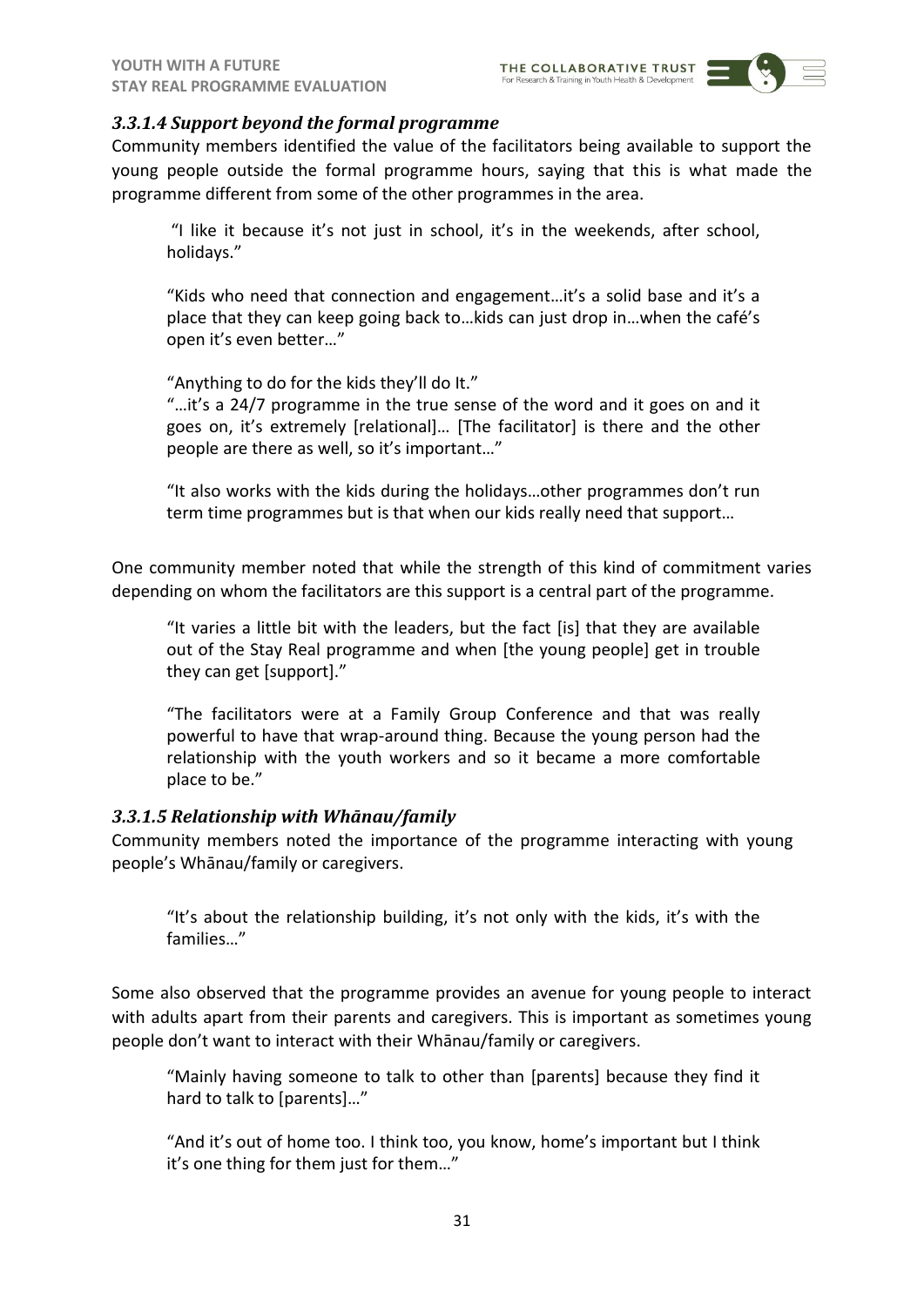"Because…teenagers don't want to go out with [family]…teenagers don't go out and have one on one with their [caregivers]…"

"Unfortunately…a lot of children grow up with a lot of let downs in their lives, disappointments, and these sort of things here are the last sort of things you want to take away from them because it's something that they do have..."

# <span id="page-32-0"></span>**3.3.2 The importance of the programme facilitators**

There was significant discussion from community members about the positive impact arising from the way the programme facilitators worked with the young people. This included the facilitators:

- Being non-judgemental
- Demonstrating genuine care for the young people
- Showing that they are committed to the young people
- Creating structure and routine for the young people
- Setting boundaries
- Being humorous and fun
- Gaining the respect of the young people

"…there's a genuine passion to support children to succeed… and to have the skill around teamwork and giving them tools and skills to maybe make better decisions, maybe take a different direction than the other one, you know, for a better choice…developing them… role modelling… [The staff] have a passion to want the children to succeed…"

"[The facilitator] is really light-hearted and it's really important to have that…that stuff's important."

"Anything to do for the kids they'll do It."

"You can tell by the interactions between the leaders and [the young people] of the mutual respect between them."

"[The] line in the sand is 'muck up, step up and move on [with the programme]' …and the kids know the boundaries [and the facilitators] will follow up on [things] if there's been an issue."

Community members recognised the importance, for the development and delivery of the programme, of the Project Director, who is also a Stay Real facilitator. His long term commitment to the young people and the community was valued by community members. This was illustrated by a community member who discussed this person's significant ongoing and long term support for the young people.

"When they need them…say there was a situation that went down on a Saturday the kids would know that they could ring [the Director] and he would be there. He has married them, he's buried them."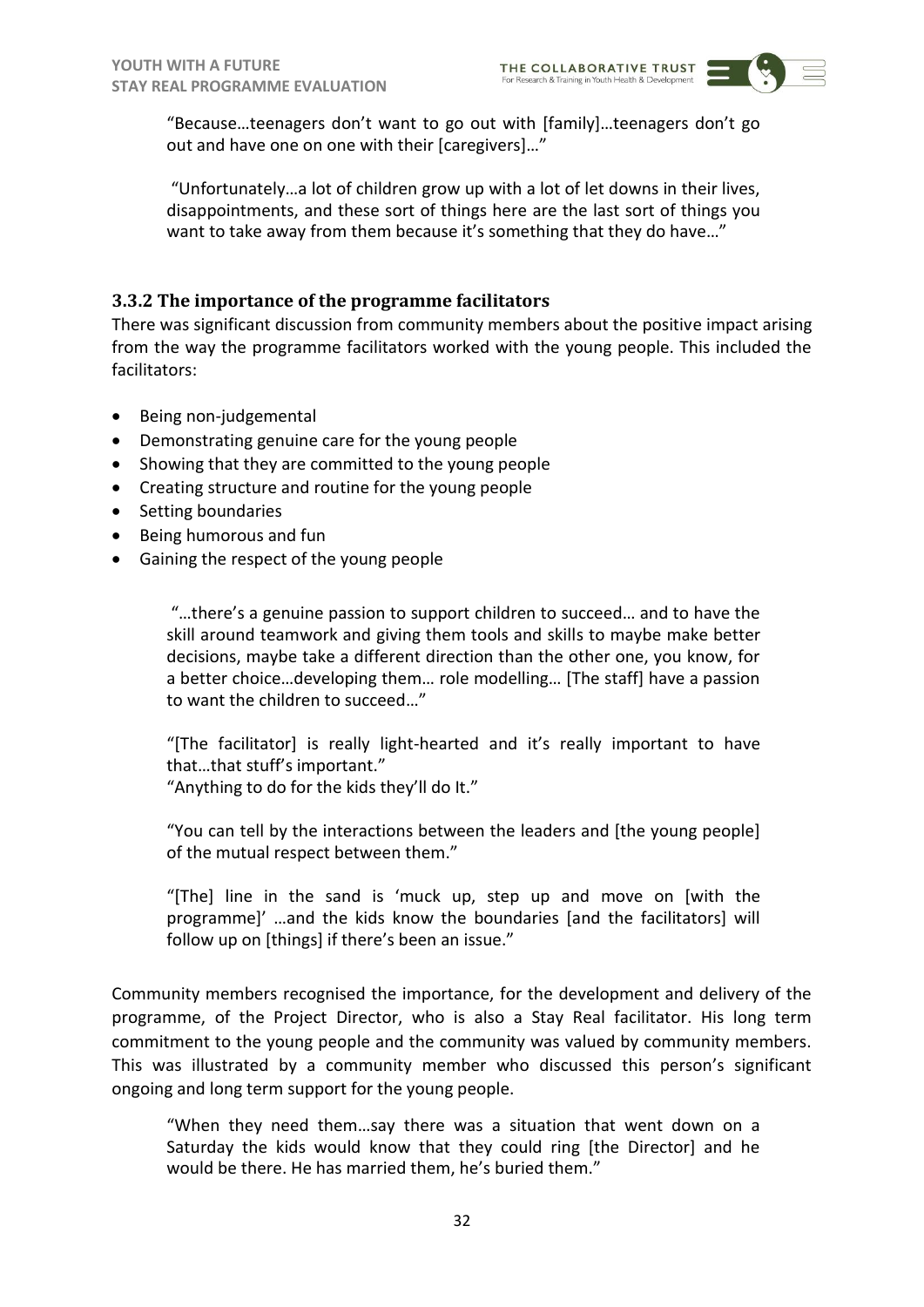Community members also commented that the Project Director gains the respect of the young people and their families, interacts with the young people 'where they are at', is a strong male role model and works very hard to keep the young people on the programme.

"[He works with the young people] where they are at rather than where he would like them to be."

"[He] is wonderful… for the youth, the kids, they've got mad respect for him."

"…and [he] doesn't judge them. If [he] knows they've played up and they know they've done wrong and stuff and [he] is still 'well are you coming round or not' you know 'come on'..."

"And other kids who [the Director] has worked with though the hard times with their families…there's a real emphasis on, yes you mucked up, forgiveness. He has a lot higher tolerance than I do…he has got that whole relationship thing which is huge to him and it does help keeping the kids engaged. It also keeps the kids focussed in education because he cares really strongly about the kids being at school and also that you don't have to use your fists to sort things out… and it gives them another way of dealing with things…"

Discussion about this facilitator led to observations from some community members about the need to ensure that the programme continues to have male facilitators as role models for the young people, as they noted that 'a lack of fathers' is an issue in the area.

"Especially children that haven't got fathers…going through these teenage years there's a lot of pressure on them trying to find themselves, trying to find who they are, and this helps…there's still all that other stuff going on and emotions and all that stuff - what's the coolest thing…the in thing at the moment. … And a lot of these [young people] need as many of these good men role models as possible…"

It is evident from the community members that a significant part of the connection between Crossroads Youth with a Future and the community is due to the Project Director's long term commitment to establishing and maintaining relationships with the community.

## <span id="page-33-0"></span>**3.3.3 The impact of the programme**

Overall, as the above discussion indicates, the community members identified that Stay Real has a positive impact on young people who face significant challenges. These impacts included:

- The benefit of young people being given opportunities to open up and talk to others about their lives
- Young people developing teamwork and leadership skills
- Developing social skills through being part of a group
- Building confidence and self-esteem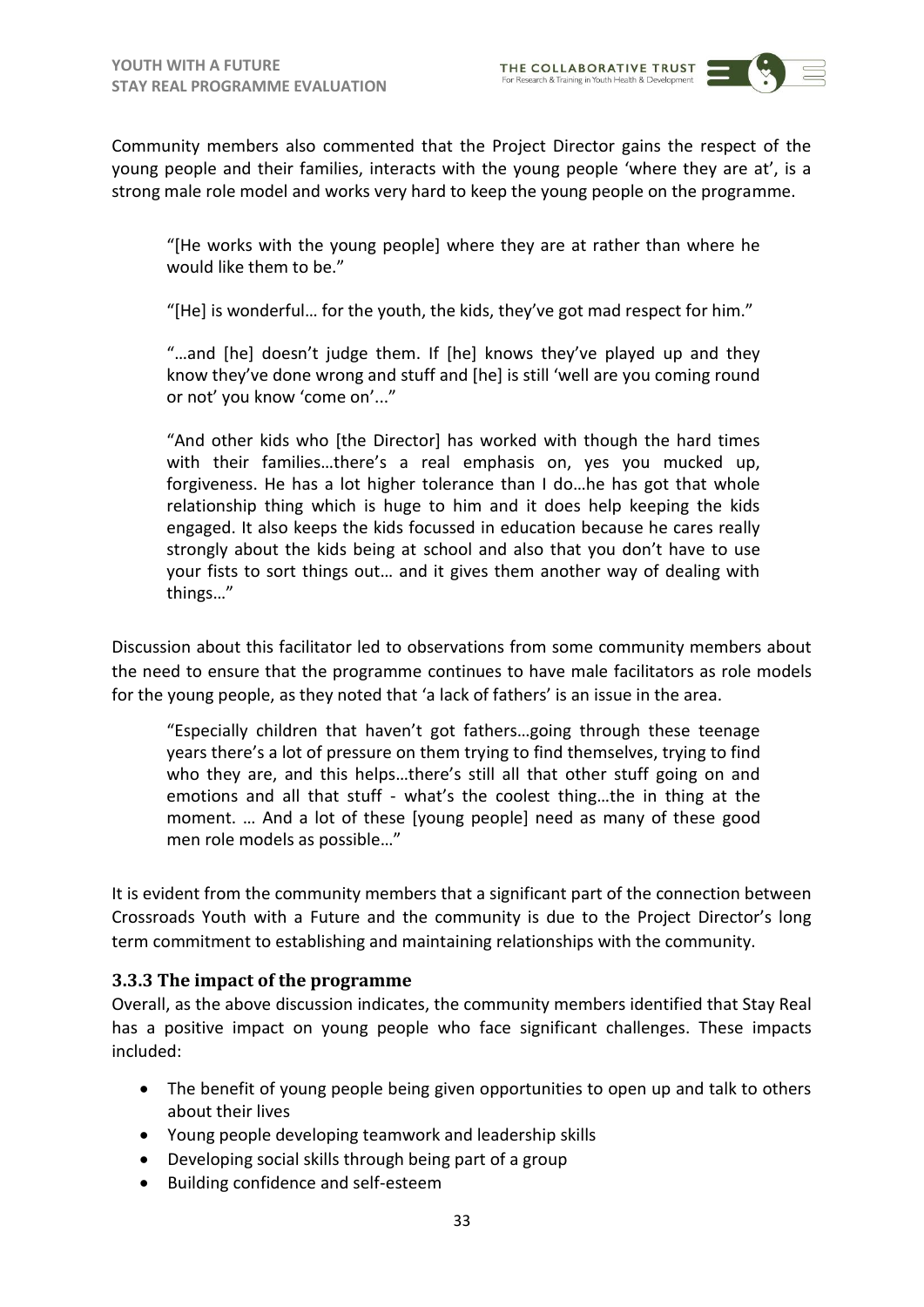

## • Developing a more positive attitude

For some young people, this personal development had had a noticeable impact on their engagement with schooling. Some community members observed that participation in Stay Real was a motivation for some young people to attend school.

"With Stay Real they look forward to [going]."

"…with some of the [young people who are] truants, they all turn up for the Stay Real but they might not turn up [to school] for the other days of the week, so it's certainly got appeal for the kids."

"I think if [the young people] didn't go on [Stay Real] we would see more problems…in terms of being less engaged at school."

Some community members talked about the positive benefit of Stay Real as an alternative for young people to some of the other more negative pathways that they were exposed to in their lives.

"So this is an opportunity for [them], having that in [their] lives. It's showing the kids it's important that they have that balance even though that other stuff's going on, they've still got this balance."

"I know a boy and there's gang affiliations, it's ingrained in him… but if he didn't have this who knows…it's just showing them the other side. It's really important."

"Just seeing that other side you know their purpose is not just, you know, showing what [gang] colour you are… I think that's quite important [having a programme like this] especially around here."

One community member noted that taking part in positive activities in their community, which is affected by issues such as poverty, impacted on young people's sense of self.

"It changes their outlook really in this area… a poverty area. They're kind of not trapped…they walk with a bit of a dance in their step, head up high."

## <span id="page-34-0"></span>**3.3.4 What could be improved about the programme?**

There were no strong recommendations from community members about how the Stay Real programme might be improved. Suggestions for improvement that were identified included:

- Having activities such as outdoor activities every week instead of two weekly
- Changing each two weekly half day to a full day
- Increasing the scope of the programme to include more young people and facilitators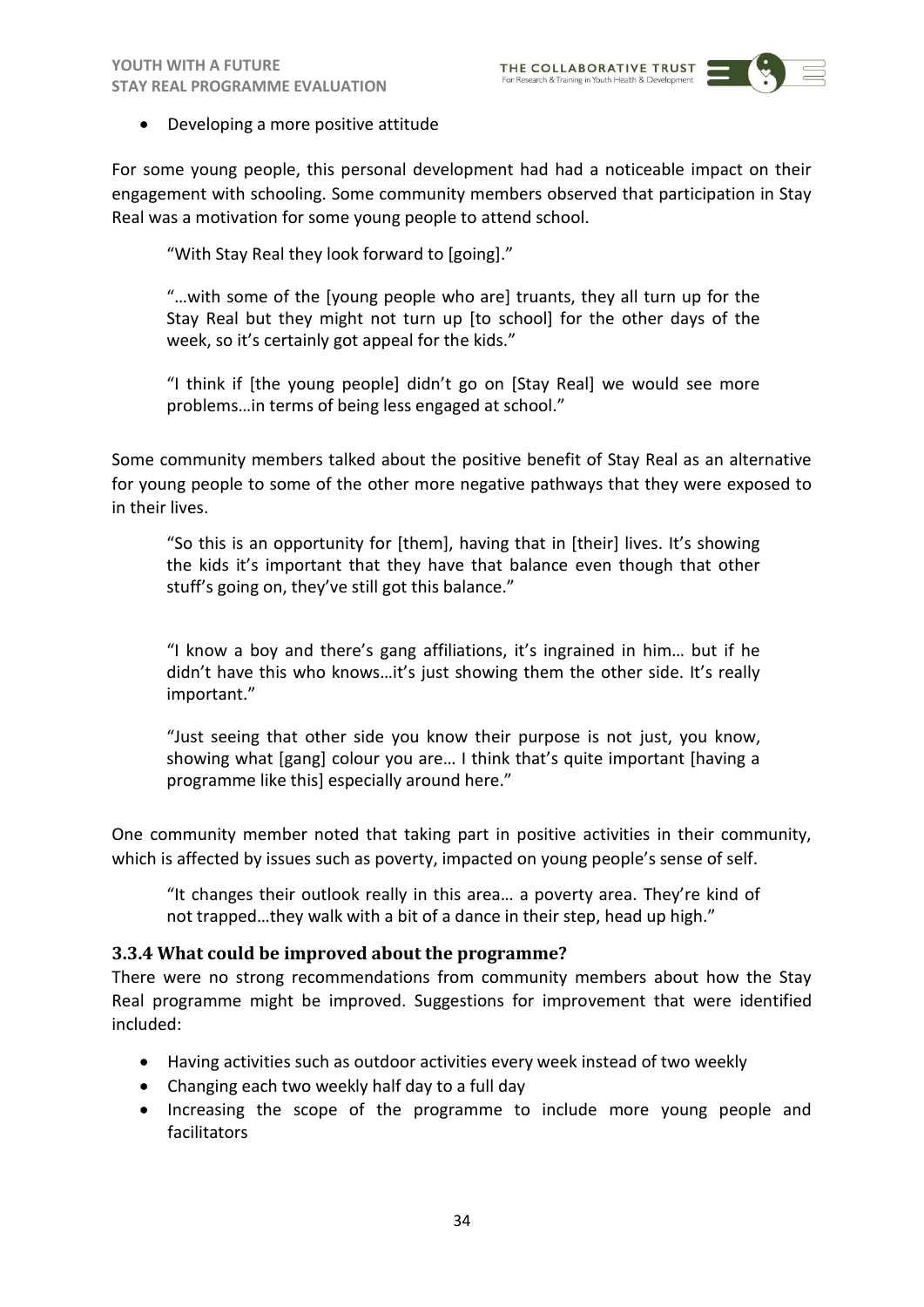

"It would be great if they could take more on, help more people but they would have to have more workers. It would be great because they could help more kids. There's still a lot of kids out there not doing the programme, but they are there."

## <span id="page-35-0"></span>**3.3.5 How Stay Real might respond in the post-earthquake environment**

Community members discussed the significant impact of the earthquakes on young people. This included ongoing issues such as delays in emotional development, impact on learning, the need for stable housing, and stress on Whānau/families such as pressure from high rents.

"They are definitely [struggling more]. I noticed that people my age and older…it turns your whole world upside down …I find it hard still to deal with it…"

"For a number of our students at that time… not sure where they are going to live…insecure homes…it's settled down a lot but there's still some that have got some…stresses."

"The ongoing post-earthquake issues are social emotional immaturity. [It's] extremely noticeable…Some of the behaviours we are having… you would expect at primary school. The ability to deal with conflict…peer interactions and stuff like that, I believe have regressed…so that social emotional development I believe is impaired. It's kind of it's stalled."

"There's still a lot of stuff going on for people psychologically. People are still dealing with a lot of stress… the kids would be feeling that too, some of their behaviours would indicate that…"

Community members did not identify any ways in which the programme might be developed to address post-earthquake issues. Comments centred on the programme continuing 'to do what it is already doing' in providing social and emotional support for the young people. It was noted that the Crossroads Youth with a Future provided support to the community as a whole during the earthquakes.

"I think the programme covered all that through the earthquake and postearthquake. They did a great job really, they opened up to the wider community plus the kids."

"A place they could come and talk freely, you know, get some counselling, you could look at it like counselling…couldn't talk to [other adults] but could come here and talk freely about their experiences and getting heard…They could come here and release it."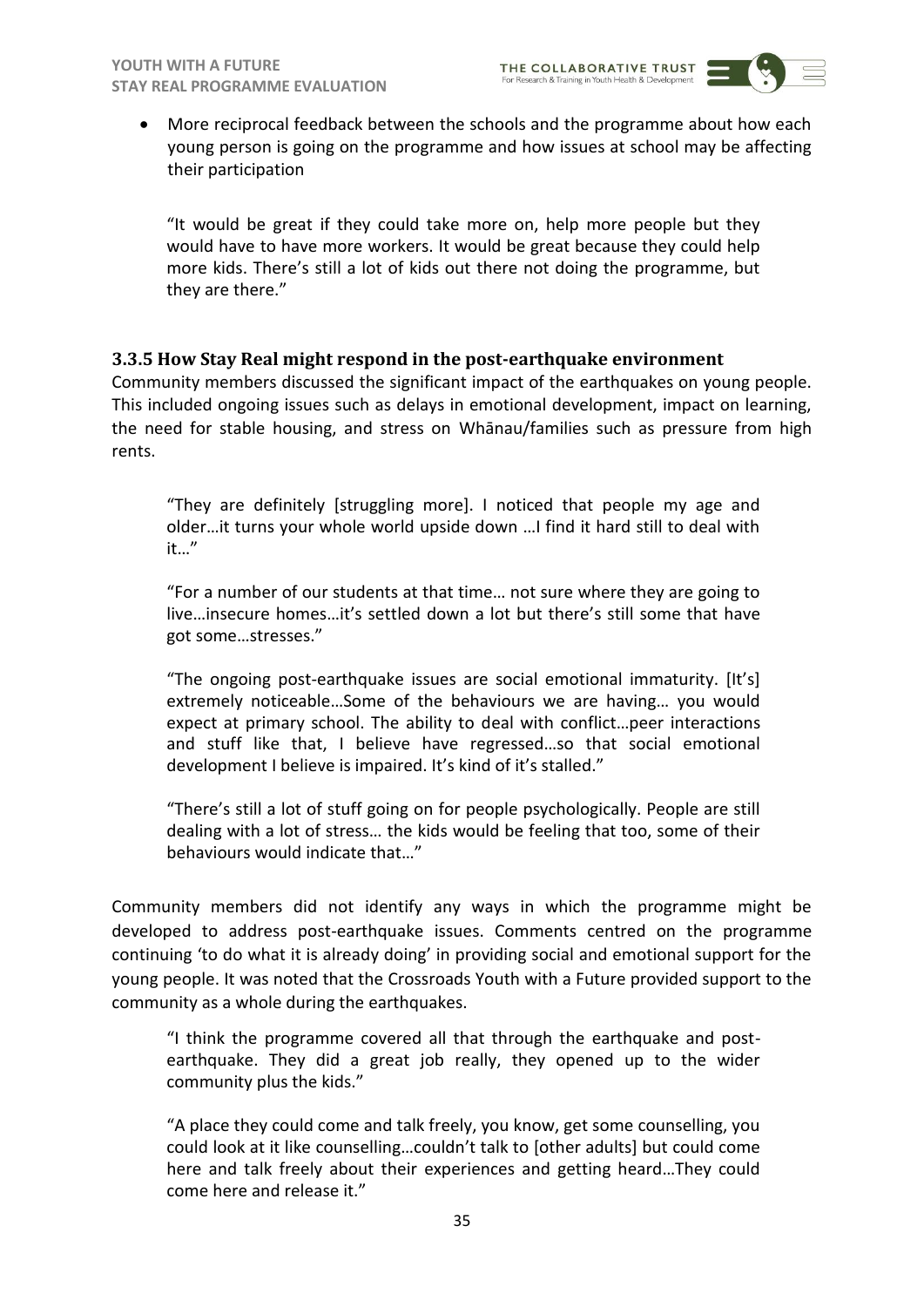"Keep doing what they are doing… [The young people need to] practice some of those skills about - hang on, let's stop and think about this - and… equipping the kids with more tools to, you know, carry on from there…"

## <span id="page-36-0"></span>**3.3.6 Summary – Community Members**

Community members discussed reasons why the Stay Real programme is successful including that it is locally based, support is available for young people outside of the programme hours and, where possible, it works with young people's Whānau/family. Community members commented on the relationship-based nature of the programme giving examples of the positive impact of these relationships on participants. The facilitators were seen as a vital component of the programme, particularly in relation to the relationship building that they did with participants. The Project Director was recognised as an important part of the development of the programme and as having established a significant on-going connection with the community and with programme participants.

There were no strong recommendations for how the programme might be improved. Community members recognised that young people had been significantly impacted by the earthquakes but they did not identify any ways in which the programme could be developed to address the post-earthquake environment except by continuing to provide support for young people in the area.

## <span id="page-36-1"></span>**3.4 THE PROGRAMME FACILITATORS**

Four Stay Real facilitators took part in individual interviews as part of the evaluation. One of the facilitators is also the director of the programme and has been central in its development from its inception. Two other facilitators had significant experience of the programme over a number of years while one facilitator had only recently joined the facilitation team. The main questions that the programme facilitators discussed were:

- Issues faced by participants
- The practices and values that underpin the programme
- The impact of the programme on the young people
- What could be improved about the programme
- How the programme might respond in the post-earthquake environment

#### <span id="page-36-2"></span>**3.4.1 Issues faced by the young people**

The facilitators said that the young people they work with often have significant issues in their lives that create barriers to them succeeding. These included truancy, negative peer pressure, drugs, alcohol, violence and stressful home lives.

"We work with at risk youth so in my group I can see that there's a lot of youth struggling with school, struggling to attend school… and just not enjoying school really."

"I think peer pressure, trying to be older than you actually are, trying to be kind of cool, I think [in] the poorer areas it hurts the youth as well not having lunch and stuff to take to school is really… depressing, influences, you know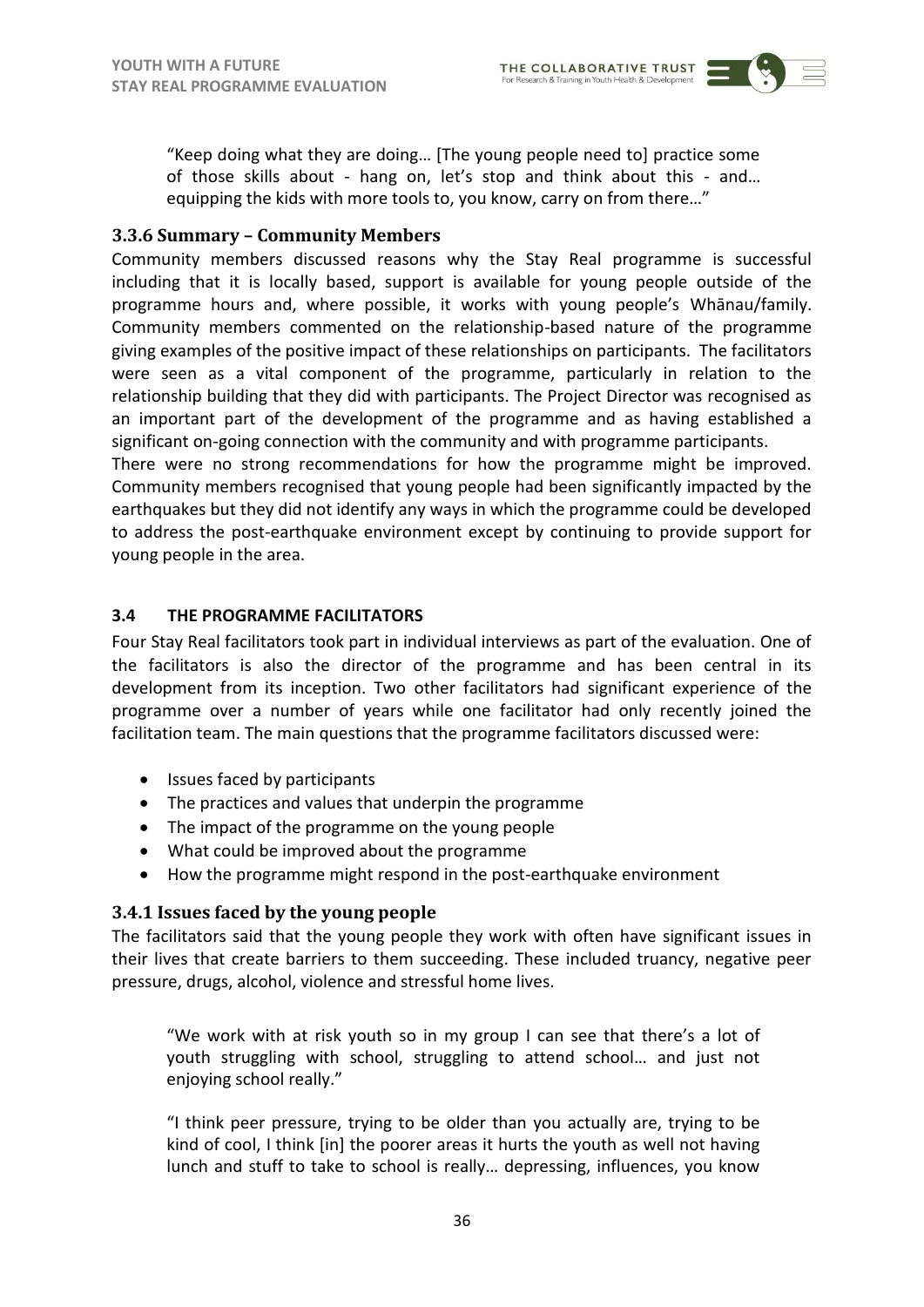the wrong influences…and you know the adults in their life…it's just trying to find a way to turn that around for them…"

"Some of them come from broken homes, lack of fathers is huge, just life in general for a lot of them…a lot of them struggle in the education system as well…"

The significance of the barriers that young people face was illustrated by one facilitator who commented that some young people 'did not make it through.'

"There's a lot of barriers for them…over here we've got a memorial wall [for] some of the kids we've worked with, they just lost their lives, and so there is a lot of barriers out there… There is a lot of barriers out there and sad to say that some kids don't get to see adulthood, they don't grow up because whatever [challenge] they've come up [against] has just been too much."

# <span id="page-37-0"></span>**3.4.2 The practices and values that underpin the programme**

When asked about the practices and values that underpin the Stay Real programme the facilitators identified a number of important themes. Many of these centred on how they build relationships with participants and then use this relationship building to support these young people to develop. Facilitators identified the following as important components of this relationship building:

- 'Unconditional love' and care
- Supporting young people to make decisions for themselves
- Being non-judgmental
- Being available to support the young people outside of normal programme hours
- Building connections with the young people by being open about their own life stories
- Engaging with the young people through taking part in group activities and spending time with them
- Creating a safe place and welcoming environment for the young people

"…just spending time with them doing activities that they are not normally involved in, really, spending time with them, letting them know that we are there for them…"

"…just giving them confidence and telling them life stories, because I've kind of come from their background so it's easy to relate…I think it's helping and just being open with them…"

"I see the best for the kids… and just working with them to get there to whatever that may be for the kid, for each different child because it's all different. Each child is different. Basically…I just want the best for them, that's why I'm here."

"Well it would have to be the unconditional love - just having the door open all the time just respect, respect for the kids… listen to them …"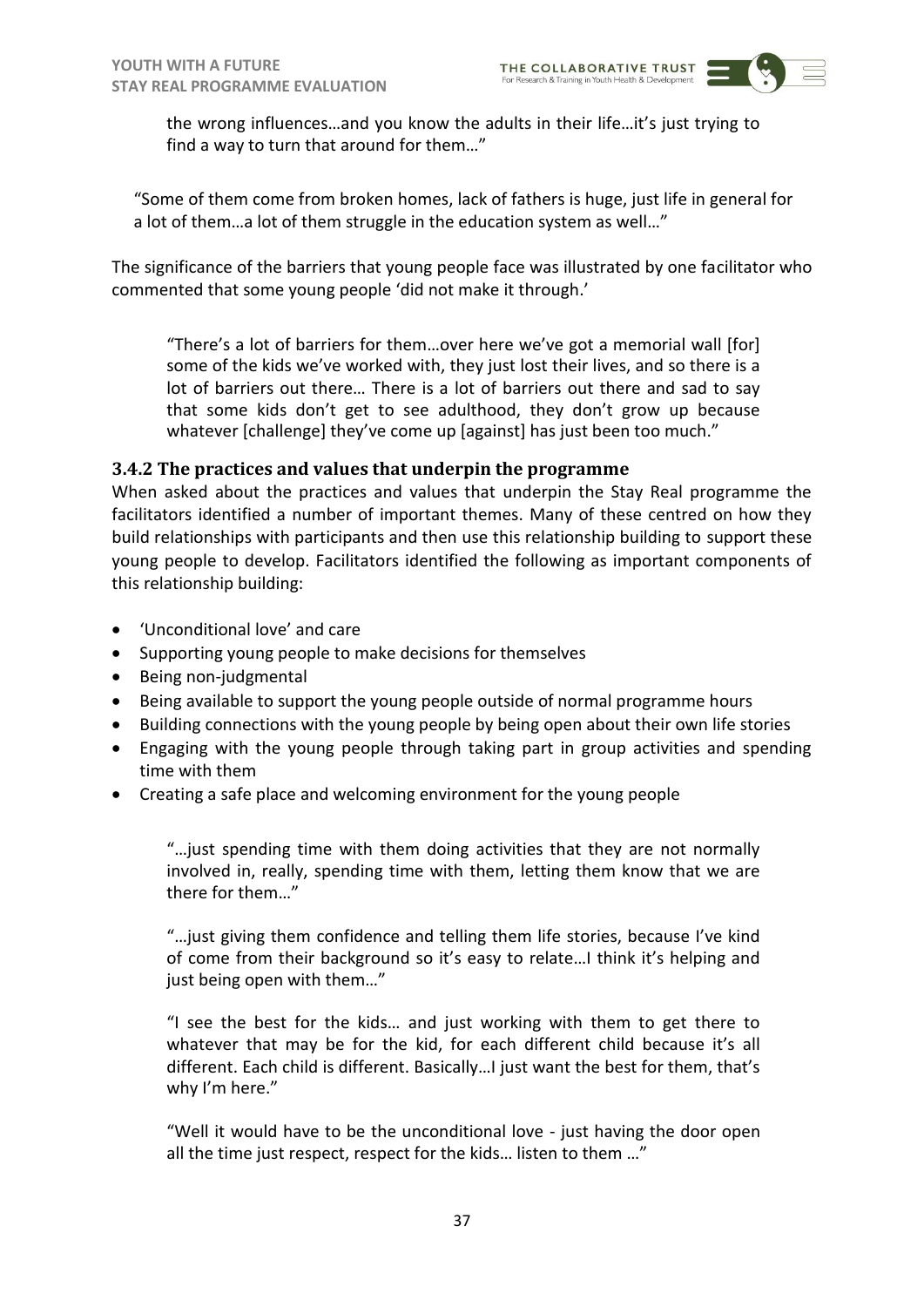"Unconditional love, no matter what they do, they know that…that's what I encourage in them, that's where we start [when something goes wrong], 'so what?', five minutes later it's a new beginning, one second later it's a new beginning, the choice is yours..."

"And it's good to just be there to help and support them in decision making sort of letting them decide for themselves..."

"…just being honest about your life experiences to them. It really helps. You have to really open up to relate to them and depending on the person [it can take a while to build their trust]."

"It's a safe place for them to come to sit down and have a talk to us and you know quite often the kids from Aranui come to us and sit down and they just talk about their day, you know, what's happening and what's going on in their life, and if we can be there for them, just to do that…"

"It's a place for the young people to come and learn positive skills, have a safe place for them to come."

"I find this place really open, all walks of life come in here and I just find it really inviting, really open, they'll never turn anyone away. We try and make it a stable environment for the children…"

"Providing a stable environment for these young people, yeah, just giving them time and knowing that we are here for them…"

"And then there's other things that they can do like the drop-in centre… knowing that there's somewhere that they can come…"

The Project Director stressed that it is important that they have 'no ultimatums' with the young people. He connected this to showing 'unconditional love' which helps the facilitators to build relationships with the young people that are non-judgemental and built on trust. He expanded on this saying that 'no ultimatums' does not mean 'no consequences' for the young people but is a reflection of the significant effort that the facilitators make to keep the young people involved with the programme, even when other people may have 'given up on them'.

"…we don't say 'do this or else.' There are consequences but not ultimatums for the young people…really building a bond of trust…"

"The principles that guide [this programme]… I have unconditional love, I have no ultimatums and nobody gets kicked off, they choose to leave… no matter how hard it gets, none of my staff or me are allowed to say 'I've had enough of you, you're gone'. That is not an option, [we've got to] figure it out… what's a better way of doing this…"

"…it was like there was a category of young people that they put in the toohard basket…a guy from [another social agency] described it me one day –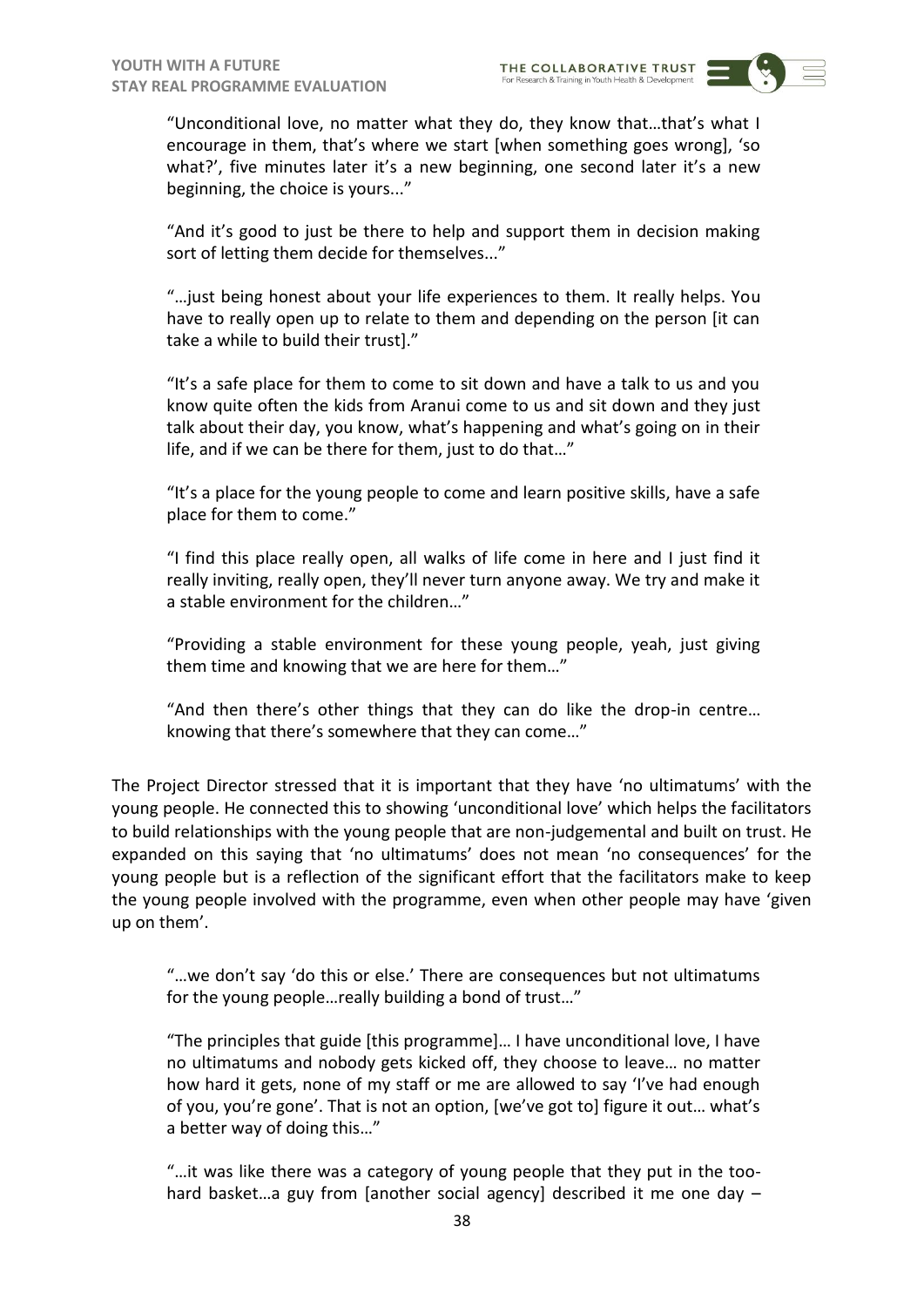'the school has a bottom line, they cross that line they're out of the school, we have a bottom line, they don't perform, they are kicked out. You [Stay Real] don't have a bottom line'…"

One facilitator noted that they are not just there to be 'friends' with the young people and that at times they took on more of a parental role. An example given was ensuring that the young people 'had good boundaries' which the facilitator said 'the young people were sometimes missing at home.'

## *3.4.2.1 Relationship-building*

When asked what was most successful about the programme, the importance of relationships was emphasised by the facilitators.

"I think it's the relationship…the relationship between the leaders and the kids, and the kids and each other. So the relationships, so a place where they can be trusted where they can learn to trust, a place where they can put their trust, so they can trust someone…the respect part of well, there's lots of things that come from there… relationships and trust."

"Forming long-term relationships with all the young people, them knowing that we are always going to be here for them even when the programme's finished, just knowing that we are here…"

The overall theme of the importance of relationship building in the programme was underscored by the Project Director who commented that the most valuable part of the programme is not found in its individual components but in its use as a tool for relationship building and engaging with participants. Facilitators observed that how they supported positive development in participants through this relationship building was the most important part of Stay Real.

"…the programme itself is … no different than any other programme under the sun. The programme is a tool to connect with the young person and when you make your connection…it's what you do then… so the tool is so we can engage with the young person."

Facilitators gave examples of how they used relationship building with the young people to support their development. This included using group activities to teach young people about issues such as perseverance, respect for others, commitment and caring for others.

"So if a boy is disrespecting a girl, that is an opportunity to teach them [that] you don't disrespect girls or their language…so it's a good time to integrate the Stay Real groups and teach them about those behaviours and for the kids to sort of get it themselves."

The facilitators commented that the relationships that participants built with each other were an important component of support, learning and development on the programme. This is reflected in the emphasis that the facilitators gave to team building within the Stay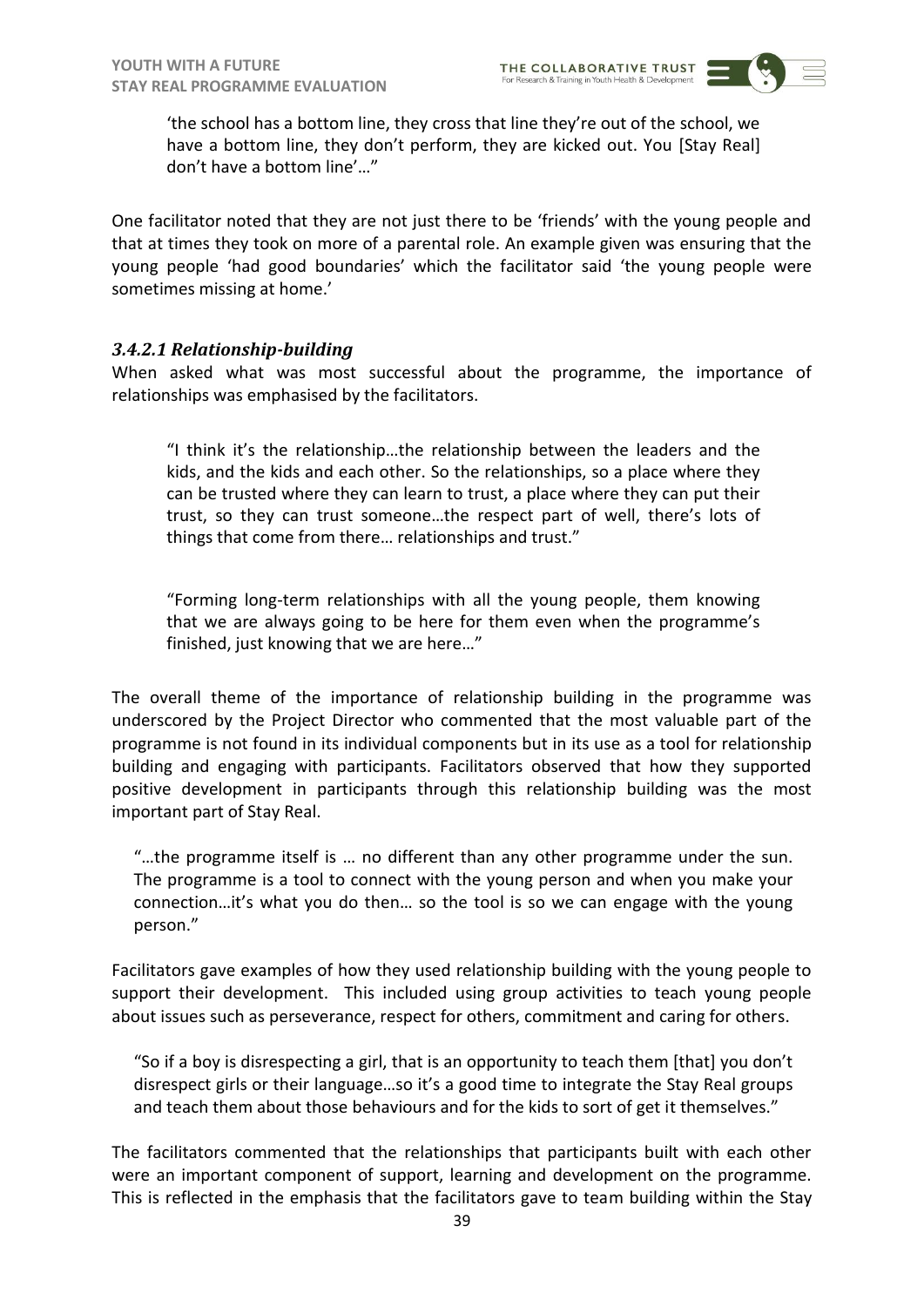Real groups. An important part of this is a focus on creating a safe place and opportunities for the young people to share in their Stay Real group and learn from each other with support from the facilitators.

"You see the relationships…relationship building, I think, is really good, having that relationship where they can talk to the leaders, talk to the kids, to each other."

"[Working in groups] helps them work together as a group as a team working together and sort of respecting each other and learning [about] respecting themselves. You get lots of those positive attitudes like that, things like that."

"What makes a huge difference to the young people…is we meet, so the talking bit to me is the most important part. They begin to trust for the first time in their life…and then we become a team. I say "do you trust here?" and they say "nah". So I say "what you see here, what you do here, let it stay here". So we really work on that and when we do the outdoor activities any of the activities we do involves the step we have just spoken of.

One facilitator gave an example of how participants learnt to support each other through assisting a fellow participant who was physically impaired to take part in a kayaking activity:

"By the end of that day the kids had got that kid onto a double kayak and the strongest kid had paddled for him."

The Project Director described the Whānau/ family atmosphere that they endeavour to create in the Stay Real groups.

"What the programme is, in a sentence is, unconditional love…there's no judgment and we become more like a family, like a Whānau, and journey life together. I learn as much from them as they learn from me so we are journeying together…"

In this he acknowledged that the facilitators took on a strongly relational rather than 'expert' role in which they sought to journey alongside the young people to provide skills and support. He also noted that they gained assistance from appropriate experts such as counsellors for the young people when necessary.

"…the programme is developed as family, it's developed as: I am not the leader, I'm not a counsellor, I don't try to be. If something comes up that needs experts then I go to the school counsellor and we are a support for the young person and the family, and the professionals take over, so we don't try to fix things but just journey with them and give them some skills."

For some young people this support and relationship continued for many years after they had left the Stay Real programme.

"…and it doesn't finish …the young people who I had in 1998, some of them I still have contact with today…I have been able to remain engaged and my team in [their] lives…I still have all these regular contacts with lots of them…"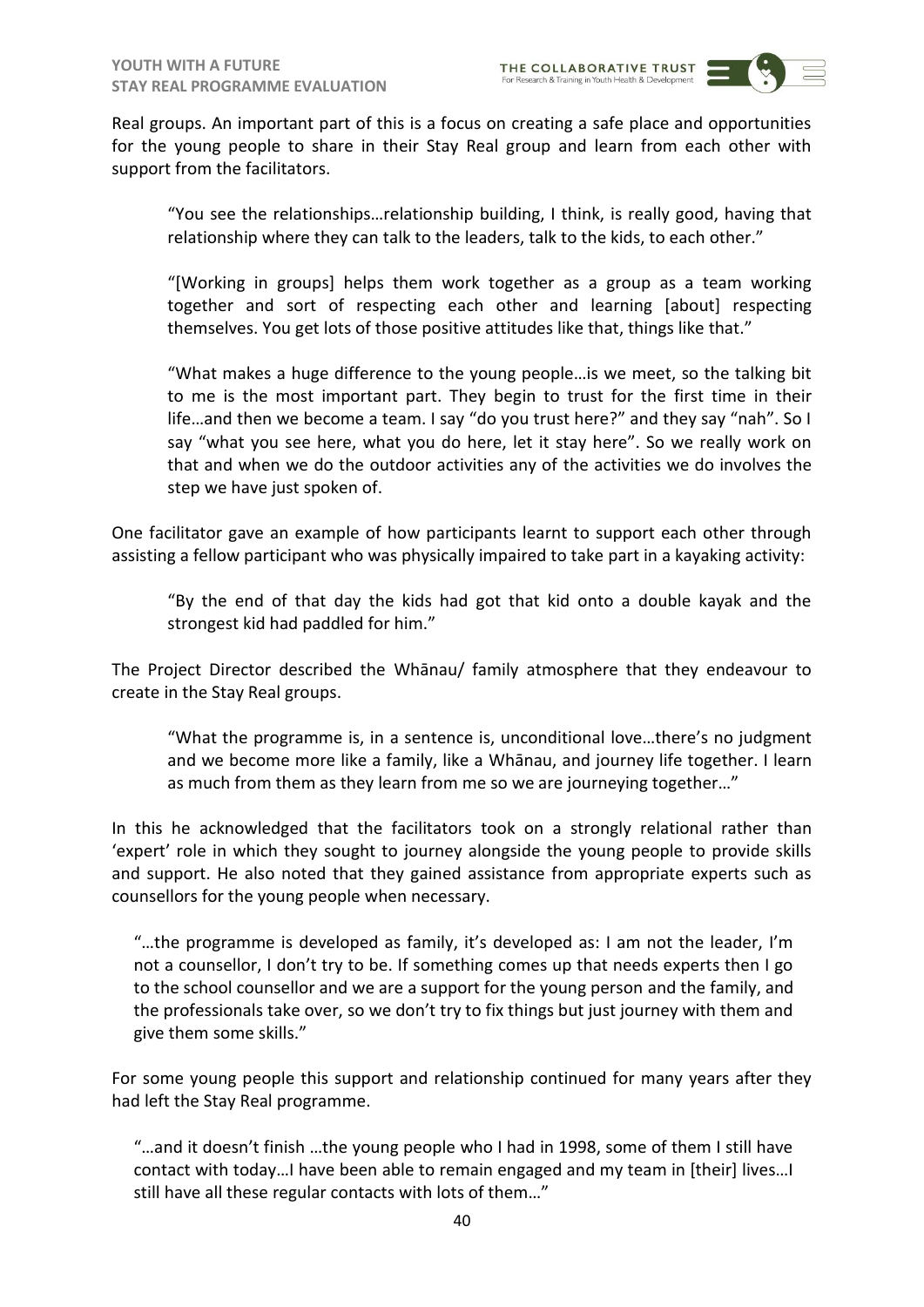

The Project Director gave examples of how he had continued to be involved in the lives of young people who had been part of the programme. This included visiting young people in prison, celebrating life events such as weddings and birthdays, helping them with family and personal issues and attending significant family events such as funerals.

Where possible the facilitators also build connections with the young people's Whānau / family. At times this connection includes the facilitators offering support to the young people's Whānau / family.

"Not only do we work with the youth but we extend our arm to the families as well where possible, and it can change. I've noticed parents ringing to ask for advice about their child or just to get some help …parents of the youth that have been on this programme in the previous years are still coming here to ask advice and help…"

"So we don't just work with the young person… we have communication with the parents and they actually come and see me, they talk to me, they'll ring me. [If] things aren't going well they'll ring me. So the Stay Real programme is for the young person and for the family as well. Once they're engaged it's 24-7. "

## <span id="page-41-0"></span>**3.4.3 The impact of the Stay Real programme on the young people**

The facilitators discussed their perception of the impact that the Stay Real had on its participants including:

- The opportunity and development that comes for young people participating in new activities
- Young people learning about values such as respect and responsibility and issues such as drugs
- Young people having an opportunity to talk about their lives and gain support
- Young people hearing positive messages such as the importance of staying in school
- Stay Real is an motivation for some young people to attend school

"We have one that we are working with…that has pretty much not been out and done anything so pretty much everything we have done [for example,] Hanmer, she has never done it, bowling [likewise]."

"[The group discussion] gets them thinking about things…I can think of a time that I did a discussion on using synthetics…and six months later the boys brought it up and that just reminded me that they actually are listening to what we are actually talking about."

"…It's about them being able to overcome and achieve…It's like we did a [programme] step on overcoming and we were going mountain bike riding… we went bike riding but because of [the drugs that young people use] they run out of puff…[ a young person found it difficult to complete the bike track]… but the next time we did it, we got quarter the way round the track and the [young person] said 'we conked out here last time but this time I'm feeling good' and we got round the whole two and half hour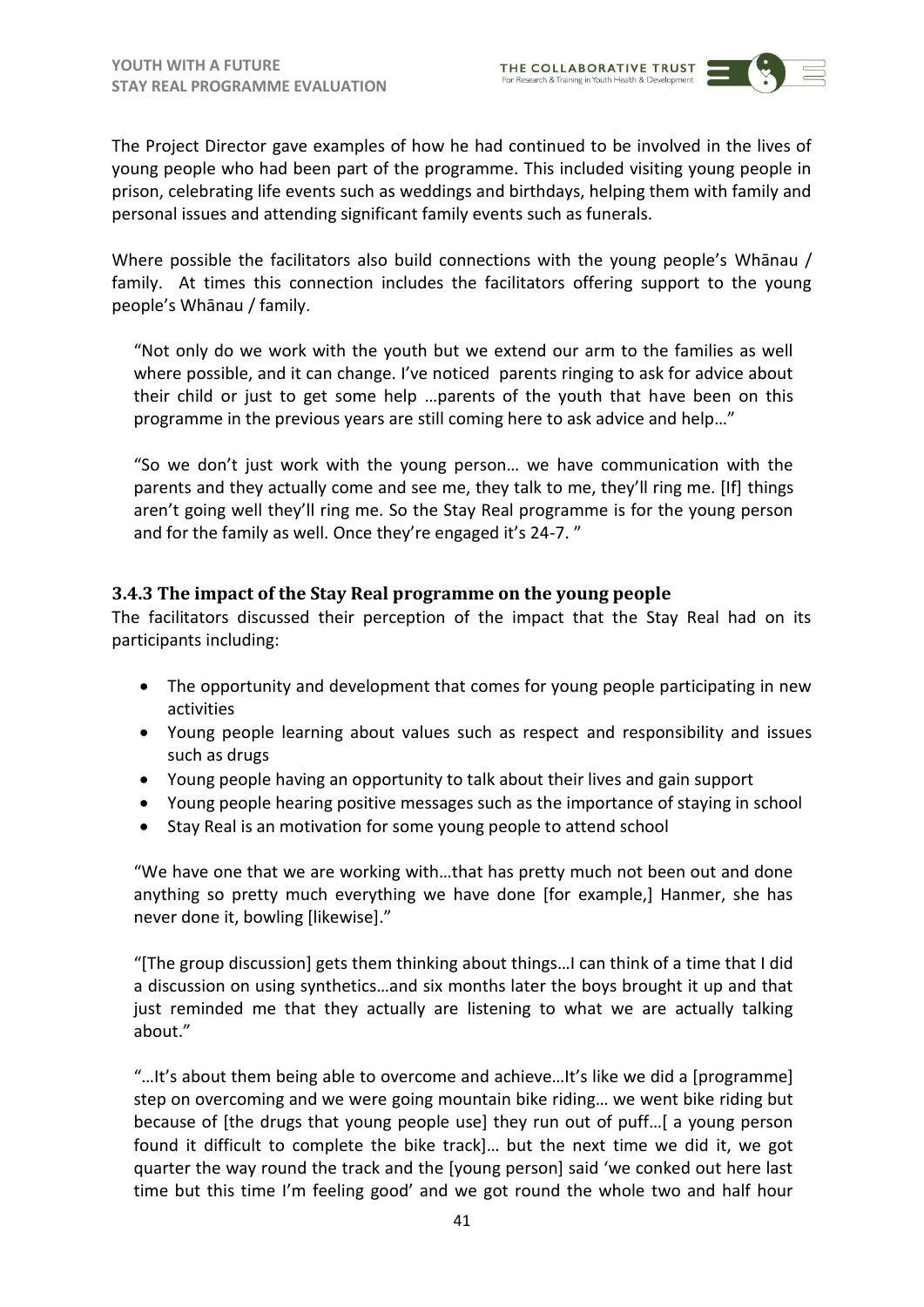

"I think it's kind of the end of the road, like at school they are struggling, the [young people] that we work with, I can see that they're struggling and…Stay Real is a place that they can come where it's not necessarily a classroom environment but they are still learning life stuff here… it's kind of a release away from school where they can come and say this is what's happening, this is why I don't like school, and we can try and work around those things…one of the [young people] is quite bad in attendance but coming here is kind of opening up why it's good to be in school and stay in school…we are putting time and effort into getting these young people into school trying to keep them in school trying to get the best out of them."

"I think quite a lot, just having someone there that's not an authority figure in their life, because a lot of the youth we work with have trouble with that kind of stuff and just having someone there to listen to them… a lot of the [young people] that we work with sometimes their only attendance at school is coming to here."

"[Young people] quite often miss school but they make sure they are there for Stay Real…"

"Having people with positive influences in your life can really help…their attendance [at school] is quite low but the majority of them show up to this group."

One facilitator noted that change often happens over time so it is sometimes hard to fully assess the impact of the programme while the young people are participating in it.

"I've seen a lot of changes in the kids, good changes, I've seen a lot of good changes …it sometimes doesn't happen overnight it may be later on down the track for some kids."

Facilitators also gave a number of examples of seeing young people who had been part of the Stay Real programme who are now succeeding in their lives. One facilitator commented that it's 'good to think' that they have contributed to the young people going on to succeed such as gaining employment.

"And we quite often have messages coming through on Facebook about kids who started Stay Real way back, about how it helped."

"…and the good changes it's really good to see…when you've seen the kids that have changed, it's really good, it's awesome. They just come up to you and say hi hello…and also just doing well at jobs, when you hear they've got jobs… When you first get a child they've got a lot of things going on for them, then later on in life, when they're adults and you see them working… it's really good in employment and also in the community as well, and for me it's really cool…if we had a part to play… it's just really good to see, it's like far out, choice."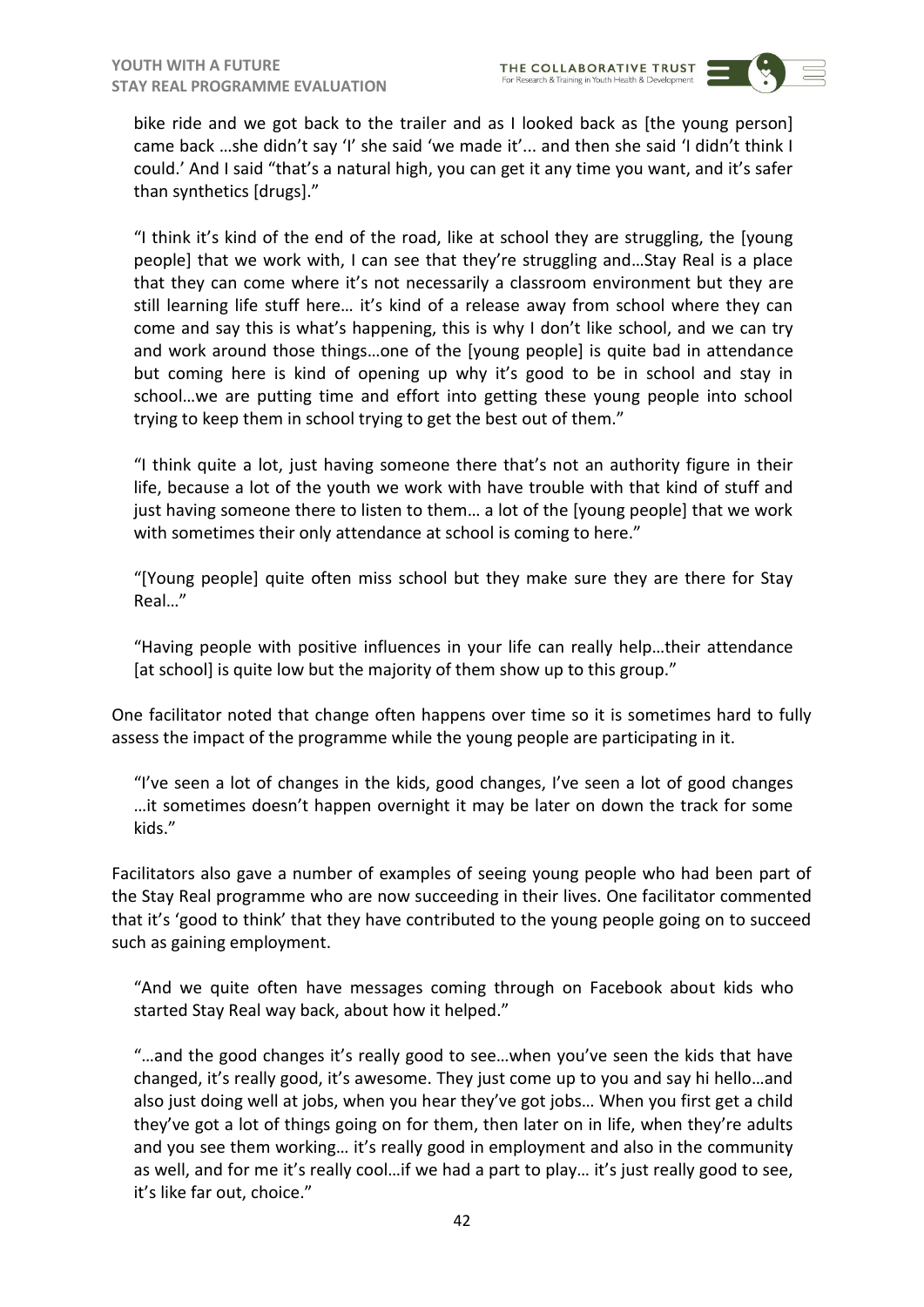

# <span id="page-43-0"></span>**3.4.4 What could be improved about the programme?**

There were very few suggestions from the facilitators for how the Stay Real programme might be improved. Ideas included:

- Possibly more communication between the schools and the facilitators
- More funding to allow the programme to be developed and expanded, particularly so more staff might be employed

One facilitator commented that one of the strengths of Stay Real is the ability for the facilitators to adapt the programme meaning that they could adjust the programme as it was delivered to meet the needs of specific young people and Stay Real groups.

"I think I wouldn't really change anything because I see that the way the programme is run is working well with the kids. But also, as you're going along you're learning, you're just learning to adapt your stuff…if it changes it's on the spot things, like day to day things, because you're on the spot with the young people…in [each] situation because it's always different and the basic one is, as long as you're there for the kids and putting the kids first and that the programme does work, so I wouldn't change anything."

## <span id="page-43-1"></span>**3.4.5 How Stay Real might respond in the post-earthquake environment**

The facilitators did not identify any significant ways in which the programme should be developed to address post-earthquakes issues. The facilitators said that the earthquakes had had a significant and on-going impact on the young people and the community, but noted that the programme already addresses issues associated with this such as helping participants to find positive ways to deal with stress and creating a safe space to talk about their experiences and issues.

"I suppose just a few things - ask the kids… just what do they think, just let them talk about that stuff."

"Within the programme it's about dealing with what's in your face, so with the earthquakes the kids came to me anyway… in this community, the [young people] are gypsies so when the earthquake hit they just packed up and went and now they are back again. But all the emotional stuff that goes with that… it needs to come out, it comes out now. In different ways, the kids will talk to me about [the earthquakes]... 'How did it affect you…?' and that's how we cope…"

"One of the steps on the programme that we are actually doing is situated around stress and, you know, it's just getting the young people talking about their feelings…"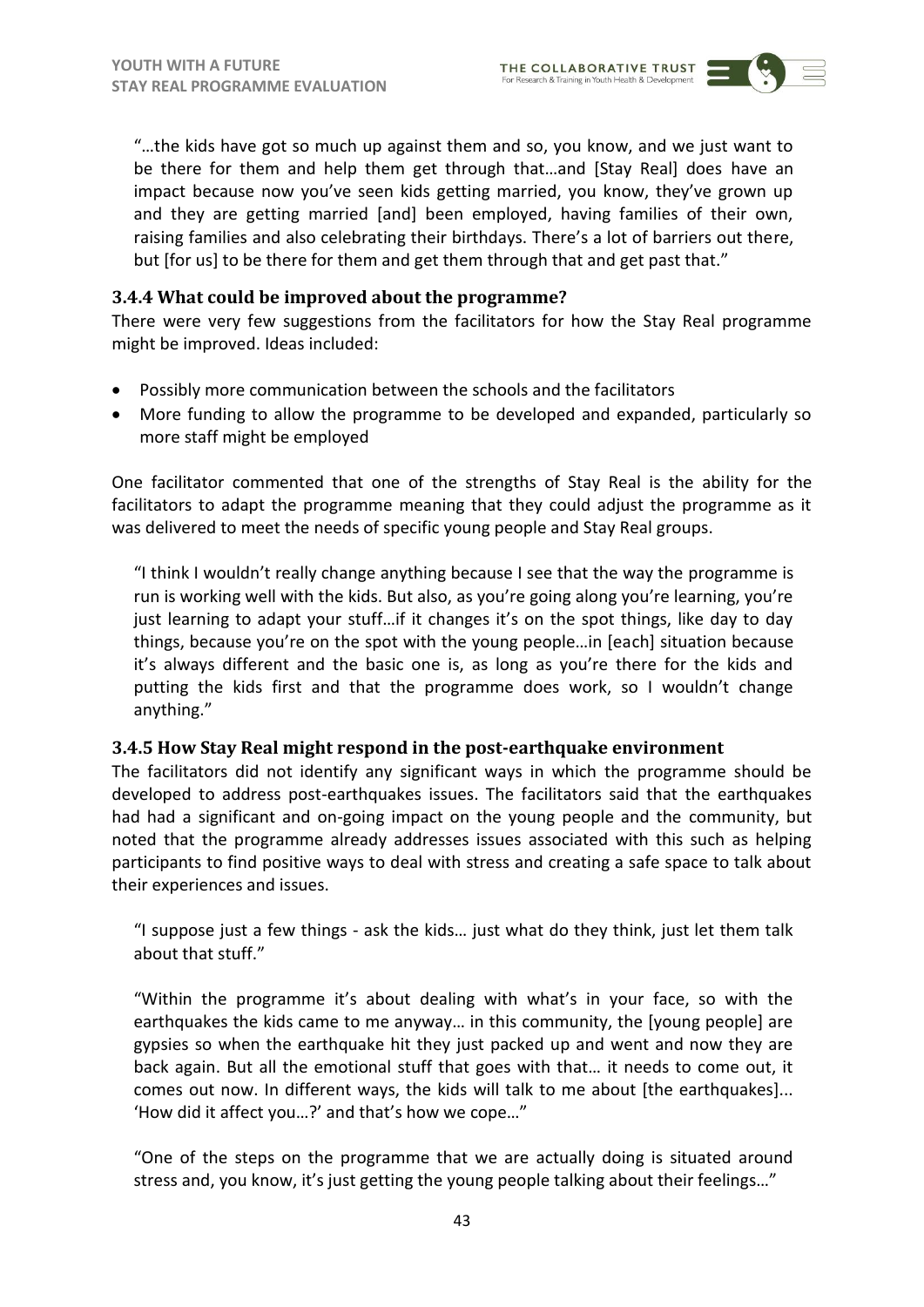

## <span id="page-44-0"></span>**3.4.6 Summary - Facilitators**

When reflecting about the values and principles that underpin the programme facilitators highlighted relationship building alongside the need to create a safe and caring environment with boundaries as a central component of Stay Real. Facilitators gave examples of the positive impacts of the programme on young people including learning about respect, responsibility and messages such as the importance of staying in school. It was evident that the facilitators were committed to the young people on the programme and worked hard to keep them on the programme. There were no significant recommendations for how the programme might be improved or might better respond in the post-earthquake environment.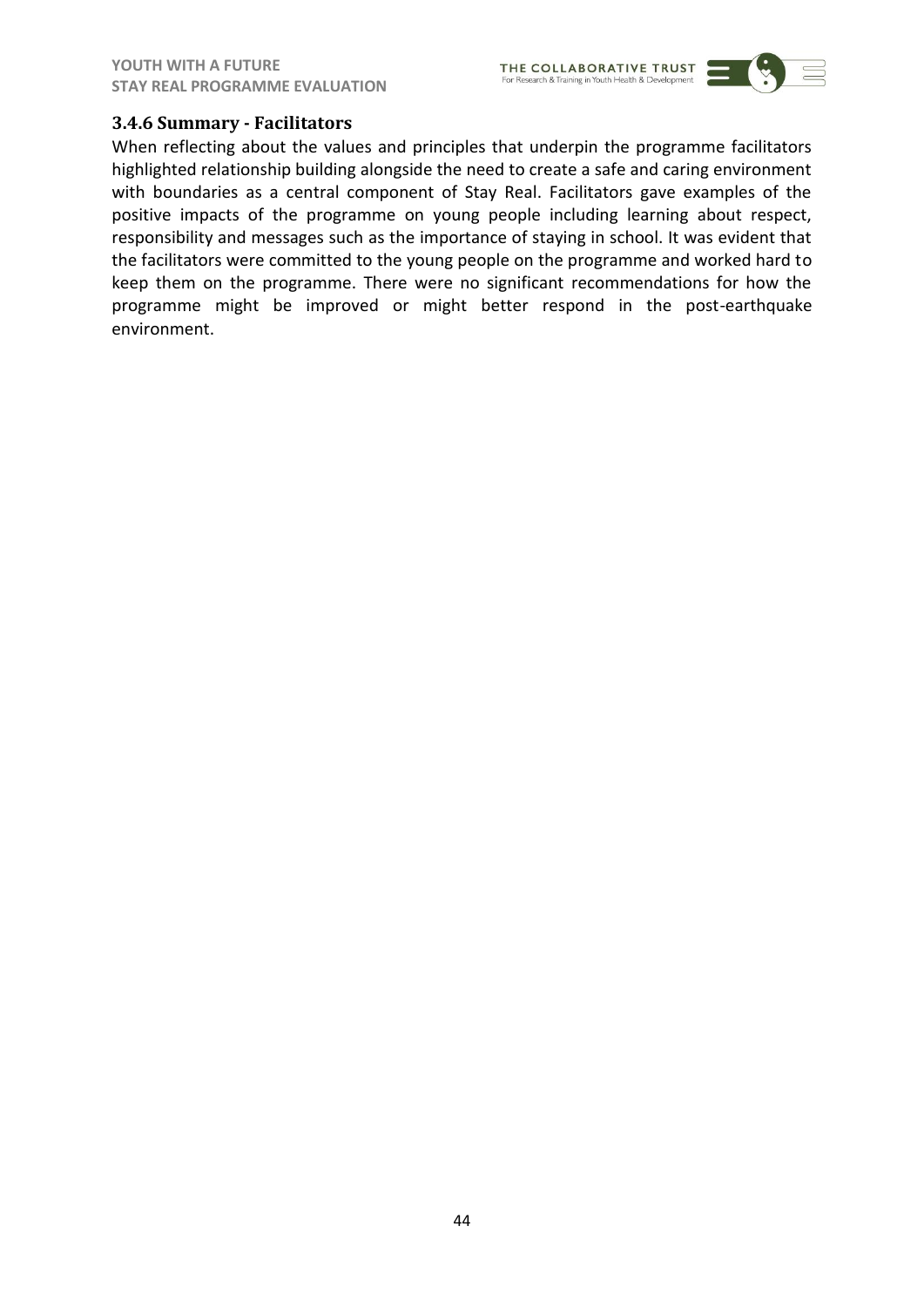

# <span id="page-45-0"></span>**4.0 CONCLUSION**

Across the data collected in this evaluation there is consistent evidence that Stay Real is a programme in which young people gain significant support and learn valuable life skills. All of the different groups of people who took part in the evaluation offered consistent feedback about what underpins how the programme works and its impact on young people. A significant theme is the relational nature of the programme and what underpins this such as the importance that facilitator's place on creating safe, open, supportive and caring environments for the young people. Young people gave many examples of the learnings and support that they gained from the relationships that they developed with each other in their Stay Real groups as well as the relationships that they developed with the facilitators. There were many rich, and at times emotive quotes, from young people about the impact of these relationships on them. This is encapsulated in a number of young people describing Stay Real like Whānau/ family. The strength of the connection that some of the current participants had with Stay Real was also reflected in the enthusiasm with which they discussed the photographs that they had taken of their experiences of the programme.

The facilitators reflected on how relationship building is a central part of the programme and talked about the importance of creating environments that foster relationships as an avenue for young people to develop life skills and learn to relate more positively to others. Both the young people who took part in the evaluation and community members underscore this in their comments about the impact of the facilitators developing nonjudgemental, caring and supportive relationships with young people. Examples were also given of how the facilitators created boundaries for the young people and used the opportunities that the programme provided to challenge young people to develop. This included facilitators using outdoor activities to teach young people about teamwork and young people reflecting on how they had learnt to relate better to others through taking part in both group discussions and activities.

Some young people linked their experience of Stay Real to the twelve steps that underpin the programme while others discussed the more general learnings that they took away from the programme. There are a significant number of examples in the evaluation from both past and current Stay Real participants of times in which they were challenged to develop new ways of relating to others and themselves through the programme. These included young people reflecting on learning about respecting and caring for others, taking responsibility, finding new ways to deal with issues such as anger, the importance of staying in school and about values such as perseverance honesty, gratitude. It is also notable that two of the past participants were able to give concrete examples of how they had taken what they had learnt through Stay Real into their current employment and educational situations.

The data about how the programme might be improved was relatively consistent across the different groups of people who took part in the evaluation. There was no feedback that identified any substantial issues with the programme that need to be addressed with a number of participants saying that it 'should continue to keep doing what it is already doing' and some suggestions that the programme be better resourced so it can be expanded. This is not to say that suggestions for improvement were insignificant but none of the feedback indicated that participants had any major concerns about how the programme is being delivered. One suggestion for improvement from both the facilitators and community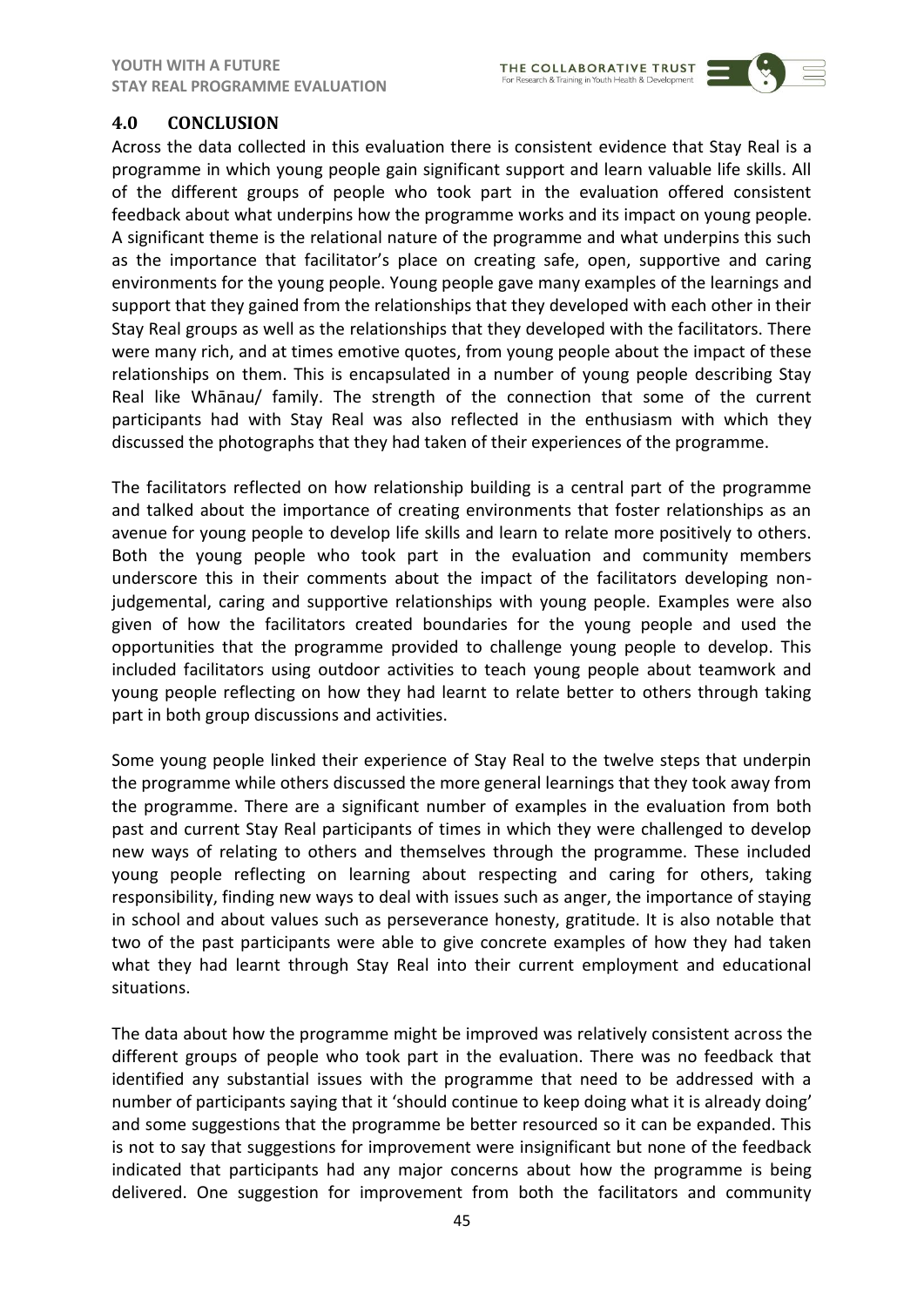

members was the need for at times better communication between the schools and the programme facilitators. While some participants said that they could not think of any ways in which the programme might develop to address post-earthquake issues others reflected that in continuing to offer a supportive space for young people the programme is already addressing post-earthquake issues.

The programme director was acknowledged by many participants as a significant strength of the programme both in its development since its inception and in maintaining strong ongoing connections with the local community. In particular a number of young people and community members held him in high regard because of the significant commitment that he has shown to the young people that he works with and to the wider community. It is evident that some of the programme's effectiveness appears to rest on its director which while being a significant strength of the programme may also impact on its effectiveness in the future if the director leaves or reduces his involvement with it. All of the facilitators talked about the importance of fostering positive and supportive relationships with the young people indicating that there is a shared understanding of the values and principles that underpin the programme.

Overall this evaluation gathered significant information about how the Stay Real programme works and its effectiveness. The substantial support for the programme from across the different people who took part in the evaluation indicates that it is seen as a valuable resource in the community for young people and their Whānau/ families.